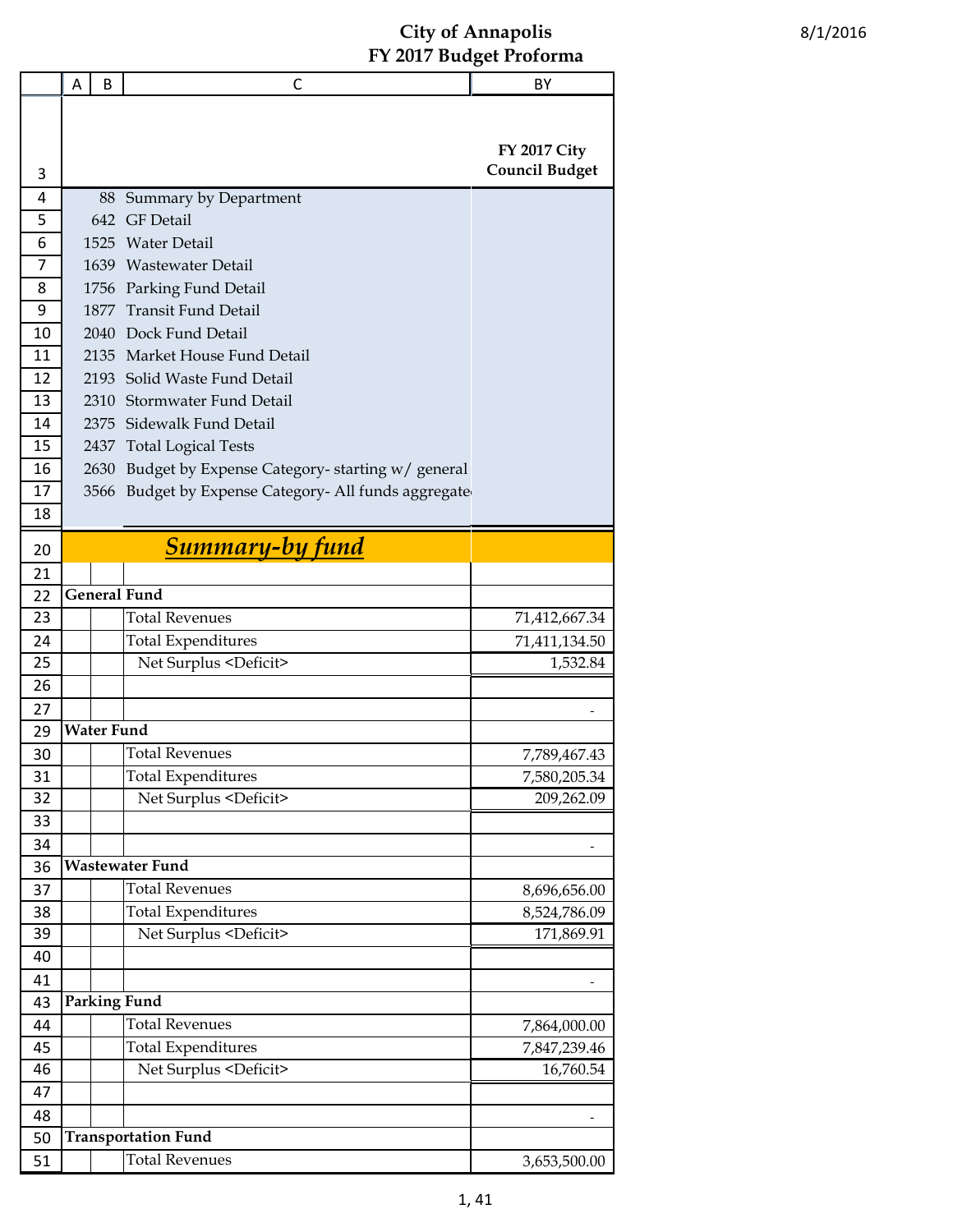| <b>FY 2017 City</b><br><b>Council Budget</b><br>3<br><b>Total Expenditures</b><br>52<br>3,591,158.99<br>53<br>Net Surplus <deficit><br/>62,341.01<br/>54<br/>55<br/>Refuse / Solid Waste Fund<br/>71<br/><b>Total Revenues</b><br/>72<br/>2,793,266.31<br/><b>Total Expenditures</b><br/>73<br/>2,396,863.39<br/>74<br/>Net Surplus <deficit><br/>396,402.92<br/>75<br/>76<br/><b>Stormwater Fund</b><br/>78<br/><b>Total Revenues</b><br/>79<br/>892,500.00<br/><b>Total Expenditures</b><br/>80<br/>798,685.74<br/>Net Surplus <deficit><br/>81<br/>93,814.26<br/>82<br/>83<br/><b>Sidewalk Fund</b><br/>85<br/><b>Total Revenues</b><br/>86<br/>680,848.35<br/><b>Total Expenditures</b><br/>87<br/>677,568.26<br/>Net Surplus <deficit><br/>88<br/>3,280.09<br/>89<br/>90<br/><b>Total City</b><br/>92<br/>93<br/><b>Total Receipts and Sources</b><br/>103,782,905.43<br/><b>Total Expenditures and Uses</b><br/>94<br/>102,827,641.79<br/>95<br/>Net Surplus <deficit><br/>955,263.64<br/>96<br/>97<br/>98<br/>0.00<br/><b>Budget - By Fund / By Department</b><br/>100<br/><b>GENERAL FUND</b><br/>101<br/>102<br/><b>Revenues</b><br/>103<br/>104<br/><b>Taxes</b><br/>105<br/><b>Real Estate</b><br/>40,560,765.37<br/>3,457,500.00<br/>106<br/>Personal Property<br/>107<br/>Subtotal;<br/>44,018,265.37<br/>108<br/>109<br/><b>Local Receipts</b><br/>Licenses and Permits<br/>110<br/>2,714,500.00<br/><b>Fines and Forfeitures</b><br/>111<br/>319,000.00<br/>112<br/>Money and Property<br/>610,000.00<br/>113<br/>Miscellaneous<br/>268,000.00</deficit></deficit></deficit></deficit></deficit> | Α | B | C | BY |
|-----------------------------------------------------------------------------------------------------------------------------------------------------------------------------------------------------------------------------------------------------------------------------------------------------------------------------------------------------------------------------------------------------------------------------------------------------------------------------------------------------------------------------------------------------------------------------------------------------------------------------------------------------------------------------------------------------------------------------------------------------------------------------------------------------------------------------------------------------------------------------------------------------------------------------------------------------------------------------------------------------------------------------------------------------------------------------------------------------------------------------------------------------------------------------------------------------------------------------------------------------------------------------------------------------------------------------------------------------------------------------------------------------------------------------------------------------------------------------------------------------------------------------------------------------------------------------------------------------------------|---|---|---|----|
|                                                                                                                                                                                                                                                                                                                                                                                                                                                                                                                                                                                                                                                                                                                                                                                                                                                                                                                                                                                                                                                                                                                                                                                                                                                                                                                                                                                                                                                                                                                                                                                                                 |   |   |   |    |
|                                                                                                                                                                                                                                                                                                                                                                                                                                                                                                                                                                                                                                                                                                                                                                                                                                                                                                                                                                                                                                                                                                                                                                                                                                                                                                                                                                                                                                                                                                                                                                                                                 |   |   |   |    |
|                                                                                                                                                                                                                                                                                                                                                                                                                                                                                                                                                                                                                                                                                                                                                                                                                                                                                                                                                                                                                                                                                                                                                                                                                                                                                                                                                                                                                                                                                                                                                                                                                 |   |   |   |    |
|                                                                                                                                                                                                                                                                                                                                                                                                                                                                                                                                                                                                                                                                                                                                                                                                                                                                                                                                                                                                                                                                                                                                                                                                                                                                                                                                                                                                                                                                                                                                                                                                                 |   |   |   |    |
|                                                                                                                                                                                                                                                                                                                                                                                                                                                                                                                                                                                                                                                                                                                                                                                                                                                                                                                                                                                                                                                                                                                                                                                                                                                                                                                                                                                                                                                                                                                                                                                                                 |   |   |   |    |
|                                                                                                                                                                                                                                                                                                                                                                                                                                                                                                                                                                                                                                                                                                                                                                                                                                                                                                                                                                                                                                                                                                                                                                                                                                                                                                                                                                                                                                                                                                                                                                                                                 |   |   |   |    |
|                                                                                                                                                                                                                                                                                                                                                                                                                                                                                                                                                                                                                                                                                                                                                                                                                                                                                                                                                                                                                                                                                                                                                                                                                                                                                                                                                                                                                                                                                                                                                                                                                 |   |   |   |    |
|                                                                                                                                                                                                                                                                                                                                                                                                                                                                                                                                                                                                                                                                                                                                                                                                                                                                                                                                                                                                                                                                                                                                                                                                                                                                                                                                                                                                                                                                                                                                                                                                                 |   |   |   |    |
|                                                                                                                                                                                                                                                                                                                                                                                                                                                                                                                                                                                                                                                                                                                                                                                                                                                                                                                                                                                                                                                                                                                                                                                                                                                                                                                                                                                                                                                                                                                                                                                                                 |   |   |   |    |
|                                                                                                                                                                                                                                                                                                                                                                                                                                                                                                                                                                                                                                                                                                                                                                                                                                                                                                                                                                                                                                                                                                                                                                                                                                                                                                                                                                                                                                                                                                                                                                                                                 |   |   |   |    |
|                                                                                                                                                                                                                                                                                                                                                                                                                                                                                                                                                                                                                                                                                                                                                                                                                                                                                                                                                                                                                                                                                                                                                                                                                                                                                                                                                                                                                                                                                                                                                                                                                 |   |   |   |    |
|                                                                                                                                                                                                                                                                                                                                                                                                                                                                                                                                                                                                                                                                                                                                                                                                                                                                                                                                                                                                                                                                                                                                                                                                                                                                                                                                                                                                                                                                                                                                                                                                                 |   |   |   |    |
|                                                                                                                                                                                                                                                                                                                                                                                                                                                                                                                                                                                                                                                                                                                                                                                                                                                                                                                                                                                                                                                                                                                                                                                                                                                                                                                                                                                                                                                                                                                                                                                                                 |   |   |   |    |
|                                                                                                                                                                                                                                                                                                                                                                                                                                                                                                                                                                                                                                                                                                                                                                                                                                                                                                                                                                                                                                                                                                                                                                                                                                                                                                                                                                                                                                                                                                                                                                                                                 |   |   |   |    |
|                                                                                                                                                                                                                                                                                                                                                                                                                                                                                                                                                                                                                                                                                                                                                                                                                                                                                                                                                                                                                                                                                                                                                                                                                                                                                                                                                                                                                                                                                                                                                                                                                 |   |   |   |    |
|                                                                                                                                                                                                                                                                                                                                                                                                                                                                                                                                                                                                                                                                                                                                                                                                                                                                                                                                                                                                                                                                                                                                                                                                                                                                                                                                                                                                                                                                                                                                                                                                                 |   |   |   |    |
|                                                                                                                                                                                                                                                                                                                                                                                                                                                                                                                                                                                                                                                                                                                                                                                                                                                                                                                                                                                                                                                                                                                                                                                                                                                                                                                                                                                                                                                                                                                                                                                                                 |   |   |   |    |
|                                                                                                                                                                                                                                                                                                                                                                                                                                                                                                                                                                                                                                                                                                                                                                                                                                                                                                                                                                                                                                                                                                                                                                                                                                                                                                                                                                                                                                                                                                                                                                                                                 |   |   |   |    |
|                                                                                                                                                                                                                                                                                                                                                                                                                                                                                                                                                                                                                                                                                                                                                                                                                                                                                                                                                                                                                                                                                                                                                                                                                                                                                                                                                                                                                                                                                                                                                                                                                 |   |   |   |    |
|                                                                                                                                                                                                                                                                                                                                                                                                                                                                                                                                                                                                                                                                                                                                                                                                                                                                                                                                                                                                                                                                                                                                                                                                                                                                                                                                                                                                                                                                                                                                                                                                                 |   |   |   |    |
|                                                                                                                                                                                                                                                                                                                                                                                                                                                                                                                                                                                                                                                                                                                                                                                                                                                                                                                                                                                                                                                                                                                                                                                                                                                                                                                                                                                                                                                                                                                                                                                                                 |   |   |   |    |
|                                                                                                                                                                                                                                                                                                                                                                                                                                                                                                                                                                                                                                                                                                                                                                                                                                                                                                                                                                                                                                                                                                                                                                                                                                                                                                                                                                                                                                                                                                                                                                                                                 |   |   |   |    |
|                                                                                                                                                                                                                                                                                                                                                                                                                                                                                                                                                                                                                                                                                                                                                                                                                                                                                                                                                                                                                                                                                                                                                                                                                                                                                                                                                                                                                                                                                                                                                                                                                 |   |   |   |    |
|                                                                                                                                                                                                                                                                                                                                                                                                                                                                                                                                                                                                                                                                                                                                                                                                                                                                                                                                                                                                                                                                                                                                                                                                                                                                                                                                                                                                                                                                                                                                                                                                                 |   |   |   |    |
|                                                                                                                                                                                                                                                                                                                                                                                                                                                                                                                                                                                                                                                                                                                                                                                                                                                                                                                                                                                                                                                                                                                                                                                                                                                                                                                                                                                                                                                                                                                                                                                                                 |   |   |   |    |
|                                                                                                                                                                                                                                                                                                                                                                                                                                                                                                                                                                                                                                                                                                                                                                                                                                                                                                                                                                                                                                                                                                                                                                                                                                                                                                                                                                                                                                                                                                                                                                                                                 |   |   |   |    |
|                                                                                                                                                                                                                                                                                                                                                                                                                                                                                                                                                                                                                                                                                                                                                                                                                                                                                                                                                                                                                                                                                                                                                                                                                                                                                                                                                                                                                                                                                                                                                                                                                 |   |   |   |    |
|                                                                                                                                                                                                                                                                                                                                                                                                                                                                                                                                                                                                                                                                                                                                                                                                                                                                                                                                                                                                                                                                                                                                                                                                                                                                                                                                                                                                                                                                                                                                                                                                                 |   |   |   |    |
|                                                                                                                                                                                                                                                                                                                                                                                                                                                                                                                                                                                                                                                                                                                                                                                                                                                                                                                                                                                                                                                                                                                                                                                                                                                                                                                                                                                                                                                                                                                                                                                                                 |   |   |   |    |
|                                                                                                                                                                                                                                                                                                                                                                                                                                                                                                                                                                                                                                                                                                                                                                                                                                                                                                                                                                                                                                                                                                                                                                                                                                                                                                                                                                                                                                                                                                                                                                                                                 |   |   |   |    |
|                                                                                                                                                                                                                                                                                                                                                                                                                                                                                                                                                                                                                                                                                                                                                                                                                                                                                                                                                                                                                                                                                                                                                                                                                                                                                                                                                                                                                                                                                                                                                                                                                 |   |   |   |    |
|                                                                                                                                                                                                                                                                                                                                                                                                                                                                                                                                                                                                                                                                                                                                                                                                                                                                                                                                                                                                                                                                                                                                                                                                                                                                                                                                                                                                                                                                                                                                                                                                                 |   |   |   |    |
|                                                                                                                                                                                                                                                                                                                                                                                                                                                                                                                                                                                                                                                                                                                                                                                                                                                                                                                                                                                                                                                                                                                                                                                                                                                                                                                                                                                                                                                                                                                                                                                                                 |   |   |   |    |
|                                                                                                                                                                                                                                                                                                                                                                                                                                                                                                                                                                                                                                                                                                                                                                                                                                                                                                                                                                                                                                                                                                                                                                                                                                                                                                                                                                                                                                                                                                                                                                                                                 |   |   |   |    |
|                                                                                                                                                                                                                                                                                                                                                                                                                                                                                                                                                                                                                                                                                                                                                                                                                                                                                                                                                                                                                                                                                                                                                                                                                                                                                                                                                                                                                                                                                                                                                                                                                 |   |   |   |    |
|                                                                                                                                                                                                                                                                                                                                                                                                                                                                                                                                                                                                                                                                                                                                                                                                                                                                                                                                                                                                                                                                                                                                                                                                                                                                                                                                                                                                                                                                                                                                                                                                                 |   |   |   |    |
|                                                                                                                                                                                                                                                                                                                                                                                                                                                                                                                                                                                                                                                                                                                                                                                                                                                                                                                                                                                                                                                                                                                                                                                                                                                                                                                                                                                                                                                                                                                                                                                                                 |   |   |   |    |
|                                                                                                                                                                                                                                                                                                                                                                                                                                                                                                                                                                                                                                                                                                                                                                                                                                                                                                                                                                                                                                                                                                                                                                                                                                                                                                                                                                                                                                                                                                                                                                                                                 |   |   |   |    |
|                                                                                                                                                                                                                                                                                                                                                                                                                                                                                                                                                                                                                                                                                                                                                                                                                                                                                                                                                                                                                                                                                                                                                                                                                                                                                                                                                                                                                                                                                                                                                                                                                 |   |   |   |    |
|                                                                                                                                                                                                                                                                                                                                                                                                                                                                                                                                                                                                                                                                                                                                                                                                                                                                                                                                                                                                                                                                                                                                                                                                                                                                                                                                                                                                                                                                                                                                                                                                                 |   |   |   |    |
|                                                                                                                                                                                                                                                                                                                                                                                                                                                                                                                                                                                                                                                                                                                                                                                                                                                                                                                                                                                                                                                                                                                                                                                                                                                                                                                                                                                                                                                                                                                                                                                                                 |   |   |   |    |
|                                                                                                                                                                                                                                                                                                                                                                                                                                                                                                                                                                                                                                                                                                                                                                                                                                                                                                                                                                                                                                                                                                                                                                                                                                                                                                                                                                                                                                                                                                                                                                                                                 |   |   |   |    |
|                                                                                                                                                                                                                                                                                                                                                                                                                                                                                                                                                                                                                                                                                                                                                                                                                                                                                                                                                                                                                                                                                                                                                                                                                                                                                                                                                                                                                                                                                                                                                                                                                 |   |   |   |    |
|                                                                                                                                                                                                                                                                                                                                                                                                                                                                                                                                                                                                                                                                                                                                                                                                                                                                                                                                                                                                                                                                                                                                                                                                                                                                                                                                                                                                                                                                                                                                                                                                                 |   |   |   |    |
|                                                                                                                                                                                                                                                                                                                                                                                                                                                                                                                                                                                                                                                                                                                                                                                                                                                                                                                                                                                                                                                                                                                                                                                                                                                                                                                                                                                                                                                                                                                                                                                                                 |   |   |   |    |
| 114<br><b>Charges for Services</b><br>4,857,500.00                                                                                                                                                                                                                                                                                                                                                                                                                                                                                                                                                                                                                                                                                                                                                                                                                                                                                                                                                                                                                                                                                                                                                                                                                                                                                                                                                                                                                                                                                                                                                              |   |   |   |    |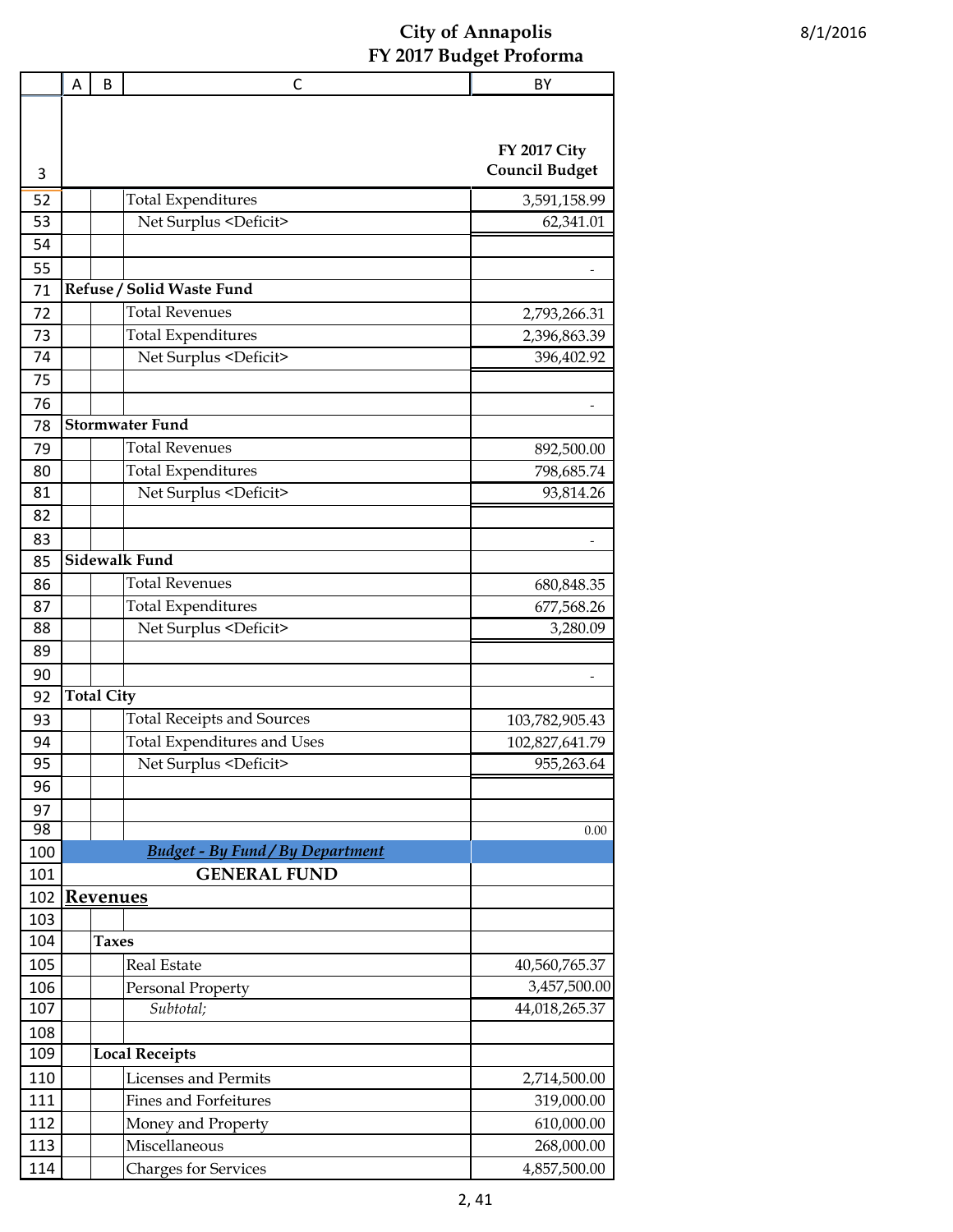|     | Α | B              | С                                          | BY                    |
|-----|---|----------------|--------------------------------------------|-----------------------|
|     |   |                |                                            |                       |
|     |   |                |                                            |                       |
|     |   |                |                                            | <b>FY 2017 City</b>   |
| 3   |   |                |                                            | <b>Council Budget</b> |
| 115 |   |                | Subtotal;                                  | 8,769,000.00          |
| 116 |   |                |                                            |                       |
| 117 |   |                | Intergovernmental                          | 10,724,409.00         |
| 118 |   |                |                                            |                       |
| 119 |   |                | <b>Transfers and other Sources</b>         | 7,900,992.97          |
| 120 |   |                |                                            |                       |
| 121 |   |                | <b>Bank Loans and Short-Term Financing</b> | 0.00                  |
| 122 |   |                |                                            |                       |
| 123 |   |                | <b>Total Sources of Funds</b>              | 71,412,667.34         |
| 124 |   |                |                                            |                       |
| 125 |   |                |                                            |                       |
| 126 |   |                | Expenditures                               |                       |
| 127 |   |                |                                            |                       |
| 128 |   |                | <b>Mayor and City Council</b>              |                       |
| 129 |   |                | <b>Boards and Commissions</b>              |                       |
| 130 |   |                | Salaries and Benefits                      | 75,495.56             |
| 131 |   |                | Operating                                  | 14,000.00             |
| 132 |   |                | Subtotal;                                  | 89,495.56             |
| 133 |   |                |                                            |                       |
| 134 |   |                | Administration                             |                       |
| 135 |   |                | Salaries and Benefits                      | 742,988.26            |
| 136 |   |                | Operating                                  | 86,500.00             |
| 137 |   |                | Subtotal;                                  | 829,488.26            |
| 138 |   |                |                                            |                       |
| 144 |   |                | <b>Public Information</b>                  |                       |
| 145 |   |                | Salaries and Benefits                      | 189,762.18            |
| 146 |   |                | Operating                                  | 58,000.00             |
| 147 |   |                | Subtotal;                                  | 247,762.18            |
| 148 |   |                |                                            |                       |
| 149 |   |                | <b>City Attorney</b>                       |                       |
| 150 |   |                | Salaries and Benefits                      | 1,157,370.50          |
| 151 |   |                | Operating                                  | 102,451.54            |
| 152 |   |                | Subtotal;                                  | 1,259,822.04          |
| 153 |   |                |                                            |                       |
| 154 |   |                | <b>Elections</b>                           |                       |
| 155 |   |                | Salaries and Benefits                      | 0.00                  |
| 156 |   |                | Operating                                  | 150,000.00            |
| 157 |   |                | Subtotal;                                  | 150,000.00            |
| 158 |   |                |                                            |                       |
| 159 |   |                | <b>Total; Mayor and City Council</b>       | 2,576,568.04          |
| 160 |   |                |                                            |                       |
| 164 |   | <b>Finance</b> |                                            |                       |
| 165 |   |                | <b>Financial Administration</b>            |                       |
|     |   |                | Salaries and Benefits                      |                       |
| 166 |   |                |                                            | 1,843,405.34          |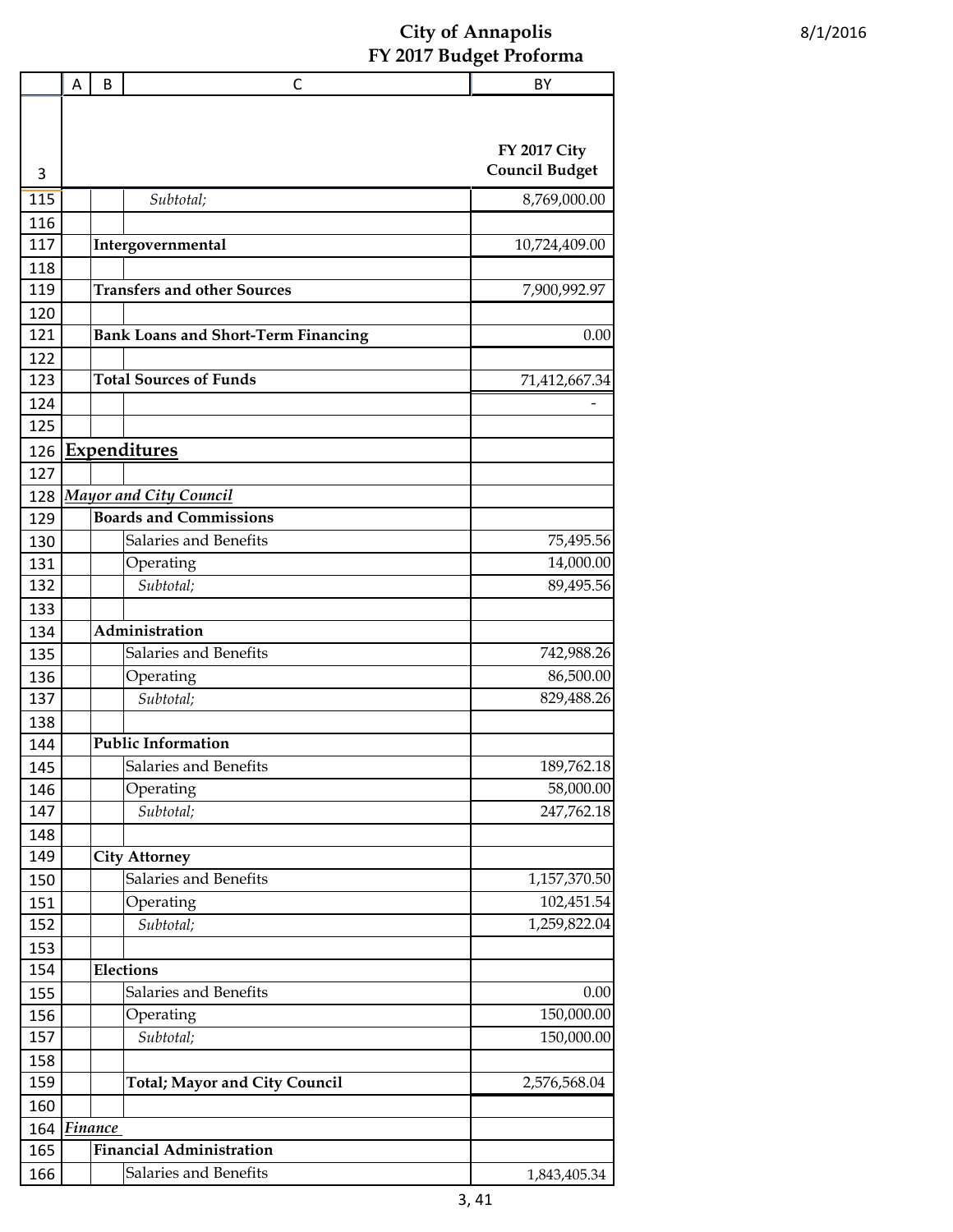|     | Α | B          | C                                                    | BY                                           |
|-----|---|------------|------------------------------------------------------|----------------------------------------------|
| 3   |   |            |                                                      | <b>FY 2017 City</b><br><b>Council Budget</b> |
|     |   |            |                                                      |                                              |
| 167 |   |            | Operating                                            | 349,563.58                                   |
| 168 |   |            | Subtotal;                                            | 2,192,968.92                                 |
| 169 |   |            |                                                      |                                              |
| 170 |   | <b>MIT</b> |                                                      |                                              |
| 171 |   |            | Salaries and Benefits                                | 1,181,633.20                                 |
| 172 |   |            | Operating                                            | 470,429.00                                   |
| 173 |   |            | Capital                                              | 250,000.00                                   |
| 174 |   |            | Subtotal;                                            | 1,902,062.20                                 |
| 175 |   |            |                                                      |                                              |
| 176 |   |            | <b>Central Purchasing</b>                            |                                              |
| 177 |   |            | Salaries and Benefits                                | 389,783.24                                   |
| 178 |   |            | Operating                                            | 14,060.00                                    |
| 179 |   |            | Subtotal;                                            | 403,843.24                                   |
| 180 |   |            |                                                      |                                              |
| 181 |   |            | <b>Total</b> ; Finance                               | 4,498,874.36                                 |
| 182 |   |            |                                                      |                                              |
| 183 |   |            | <b>Human Resources</b>                               |                                              |
| 184 |   |            | Salaries and Benefits                                | 601,590.02                                   |
| 185 |   |            | Operating                                            | 131,780.00                                   |
| 186 |   |            | Subtotal;                                            | 733,370.02                                   |
| 187 |   |            |                                                      |                                              |
| 188 |   |            | <b>Special Projects</b>                              |                                              |
| 189 |   |            | Salaries and Benefits                                | 72,609.32                                    |
| 190 |   |            | Operating                                            | 359,400.00                                   |
| 191 |   |            | Subtotal;                                            | 432,009.32                                   |
| 192 |   |            |                                                      |                                              |
| 193 |   |            | Planning and Zoning                                  |                                              |
| 194 |   |            | Salaries and Benefits                                | 1,600,751.22                                 |
| 195 |   |            | Operating                                            | 382,060.00                                   |
| 196 |   |            | Subtotal;                                            | 1,982,811.22                                 |
| 197 |   |            |                                                      |                                              |
| 203 |   |            | <b>Public Safety and Health</b>                      |                                              |
| 204 |   | Police     |                                                      |                                              |
| 205 |   |            | Salaries and Benefits                                | 15,795,888.22                                |
| 206 |   |            | Operating                                            | 1,118,572.45                                 |
| 207 |   |            | Subtotal;                                            | 16,914,460.67                                |
| 208 |   |            |                                                      |                                              |
| 209 |   | Fire       |                                                      |                                              |
| 210 |   |            | Salaries and Benefits                                | 15,330,260.36                                |
| 211 |   |            | Operating                                            | 1,026,141.91                                 |
| 212 |   |            | Subtotal;                                            | 16,356,402.27                                |
| 213 |   |            |                                                      |                                              |
| 219 |   |            | <b>DNEP</b> ; Nighborhood and Environmental Programs |                                              |
| 220 |   |            | Salaries and Benefits                                | 1,990,699.34                                 |
|     |   |            |                                                      |                                              |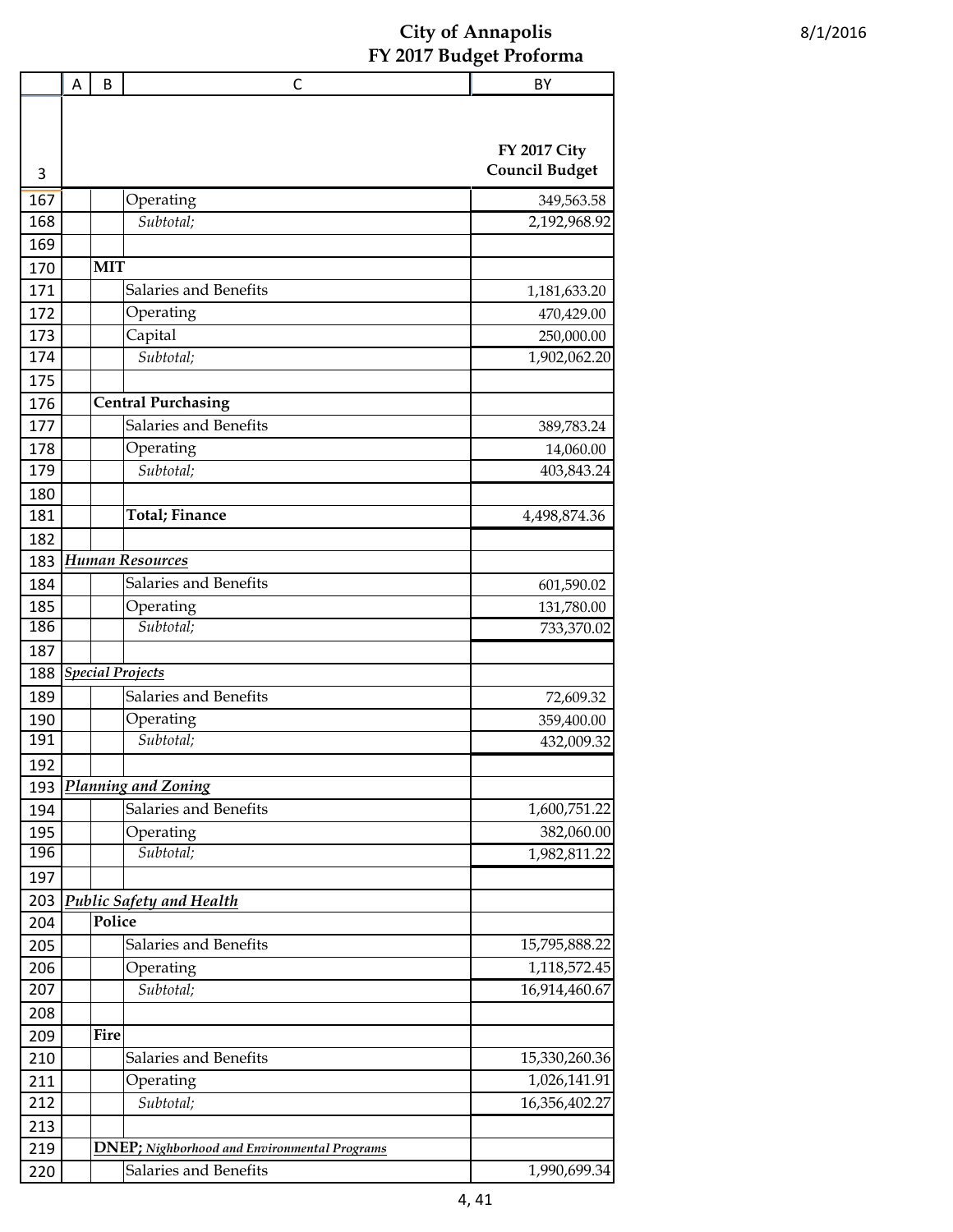|            | Α | B | С                                                                | BY                    |
|------------|---|---|------------------------------------------------------------------|-----------------------|
|            |   |   |                                                                  | <b>FY 2017 City</b>   |
| 3          |   |   |                                                                  | <b>Council Budget</b> |
| 221        |   |   | Operating                                                        | 93,172.81             |
| 222        |   |   | Subtotal;                                                        | 2,083,872.15          |
| 223        |   |   |                                                                  |                       |
| 224        |   |   | Total; Public Safety & Health                                    | 35, 354, 735.09       |
| 225        |   |   |                                                                  |                       |
| 226        |   |   | <b>Public Works</b>                                              |                       |
| 227        |   |   | Administration                                                   |                       |
| 228        |   |   | Salaries and Benefits                                            | 626,932.77            |
| 229        |   |   | Operating                                                        | 75,448.24             |
| 230        |   |   | Subtotal;                                                        | 702,381.01            |
| 231        |   |   |                                                                  |                       |
| 232        |   |   | <b>Engineering &amp; Construction</b>                            |                       |
| 233        |   |   | Salaries and Benefits                                            | 991,291.20            |
| 234        |   |   | Operating                                                        | 69,765.30             |
| 235        |   |   | Subtotal;                                                        | 1,061,056.50          |
| 236        |   |   |                                                                  |                       |
| 237        |   |   | Roadways                                                         |                       |
| 238        |   |   | Salaries and Benefits                                            | 1,929,874.52          |
| 239        |   |   | Operating                                                        | 793,110.23            |
| 240        |   |   | Subtotal;                                                        | 2,722,984.75          |
| 241        |   |   |                                                                  |                       |
| 242        |   |   | <b>Traffic Control and Maintenance</b>                           |                       |
| 243        |   |   | Salaries and Benefits                                            | 242,251.66            |
| 244        |   |   | Operating                                                        | 64,620.00             |
| 245        |   |   | Subtotal;                                                        | 306,871.66            |
| 246        |   |   |                                                                  |                       |
| 247        |   |   | <b>Snow &amp; Ice Removal</b>                                    |                       |
| 248        |   |   | Salaries and Benefits                                            | 41,418.00             |
| 249        |   |   | Operating                                                        | 41,258.00             |
| 250        |   |   | Subtotal;                                                        | 82,676.00             |
| 251        |   |   |                                                                  |                       |
| 252        |   |   | <b>Fleet Maintenance Center</b>                                  |                       |
| 253        |   |   | Salaries and Benefits                                            | 805,110.83            |
| 254        |   |   | Operating                                                        | 240,460.00            |
| 255        |   |   | Subtotal;                                                        | 1,045,570.83          |
| 256        |   |   |                                                                  |                       |
| 257        |   |   | General Govt Buildings (Bldgs & Maint.)<br>Salaries and Benefits | 548,426.99            |
| 258        |   |   |                                                                  | 1,346,766.00          |
| 259<br>260 |   |   | Operating<br>Subtotal;                                           | 1,895,192.99          |
| 261        |   |   |                                                                  |                       |
| 262        |   |   | <b>Total; Public Works</b>                                       | 7,816,733.74          |
| 263        |   |   |                                                                  |                       |
| 264        |   |   | <b>Recreation and Parks</b>                                      |                       |
|            |   |   |                                                                  |                       |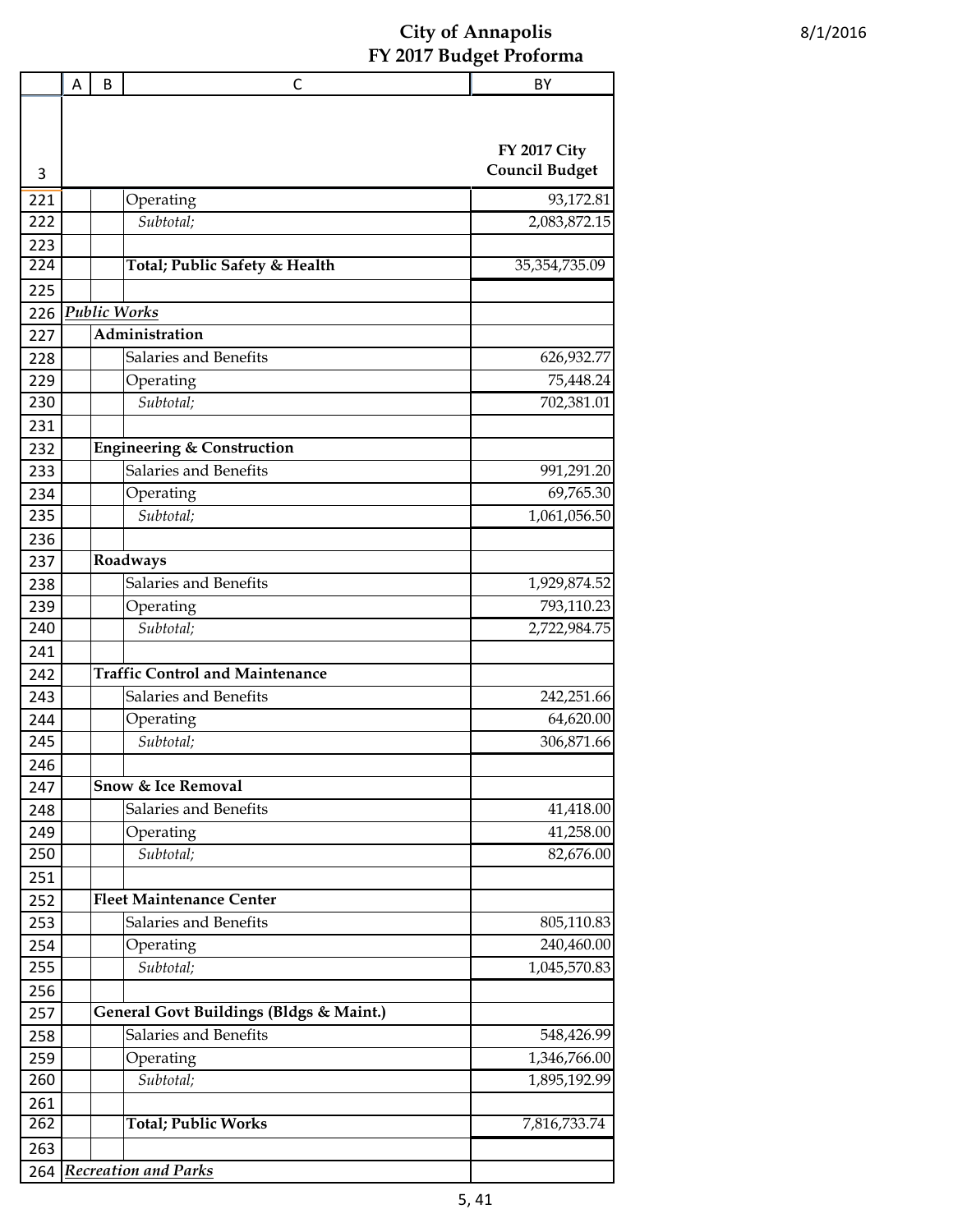|            | Α | B        | С                                                                   | BY                         |
|------------|---|----------|---------------------------------------------------------------------|----------------------------|
|            |   |          |                                                                     |                            |
|            |   |          |                                                                     | <b>FY 2017 City</b>        |
| 3          |   |          |                                                                     | <b>Council Budget</b>      |
| 265        |   |          | <b>Recreation Division</b>                                          |                            |
| 266        |   |          | Salaries and Benefits                                               | 1,948,525.91               |
| 267        |   |          | Operating                                                           | 504,168.00                 |
| 268        |   |          | Subtotal;                                                           | 2,452,693.91               |
| 269        |   |          |                                                                     |                            |
| 270        |   |          | <b>Parks Division</b>                                               |                            |
| 271        |   |          | Salaries and Benefits                                               | 1,525,234.44               |
| 272        |   |          | Operating                                                           | 660,951.00                 |
| 273        |   |          | Subtotal;                                                           | 2,186,185.44               |
| 285        |   |          | <b>Total</b> ; Recreation                                           | 4,638,879.35               |
| 286        |   |          |                                                                     |                            |
| 287        |   |          | <b>Non-Allocated Expenditures</b>                                   |                            |
| 289        |   |          | Debt Service                                                        | 6,755,305.00               |
| 290        |   |          | Other Financing Uses and Transfers                                  | 2,896,848.35               |
| 291        |   |          | Contingencies                                                       | 410,000.00                 |
| 294        |   |          | <b>Insurance Fund Contributions</b>                                 | 2,650,000.00               |
| 296        |   |          | <b>OPEB</b> Contributions                                           | 665,000.00                 |
| 298        |   |          | Subtotal;                                                           | 13,377,153.35              |
| 299        |   |          |                                                                     |                            |
| 300        |   |          | <b>Total Uses of Funds</b>                                          | 71,411,134.50              |
| 301        |   |          | $cross foot error = 0$                                              |                            |
| 302        |   |          | source test $= 0$                                                   |                            |
| 303        |   |          | Projected Change in Fund Balance                                    | 1,532.84                   |
| 305        |   |          | $cross foot error = 0$                                              | 0.00                       |
| 306        |   |          | source test $= 0$                                                   | 0.00                       |
| 307        |   |          | <b>WATER FUND</b>                                                   |                            |
| 308        |   | Revenues |                                                                     |                            |
| 309        |   |          | <b>Water Charges</b>                                                | 7,215,467.43               |
| 310        |   |          | <b>Capital Facilities</b>                                           | 524,000.00                 |
| 311        |   |          | Money and Property                                                  | 50,000.00                  |
| 312        |   |          | <b>Other Financing Sources</b><br><b>Total; Water Fund Revenues</b> | 0.00                       |
| 313        |   |          | $cross foot error = 0$                                              | 7,789,467.43               |
| 314        |   |          | source test $= 0$                                                   |                            |
| 315        |   |          |                                                                     |                            |
| 316        |   |          | <b>Expenditures</b>                                                 |                            |
| 317        |   |          | <b>Water Plant</b><br>Salaries and Benefits                         |                            |
| 318<br>319 |   |          | Operating                                                           | 1,259,966.34               |
| 320        |   |          | Subtotal;                                                           | 814,408.36<br>2,074,374.70 |
| 321        |   |          |                                                                     |                            |
| 322        |   |          | <b>Water Distribution</b>                                           |                            |
| 323        |   |          | Salaries and Benefits                                               | 925,497.54                 |
| 324        |   |          | Operating                                                           | 525,411.23                 |
|            |   |          |                                                                     |                            |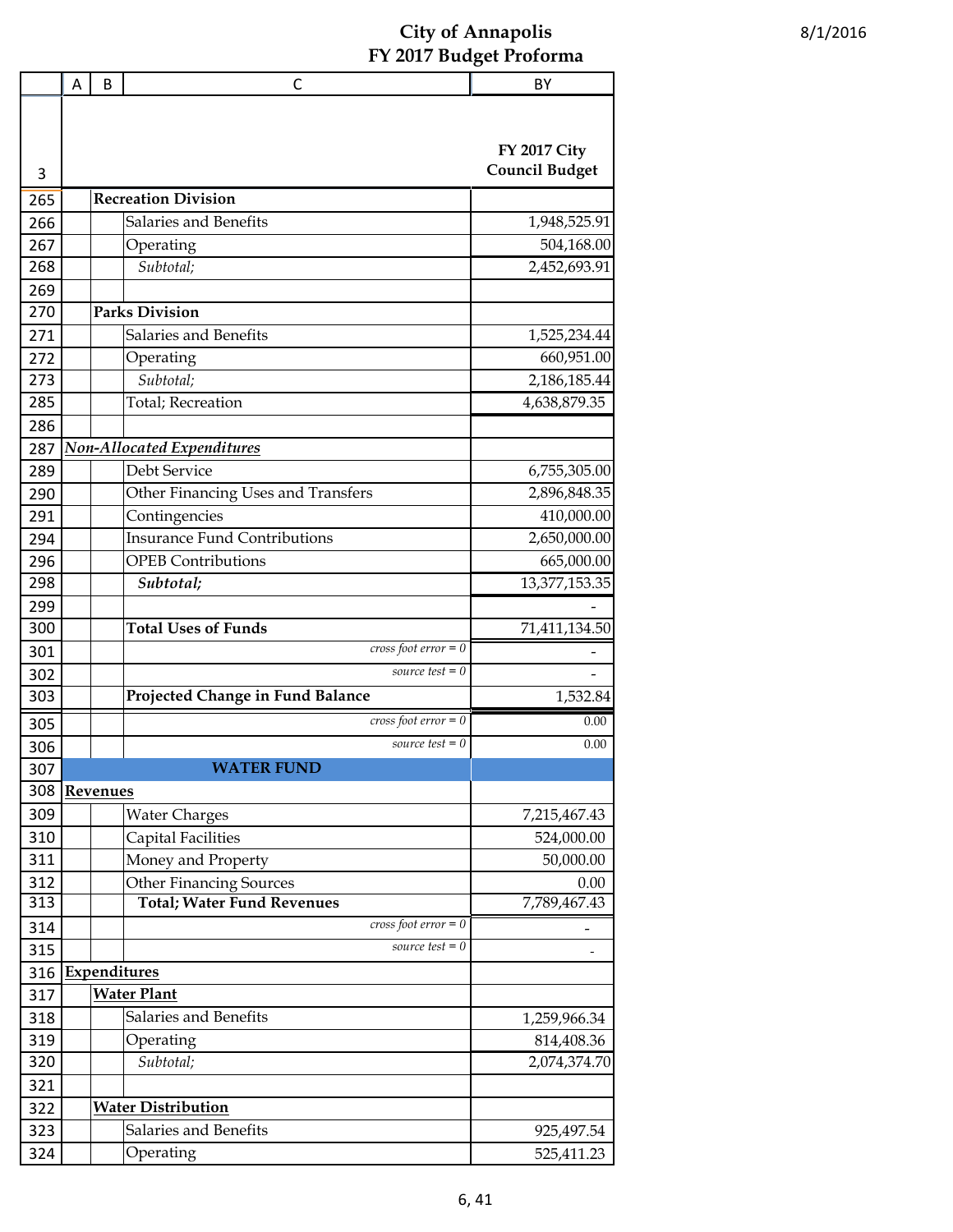|            | A | B        | C                                               | BY                                           |
|------------|---|----------|-------------------------------------------------|----------------------------------------------|
|            |   |          |                                                 |                                              |
|            |   |          |                                                 |                                              |
|            |   |          |                                                 | <b>FY 2017 City</b><br><b>Council Budget</b> |
| 3          |   |          |                                                 |                                              |
| 325        |   |          | Subtotal;                                       | 1,450,908.77                                 |
| 326        |   |          |                                                 |                                              |
| 327        |   |          | <b>Non-Allocated Expenses</b><br>Contributions  |                                              |
| 328        |   |          | Debt Service                                    |                                              |
| 329        |   |          |                                                 | 2,923,228.00                                 |
| 330        |   |          | Other Financing Uses and Transfers<br>Subtotal; | 1,131,693.87                                 |
| 338        |   |          |                                                 | 4,054,921.87                                 |
| 339<br>340 |   |          | <b>Total Uses of Funds</b>                      |                                              |
|            |   |          |                                                 | 7,580,205.34                                 |
| 341<br>342 |   |          |                                                 | 209,262.09                                   |
|            |   |          | Projected Change in Fund Balance                |                                              |
| 344        |   |          | cross foot $error = 0$                          |                                              |
| 345        |   |          | source test $= 0$                               |                                              |
| 346        |   |          | <b>WASTEWATER FUND</b>                          |                                              |
| 347        |   | Revenues |                                                 |                                              |
| 348        |   |          | <b>Licenses and Permits</b>                     | 80,000.00                                    |
| 349        |   |          | <b>Sewer Charges</b>                            | 8,260,656.00                                 |
| 350        |   |          | <b>Capital Facilities</b>                       | 356,000.00                                   |
| 353        |   |          | <b>Total; Sewer Fund Revenues</b>               | 8,696,656.00                                 |
| 354        |   |          | $cross foot error = 0$                          |                                              |
| 355        |   |          | source test $= 0$                               |                                              |
| 356        |   |          | Expenditures                                    |                                              |
| 357        |   |          | <b>Water Reclamation Facility</b>               |                                              |
| 358        |   |          | Salaries and Benefits                           | 0.00                                         |
| 359        |   |          | Operating                                       | 3,800,000.00                                 |
| 360        |   |          | Subtotal;                                       | 3,800,000.00                                 |
| 361        |   |          | $cross foot error = 0$                          |                                              |
| 362        |   |          | <b>Wastewater Collection</b>                    |                                              |
| 363        |   |          | Salaries and Benefits                           | 1,036,863.24                                 |
| 364        |   |          | Operating                                       | 627,143.17                                   |
| 365        |   |          | Subtotal;                                       | 1,664,006.41                                 |
| 366        |   |          |                                                 |                                              |
| 367        |   |          | <b>Non-Allocated Expenses</b>                   |                                              |
| 368        |   |          | Contributions                                   |                                              |
| 369        |   |          | Debt Service                                    | 858,070.00                                   |
| 370        |   |          | Other Financing Uses and Transfers              | 1,702,709.68                                 |
| 371        |   |          | Contingencies                                   | 500,000.00                                   |
| 378        |   |          | Subtotal;                                       | 3,060,779.68                                 |
| 379        |   |          | $cross foot error = 0$                          |                                              |
| 380        |   |          | <b>Total Uses of Funds</b>                      | 8,524,786.09                                 |
| 381        |   |          |                                                 |                                              |
| 382        |   |          | Projected Change in Fund Balance                | 171,869.91                                   |
| 384        |   |          | $cross foot error = 0$                          |                                              |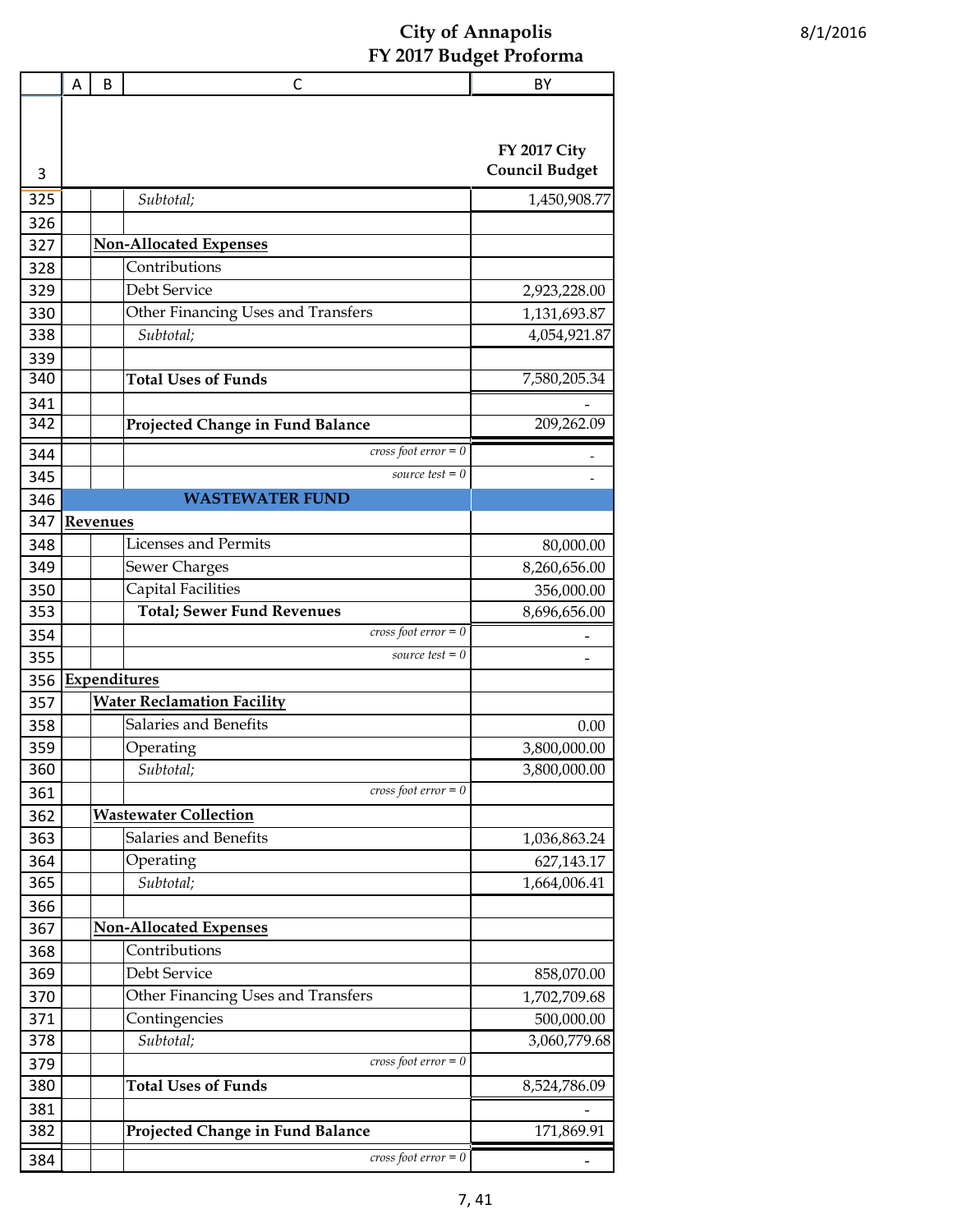|            | A | B               | С                                                       | BY                                           |
|------------|---|-----------------|---------------------------------------------------------|----------------------------------------------|
| 3          |   |                 |                                                         | <b>FY 2017 City</b><br><b>Council Budget</b> |
| 385        |   |                 | source test $= 0$                                       |                                              |
| 386        |   |                 | <b>PARKING FUND</b>                                     |                                              |
| 387        |   | <b>Revenues</b> |                                                         |                                              |
| 388        |   |                 | <b>Street Parking Charges</b>                           | 2,152,000.00                                 |
| 389        |   |                 | Off Street Parking Charges                              | 5,480,000.00                                 |
| 390        |   |                 | <b>Residential Parking</b>                              | 232,000.00                                   |
| 392        |   |                 | <b>Total; Off Street Parking Revenues</b>               | 7,864,000.00                                 |
| 393        |   |                 | $cross foot error = 0$                                  |                                              |
| 394        |   |                 | source test $= 0$                                       |                                              |
| 395        |   |                 | Expenditures                                            |                                              |
| 396        |   |                 | <b>Parking Operations</b>                               |                                              |
| 397        |   |                 | Salaries and Benefits                                   | 703,959.89                                   |
| 398        |   |                 | Operating                                               | 196,421.00                                   |
| 399        |   |                 | Subtotal;                                               | 900,380.89                                   |
| 400        |   |                 | <b>Garage Operating Expenditures</b>                    |                                              |
| 401        |   |                 | Hillman                                                 | 644,610.00                                   |
| 402        |   |                 | Gott's Court                                            | 558,864.00                                   |
| 403        |   |                 | Knighton                                                | 348,120.00                                   |
| 404        |   |                 | Park Place                                              | 65,000.00                                    |
| 405        |   |                 | Parking Lots                                            | 152,929.00                                   |
| 406        |   |                 | Subtotal;                                               | 1,769,523.00                                 |
| 407        |   |                 |                                                         |                                              |
|            |   |                 | <b>Non-Allocated Expenses</b>                           |                                              |
| 408<br>409 |   |                 | Contributions                                           |                                              |
|            |   |                 | Debt Service                                            |                                              |
| 410        |   |                 |                                                         | 1,160,222.80                                 |
| 411        |   |                 | Other Financing Uses and Transfers<br><b>SP</b> Savings | 4,217,112.77                                 |
| 412<br>419 |   |                 | Subtotal;                                               | (200,000.00)<br>5,177,335.57                 |
|            |   |                 | $cross$ foot error = 0                                  |                                              |
| 420<br>421 |   |                 | <b>Total Uses of Funds</b>                              | 7,847,239.46                                 |
|            |   |                 | $cross foot error = 0$                                  |                                              |
| 422        |   |                 | source test $= 0$                                       |                                              |
| 423<br>424 |   |                 | Projected Change in Fund Balance                        | 16,760.54                                    |
|            |   |                 |                                                         |                                              |
| 426        |   |                 | $cross foot error = 0$                                  |                                              |
| 427        |   |                 | source test $= 0$                                       |                                              |
| 428        |   |                 | <b>TRANSPORTATION FUND</b>                              |                                              |
| 429        |   | <b>Revenues</b> |                                                         |                                              |
| 430        |   |                 | <b>Transportation Charges</b>                           | 998,500.00                                   |
| 432        |   |                 | <b>Other Financing Sources</b>                          | 2,225,000.00                                 |
| 433        |   |                 | Intergovernmental                                       | 430,000.00                                   |
| 434        |   |                 | Subtotal;                                               | 3,653,500.00                                 |
| 435        |   |                 | $cross foot error = 0$                                  |                                              |
| 436        |   |                 | source test $= 0$                                       |                                              |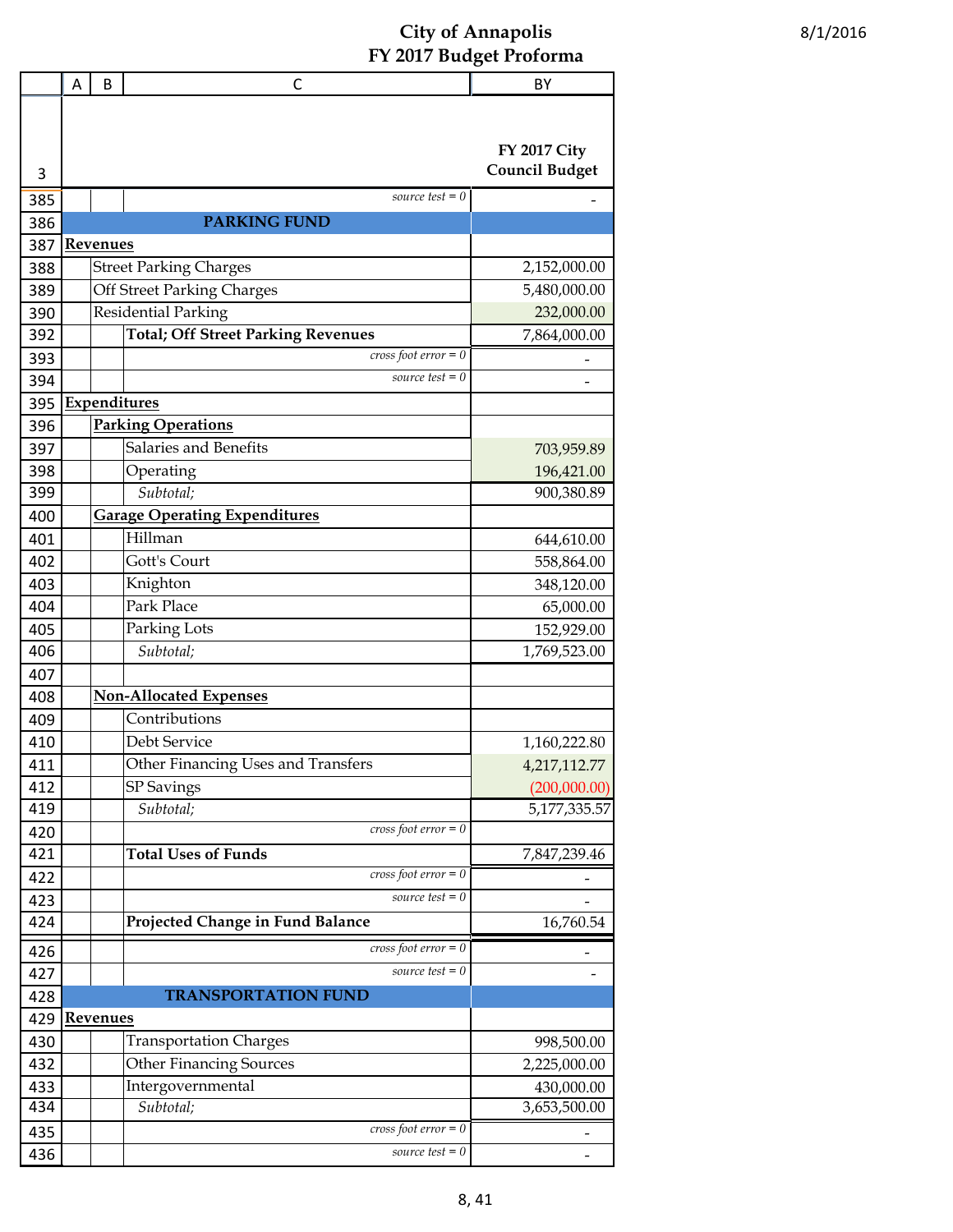|     | A | B        | C                                       | BY                    |
|-----|---|----------|-----------------------------------------|-----------------------|
|     |   |          |                                         | <b>FY 2017 City</b>   |
| 3   |   |          |                                         | <b>Council Budget</b> |
| 437 |   |          | <b>Expenditures</b>                     |                       |
| 438 |   |          | Administration                          |                       |
| 439 |   |          | Salaries and Benefits                   | 563,410.30            |
| 440 |   |          | Operating                               | 61,162.00             |
| 441 |   |          | Subtotal;                               | 624,572.30            |
| 442 |   |          |                                         |                       |
| 443 |   |          | <b>Transit Vehicle Operations</b>       |                       |
| 444 |   |          | Salaries and Benefits                   | 1,284,520.02          |
| 445 |   |          | Operating                               | 306,389.50            |
| 446 |   |          | Subtotal;                               | 1,590,909.52          |
| 447 |   |          | Maintenance                             |                       |
| 448 |   |          | Salaries and Benefits                   | 402,376.11            |
| 449 |   |          | Operating                               | 204,885.00            |
| 450 |   |          | Subtotal:                               | 607,261.11            |
| 455 |   |          | <b>Non-Allocated Expenses</b>           |                       |
| 457 |   |          | Debt Service                            | 2,035.00              |
| 458 |   |          | Other Financing Uses and Transfers      | 766,381.06            |
| 466 |   |          | Subtotal;                               | 768,416.06            |
| 467 |   |          |                                         |                       |
| 468 |   |          | <b>Total Uses of Funds</b>              | 3,591,158.99          |
| 469 |   |          | $cross foot error = 0$                  |                       |
| 470 |   |          | source test $= 0$                       |                       |
| 471 |   |          | Projected Change in Fund Balance        | 62,341.01             |
| 473 |   |          | $cross foot error = 0$                  |                       |
| 474 |   |          | source test $= 0$                       |                       |
| 545 |   |          | <b>REFUSE / SOLID WASTE</b>             |                       |
| 546 |   | Revenues |                                         |                       |
| 547 |   |          | Refuse Collection Charges - Residential | 2,777,266.31          |
| 548 |   |          | <b>Commercial Refuse Recycling</b>      | 16,000.00             |
| 549 |   |          | Other Income                            | 0.00                  |
| 550 |   |          | <b>Total; Solid Waste Revenues</b>      | 2,793,266.31          |
| 551 |   |          | cross foot $error = 0$                  |                       |
| 552 |   |          | source test $= 0$                       |                       |
| 553 |   |          | Expenditures                            |                       |
| 554 |   |          | Residential                             |                       |
| 555 |   |          | Salaries and Benefits                   | 165,681.01            |
| 556 |   |          | Operating                               | 1,391,382.00          |
| 557 |   |          | Subtotal;                               | 1,557,063.01          |
| 558 |   |          |                                         |                       |
| 564 |   |          | <b>Curbside Recycling</b>               |                       |
| 565 |   |          | Salaries and Benefits                   | 0.00                  |
| 566 |   |          | Operating                               | 312,570.00            |
| 567 |   |          | Subtotal;                               | 312,570.00            |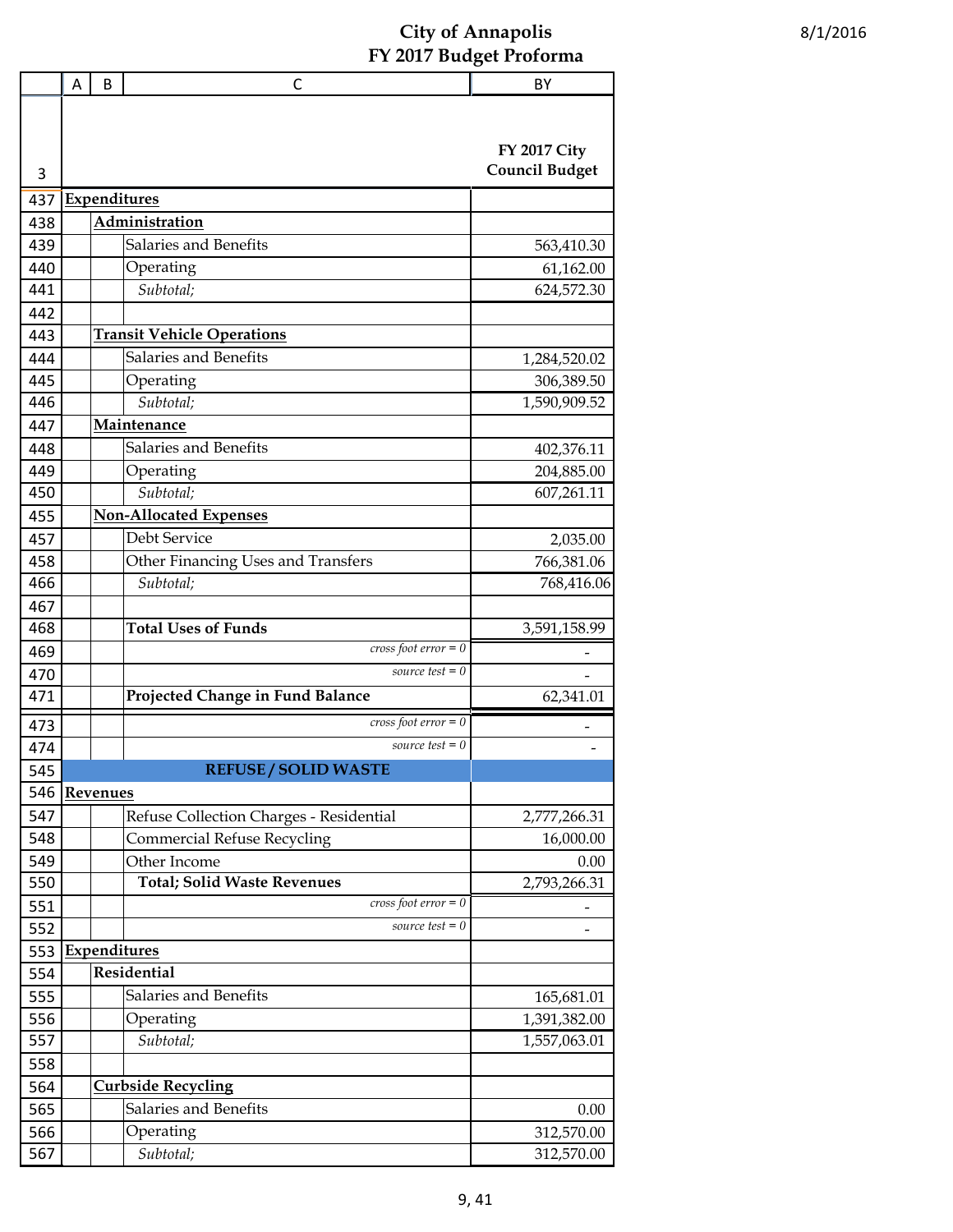|     | Α | B               | С                                         | BY                    |
|-----|---|-----------------|-------------------------------------------|-----------------------|
|     |   |                 |                                           |                       |
|     |   |                 |                                           |                       |
|     |   |                 |                                           | <b>FY 2017 City</b>   |
| 3   |   |                 |                                           | <b>Council Budget</b> |
| 568 |   |                 |                                           |                       |
| 569 |   |                 | Non-Allocated Expenses                    |                       |
| 570 |   |                 | Contributions                             |                       |
| 571 |   |                 | Debt Service                              | 98,300.00             |
| 572 |   |                 | Other Financing Uses and Transfers        | 428,930.38            |
| 580 |   |                 | Subtotal;                                 | 527,230.38            |
| 581 |   |                 |                                           |                       |
| 582 |   |                 | <b>Total Uses of Funds</b>                | 2,396,863.39          |
| 583 |   |                 | $cross foot error = 0$                    |                       |
| 584 |   |                 | source test $= 0$                         |                       |
| 585 |   |                 | Projected Change in Fund Balance          | 396,402.92            |
| 587 |   |                 | cross foot $error = 0$                    |                       |
| 588 |   |                 | source test $= 0$                         |                       |
| 589 |   |                 | <b>STORMWATER MANAGEMENT</b>              |                       |
| 590 |   | <b>Revenues</b> |                                           |                       |
| 591 |   |                 | Stormwater Management Charges             | 892,500.00            |
| 593 |   |                 | <b>Transfers and Other Sources</b>        | 0.00                  |
| 594 |   |                 | <b>Total; Stormwater Fund Revenues</b>    | 892,500.00            |
| 595 |   |                 | $cross foot error = 0$                    |                       |
| 596 |   |                 | source test $= 0$                         |                       |
| 597 |   |                 | Expenditures                              |                       |
| 598 |   |                 | Salaries and Benefits                     | 602,629.62            |
| 599 |   |                 | Operating                                 | 70,102.88             |
| 600 |   |                 | Subtotal;                                 | 672,732.50            |
| 601 |   |                 |                                           |                       |
| 602 |   |                 | <b>Non-Allocated Expenses</b>             |                       |
| 603 |   |                 | Contributions                             |                       |
| 604 |   |                 | Debt Service                              | 27,490.00             |
| 605 |   |                 | Other Financing Uses and Transfers        | 98,463.24             |
| 613 |   |                 | Subtotal;                                 | 125,953.24            |
| 614 |   |                 |                                           |                       |
| 615 |   |                 | <b>Total Uses of Funds</b>                | 798,685.74            |
| 616 |   |                 | cross foot $error = 0$                    |                       |
| 617 |   |                 | source test $= 0$                         |                       |
| 618 |   |                 | Projected Change in Fund Balance          | 93,814.26             |
| 620 |   |                 | cross foot $error = 0$                    | 0.00                  |
| 621 |   |                 | source test $= 0$                         | 0.00                  |
| 622 |   |                 | <b>SIDEWALK REVOLVING</b>                 |                       |
| 623 |   | <b>Revenues</b> |                                           |                       |
| 625 |   |                 | <b>Transfers and Other Sources</b>        | 680,848.35            |
| 626 |   |                 | <b>Total; Sidewalk Revolving Revenues</b> | 680,848.35            |
| 627 |   |                 | $cross foot error = 0$                    |                       |
| 628 |   |                 | source test $= 0$                         |                       |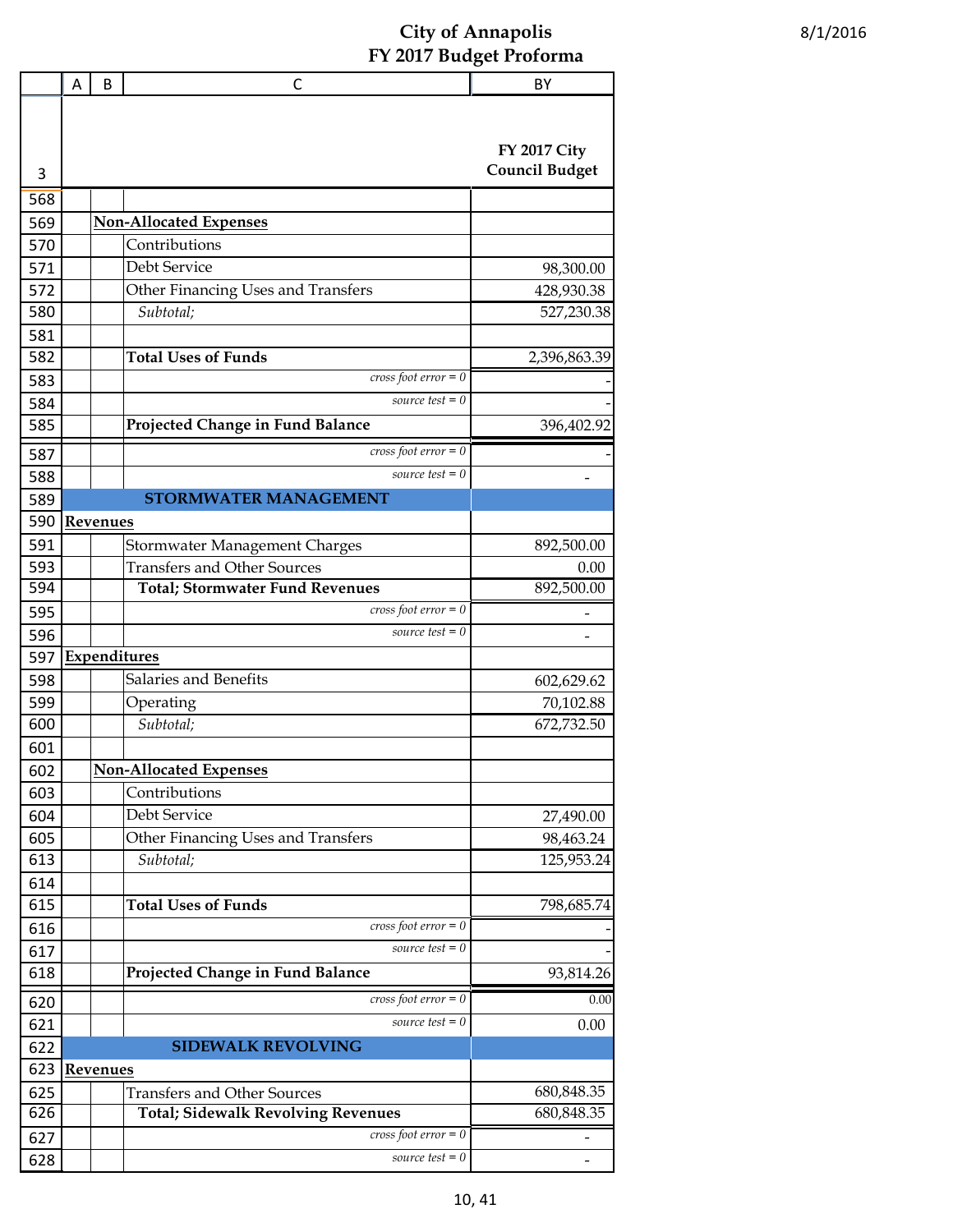|            | Α            | B | C                                  | BY                    |
|------------|--------------|---|------------------------------------|-----------------------|
|            |              |   |                                    |                       |
|            |              |   |                                    | <b>FY 2017 City</b>   |
| 3          |              |   |                                    | <b>Council Budget</b> |
|            |              |   |                                    |                       |
| 629        |              |   | <b>Expenditures</b>                |                       |
| 630        |              |   | Salaries and Benefits              | 457,122.00            |
| 631        |              |   | Operating                          | 122,313.57            |
| 632        |              |   | Subtotal;                          | 579,435.57            |
| 633        |              |   |                                    |                       |
| 634        |              |   | <b>Non-Allocated Expenses</b>      |                       |
| 637<br>645 |              |   | Other Financing Uses and Transfers | 98,132.69             |
|            |              |   | Subtotal;                          | 98,132.69             |
| 646        |              |   | <b>Total Uses of Funds</b>         |                       |
| 647        |              |   | cross foot $error = 0$             | 677,568.26            |
| 648        |              |   | source test $= 0$                  |                       |
| 649<br>650 |              |   |                                    |                       |
|            |              |   | Projected Change in Fund Balance   | 3,280.09              |
| 652        |              |   | cross foot $error = 0$             |                       |
| 653        |              |   | source test $= 0$                  |                       |
| 654        |              |   | <b>DETAIL- By Line Number</b>      |                       |
| 655        |              |   | <b>GENERAL FUND</b>                |                       |
| 656        |              |   |                                    |                       |
| 657        |              |   |                                    |                       |
| 658        |              |   |                                    |                       |
| 659        |              |   |                                    |                       |
| 660        |              |   |                                    |                       |
| 661        |              |   | <b>Revenues</b>                    |                       |
| 662        | <b>Taxes</b> |   |                                    |                       |
| 663        |              |   | <b>Real Estate</b>                 |                       |
| 664        |              |   | Real Estate                        | 40,438,765.37         |
| 665        |              |   | Park Place TIF                     | 0.00                  |
| 669        |              |   | Penalties and Interest-Real        | 122,000.00            |
| 670        |              |   | Subtotal;                          | 40,560,765.37         |
| 671        |              |   | $crossfoot error = 0$              |                       |
| 672        |              |   | <b>Personal Property</b>           |                       |
| 673        |              |   | Personal Property- Unincorp.       | 40,000.00             |
| 674        |              |   | Pers. Property- Public Utilities   | 1,737,000.00          |
| 675        |              |   | Pers. Property-Incorporated        | 1,650,000.00          |
| 676        |              |   | Penalties and Interest- Uninc.     | 500.00                |
| 677        |              |   | Penalties and Interest - Corp.     | 30,000.00             |
| 678        |              |   | Subtotal;                          | 3,457,500.00          |
| 679        |              |   | $crossfoot error = 0$              |                       |
| 680        |              |   | <b>Total Taxes</b>                 | 44,018,265.37         |
| 681        |              |   | $crossfoot error = 0$              |                       |
| 682        |              |   | <b>Local Receipts</b>              |                       |
| 683        |              |   | <b>Licenses and Permits</b>        |                       |
| 684        |              |   | <b>Street Use</b>                  | 180,000.00            |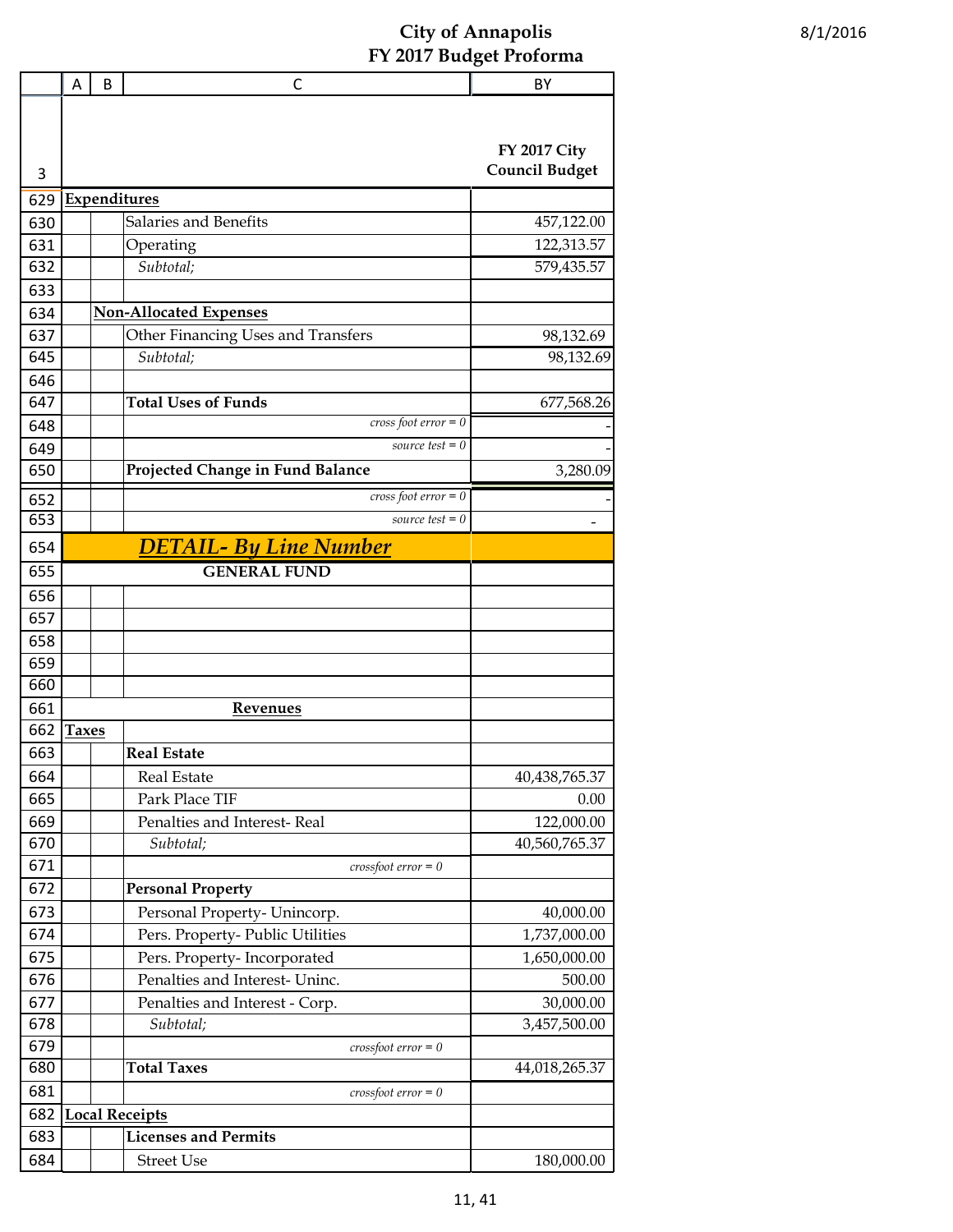|                  | Α | B | C                            | BY                    |
|------------------|---|---|------------------------------|-----------------------|
|                  |   |   |                              |                       |
|                  |   |   |                              |                       |
|                  |   |   |                              | <b>FY 2017 City</b>   |
| 3                |   |   |                              | <b>Council Budget</b> |
| 690              |   |   | <b>Sidewalk Cafes</b>        | 12,000.00             |
| 691              |   |   | Alcoholic Beverages          | 445,000.00            |
| 692              |   |   | <b>Traders</b>               | 71,000.00             |
| 693              |   |   | Vendors                      | 65,000.00             |
| 694              |   |   | Towing                       | 50,000.00             |
| 695              |   |   | Amusement                    | 5,000.00              |
| 696              |   |   | Building                     | 740,000.00            |
| 697              |   |   | Real Property Transfer Fee   | 65,000.00             |
| 698              |   |   | Protest Fee                  | 1,500.00              |
| 699              |   |   | Occupancy                    | 15,000.00             |
| 700              |   |   | Use                          | 10,000.00             |
| 701              |   |   | Cable TV                     | 955,000.00            |
| 702              |   |   | Peg Fees                     | 0.00                  |
| 703              |   |   | <b>MLC</b> Fees              | 0.00                  |
| 704              |   |   | Permit Fees                  | 100,000.00            |
| 705              |   |   | Subtotal;                    | 2,714,500.00          |
| 706              |   |   | $crossfoot error = 0$        |                       |
| 707              |   |   | <b>Fines and Forfeitures</b> |                       |
| 708              |   |   | Municipal                    | 30,000.00             |
| 710              |   |   | <b>Court Fines</b>           | 4,000.00              |
| 712              |   |   | Speed Enforcement            | 225,000.00            |
| 713              |   |   | Auto Traffic Signal          | 60,000.00             |
| 715              |   |   | Subtotal;                    | 319,000.00            |
| 716              |   |   | $crossfoot error = 0$        |                       |
| $\overline{717}$ |   |   | <b>Money and Property</b>    |                       |
| 718              |   |   | Interest on Investments      | 15,000.00             |
| 720              |   |   | <b>Rents and Concessions</b> | 380,000.00            |
| 721              |   |   | Payment in Lieu of Taxes     | 210,000.00            |
| 722              |   |   | Miscellaneous Sales          | 0.00                  |
| 723              |   |   | GO Bonds                     | 5,000.00              |
| 724              |   |   | Contributions                | 0.00                  |
| 725              |   |   | Subtotal;                    | 610,000.00            |
| 726              |   |   | $crossfoot error = 0$        |                       |
| 727              |   |   | Miscellaneous                |                       |
| 728              |   |   | <b>Report Charges</b>        | 21,000.00             |
| 730              |   |   | <b>Police Services</b>       | 175,000.00            |
| 731              |   |   | Miscellaneous                | 20,000.00             |
| 732              |   |   | Returned Check Fee           | 5,000.00              |
| 733              |   |   | Payments for fire services   | 40,000.00             |
| 734              |   |   | File Fee                     | 7,000.00              |
| 736              |   |   | Subtotal;                    | 268,000.00            |
| 737              |   |   | $crossfoot error = 0$        |                       |
| 738              |   |   | <b>Charges for Services</b>  |                       |
| 739              |   |   | Zoning and Subdiv. Fees      | 100,000.00            |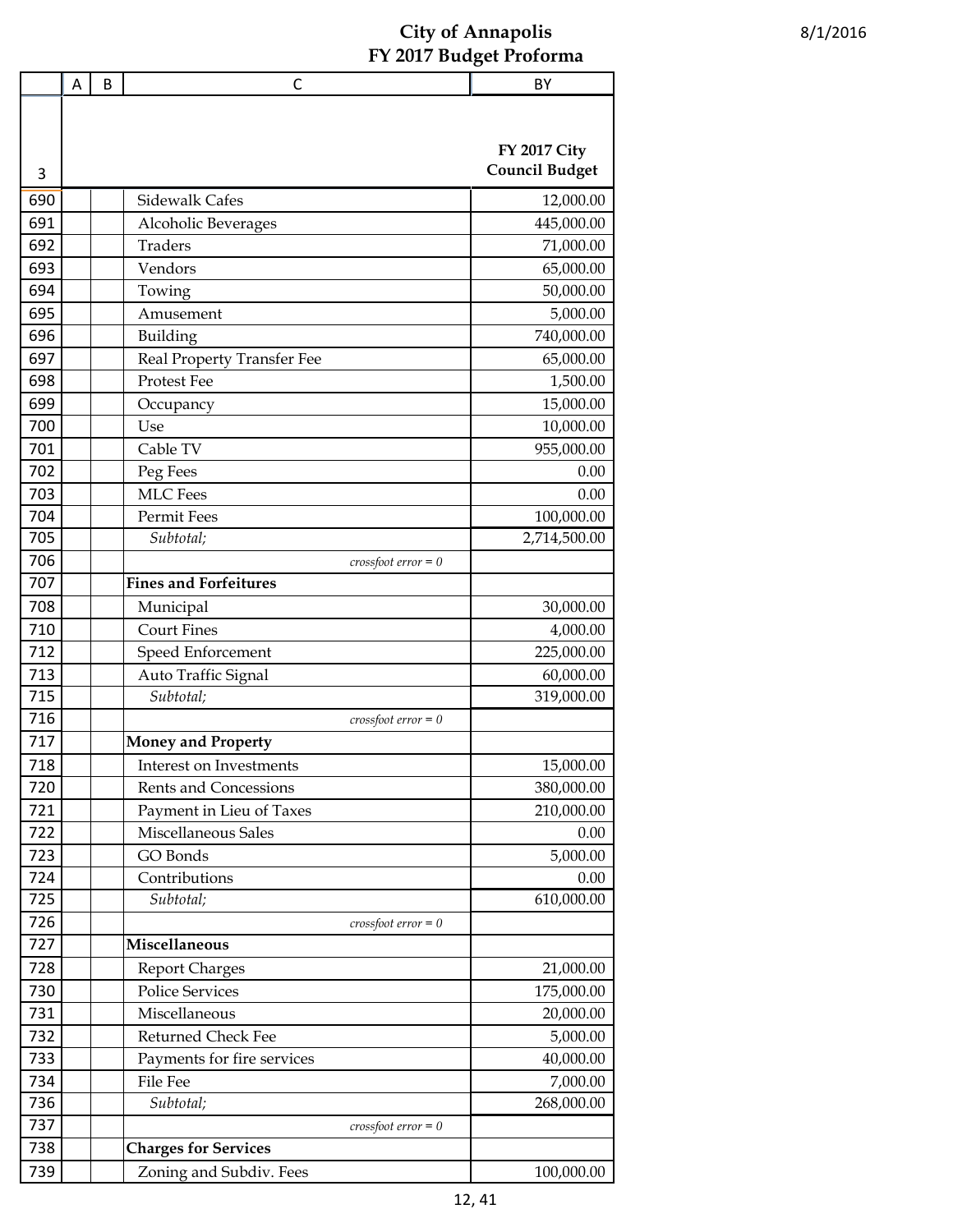|     | A | B | $\mathsf{C}$                               | BY                                           |
|-----|---|---|--------------------------------------------|----------------------------------------------|
|     |   |   |                                            |                                              |
| 3   |   |   |                                            | <b>FY 2017 City</b><br><b>Council Budget</b> |
| 740 |   |   | <b>Public Safety Fees</b>                  | 2,100,000.00                                 |
| 741 |   |   | Dock Fees                                  | 942,500.00                                   |
| 742 |   |   | <b>Culture and Recreation</b>              | 1,715,000.00                                 |
| 743 |   |   | Subtotal;                                  | 4,857,500.00                                 |
| 744 |   |   | $\cos\theta$ $\cot$ $\aror$ = 0            |                                              |
| 745 |   |   | <b>Total Local Receipts</b>                | 8,769,000.00                                 |
| 746 |   |   | $crossfoot error = 0$                      |                                              |
| 747 |   |   | Intergovernmental                          |                                              |
| 750 |   |   | Highway                                    | 1,180,409.00                                 |
| 751 |   |   | Income Tax                                 | 5,850,000.00                                 |
| 752 |   |   | <b>Admissions Tax</b>                      | 975,000.00                                   |
| 753 |   |   | <b>State PILOT</b>                         | 367,000.00                                   |
| 755 |   |   | Hotel - Motel                              | 1,850,000.00                                 |
| 757 |   |   | Electricity                                | 210,000.00                                   |
| 758 |   |   | Gas                                        | 35,000.00                                    |
| 759 |   |   | Telephone                                  | 255,000.00                                   |
| 760 |   |   | Fuel                                       | 2,000.00                                     |
| 761 |   |   | <b>Total Intergovernmental</b>             | 10,724,409.00                                |
| 762 |   |   | $crossfoot error = 0$                      |                                              |
| 763 |   |   | <b>Transfers and other Sources</b>         |                                              |
| 764 |   |   | <b>Transfers from other funds</b>          |                                              |
| 765 |   |   | <b>Transfer from Water</b>                 | 706,192.96                                   |
| 766 |   |   | <b>Transfer from Sewer</b>                 | 1,115,108.52                                 |
| 767 |   |   | <b>Transfer from Parking</b>               | 2,700,000.00                                 |
| 768 |   |   | <b>Transfer from Parking</b>               | 676,038.85                                   |
| 769 |   |   | <b>Transfer from Transit</b>               | 766,381.06                                   |
| 772 |   |   | <b>Transfer from Solid Waste</b>           | 372,916.40                                   |
| 773 |   |   | <b>Transfer from Stormwater</b>            | 95,755.26                                    |
| 774 |   |   | Transfer from Cap. Proj.                   | 698,567.21                                   |
| 775 |   |   | Transfer from Spec. Rev.                   | 0.00                                         |
| 776 |   |   | Transfer from Spec. Rev.- Sidewalk         | 98,132.69                                    |
| 777 |   |   | <b>Transfer from Reserves</b>              | 671,900.00                                   |
| 778 |   |   | Subtotal;                                  | 7,900,992.97                                 |
| 779 |   |   | $crossfoot error = 0$                      |                                              |
| 780 |   |   | <b>Indirect Charges:</b>                   | 0.00                                         |
| 781 |   |   | $\cos$ sfoot error = 0                     |                                              |
| 783 |   |   | <b>Bank Loans and Short-Term Financing</b> |                                              |
| 784 |   |   | <b>BOA</b>                                 | 0.00                                         |
| 785 |   |   | SunTrust                                   | 0.00                                         |
| 786 |   |   | Subtotal;                                  | 0.00                                         |
| 787 |   |   | $crossfoot error = 0$                      |                                              |
| 788 |   |   | <b>Bond</b>                                |                                              |
| 789 |   |   | Proceeds                                   | 0.00                                         |
| 790 |   |   | Premiums                                   | 0.00                                         |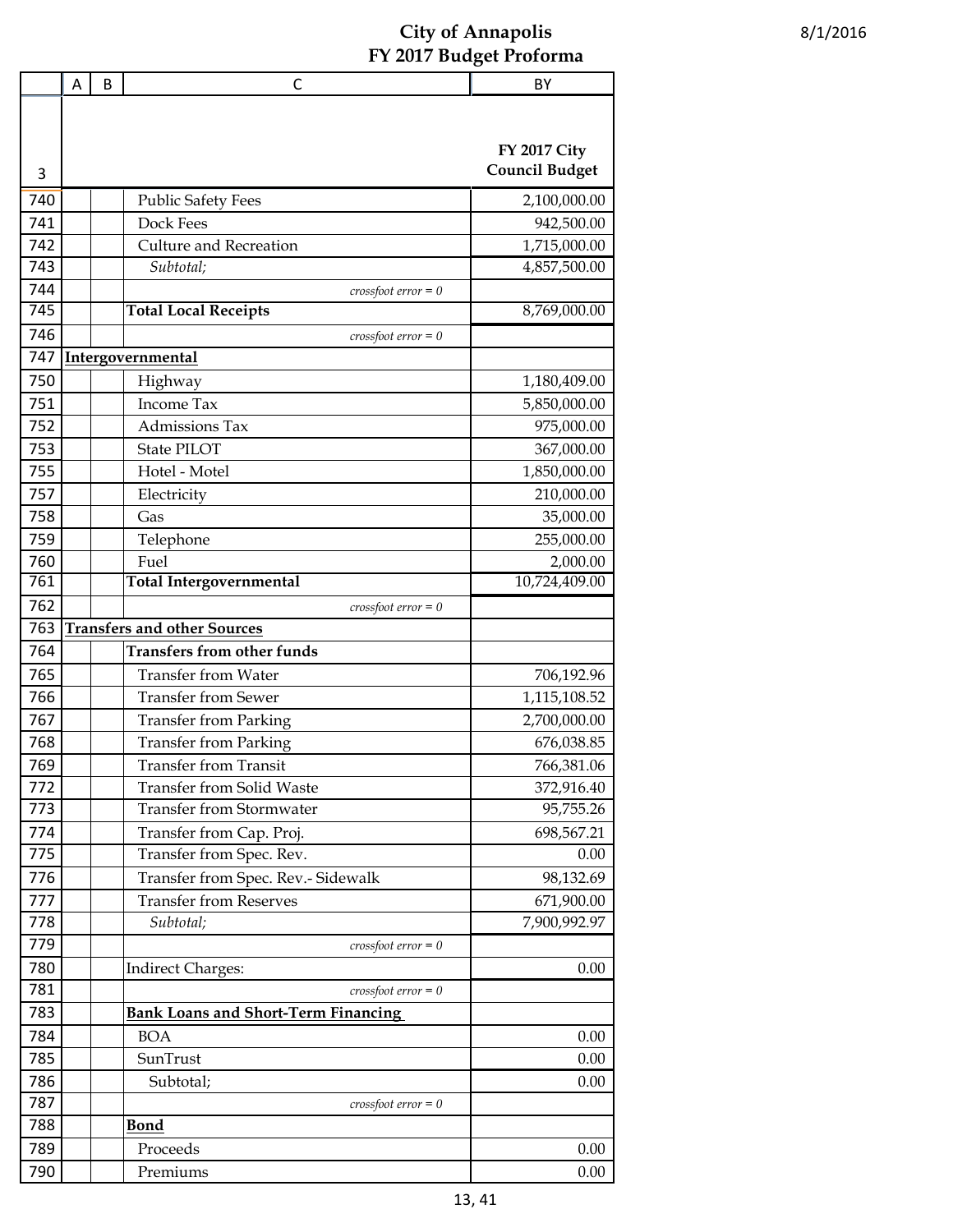|     | A | B | С                                        | BY                    |
|-----|---|---|------------------------------------------|-----------------------|
|     |   |   |                                          |                       |
|     |   |   |                                          |                       |
|     |   |   |                                          | <b>FY 2017 City</b>   |
| 3   |   |   |                                          | <b>Council Budget</b> |
| 791 |   |   | Subtotal;                                | 0.00                  |
| 792 |   |   | $crossfoot error = 0$                    |                       |
| 793 |   |   | Total Transfers & Other Sources of Funds | 7,900,992.97          |
| 794 |   |   | $\textit{crossfoot error} = 0$           |                       |
| 795 |   |   |                                          |                       |
| 796 |   |   | <b>Total; Sources of Funds</b>           | 71,412,667.34         |
| 797 |   |   | $crossfoot error = 0$                    |                       |
| 798 |   |   | Source document test                     |                       |
| 799 |   |   |                                          |                       |
| 800 |   |   | Expenditures                             |                       |
| 801 |   |   | <b>Mayor and City Council</b>            |                       |
| 802 |   |   | <b>Boards and Commissions</b>            |                       |
| 803 |   |   | <b>Salaries and Benefits</b>             |                       |
| 804 |   |   | Salaries                                 | 70,130.00             |
| 805 |   |   | <b>Benefits</b>                          | 5,365.56              |
| 806 |   |   | Subtotal; Salaries/Benefits              | 75,495.56             |
| 807 |   |   | crossfoot error / source test            |                       |
| 808 |   |   | Operating                                |                       |
| 809 |   |   | Supplies/mail                            | 14,000.00             |
| 810 |   |   | <b>Contract Services</b>                 | 0.00                  |
| 811 |   |   | <b>Subtotal</b> ; Operating              | 14,000.00             |
| 812 |   |   | crossfoot error / source test            |                       |
| 813 |   |   | Total; Boards & Commissions              | 89,495.56             |
| 814 |   |   | crossfoot error / source test            |                       |
| 815 |   |   | Administration                           |                       |
| 816 |   |   | <b>Salaries and Benefits</b>             |                       |
| 817 |   |   | Salaries                                 | 637,601.75            |
| 818 |   |   | <b>Benefits</b>                          | 105,386.51            |
| 819 |   |   | Subtotal; Salaries/Benefits              | 742,988.26            |
| 820 |   |   | crossfoot error / source test            |                       |
| 821 |   |   | Operating                                |                       |
| 822 |   |   | Supplies                                 | 15,000.00             |
| 823 |   |   | Telephone                                | 8,000.00              |
| 825 |   |   | <b>Special Projects</b>                  | 6,500.00              |
| 826 |   |   | Training and Education                   | 10,000.00             |
| 827 |   |   | Alderperson's Expenses                   | 12,000.00             |
| 830 |   |   | <b>Contract Services</b>                 | 35,000.00             |
| 833 |   |   | <b>Subtotal</b> ; Operating              | 86,500.00             |
| 834 |   |   | Total; Administration                    | 829,488.26            |
| 835 |   |   | crossfoot error / source test            |                       |
| 842 |   |   | <b>Public Information</b>                |                       |
| 843 |   |   | <b>Salaries and Benefits</b>             |                       |
| 844 |   |   | Salaries                                 | 159,372.09            |
| 845 |   |   | <b>Benefits</b>                          | 30,390.09             |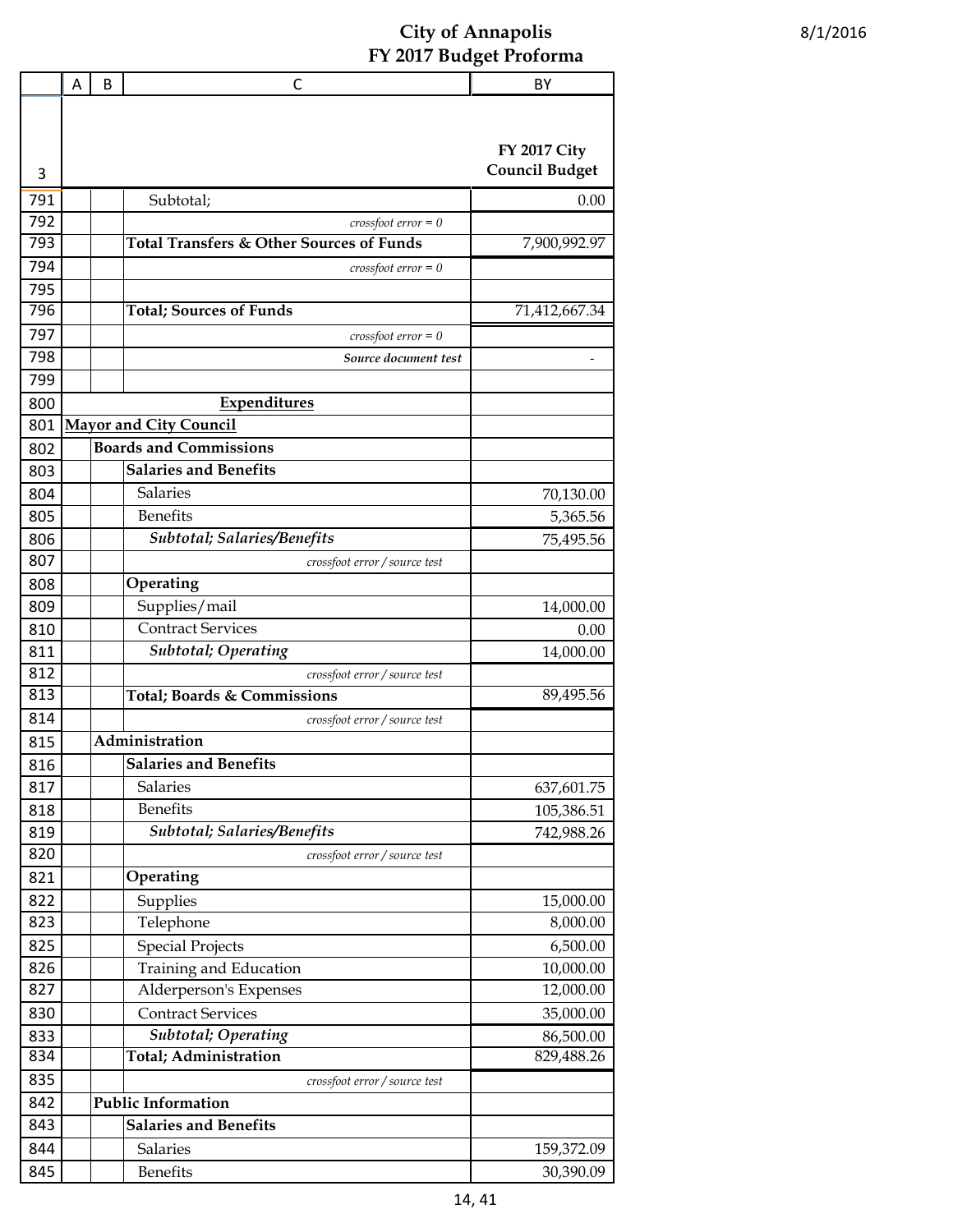|     | Α | B       | C                                  | BY                                           |
|-----|---|---------|------------------------------------|----------------------------------------------|
|     |   |         |                                    |                                              |
| 3   |   |         |                                    | <b>FY 2017 City</b><br><b>Council Budget</b> |
| 846 |   |         | <b>Subtotal; Salaries/Benefits</b> | 189,762.18                                   |
| 847 |   |         | crossfoot error / source test      |                                              |
| 848 |   |         | Operating                          |                                              |
| 849 |   |         | Supplies                           | 1,050.00                                     |
| 850 |   |         | Telephone                          | 1,950.00                                     |
| 851 |   |         | <b>Contract Services</b>           | 55,000.00                                    |
| 852 |   |         | <b>Subtotal</b> ; Operating        | 58,000.00                                    |
| 853 |   |         | <b>Total; Public Information</b>   | 247,762.18                                   |
| 854 |   |         | crossfoot error / source test      |                                              |
| 859 |   |         | <b>City Attorney</b>               |                                              |
| 860 |   |         | <b>Salaries and Benefits</b>       |                                              |
| 861 |   |         | Salaries                           | 821,504.77                                   |
| 863 |   |         | <b>Benefits</b>                    | 335,865.73                                   |
| 864 |   |         | Subtotal; Salaries/Benefits        | 1,157,370.50                                 |
| 865 |   |         | crossfoot error / source test      |                                              |
| 866 |   |         | Operating                          |                                              |
| 867 |   |         | Supplies                           | 9,630.00                                     |
| 868 |   |         | <b>Legal Services</b>              | 56,021.54                                    |
| 869 |   |         | Telephone                          | 1,800.00                                     |
| 870 |   |         | Training and Education             | 5,500.00                                     |
| 871 |   |         | Miscellaneous Services and Charges | 29,500.00                                    |
| 872 |   |         | <b>Subtotal</b> ; Operating        | 102,451.54                                   |
| 873 |   |         | <b>Total; City Attorney</b>        | 1,259,822.04                                 |
| 874 |   |         | crossfoot error / source test      |                                              |
| 875 |   |         |                                    |                                              |
| 876 |   |         | Elections                          |                                              |
| 877 |   |         | <b>Salaries and Benefits</b>       |                                              |
| 878 |   |         | Salaries                           | 0.00                                         |
| 879 |   |         | Overtime                           | 0.00                                         |
| 880 |   |         | <b>Benefits</b>                    | 0.00                                         |
| 881 |   |         | Subtotal; Salaries/Benefits        | 0.00                                         |
| 882 |   |         | Operating                          |                                              |
| 884 |   |         | <b>Contract Services</b>           | 150,000.00                                   |
| 889 |   |         | Subtotal; Operating                | 150,000.00                                   |
| 890 |   |         | <b>Total</b> ; Elections           | 150,000.00                                   |
| 891 |   |         | crossfoot error / source test      |                                              |
| 892 |   |         |                                    |                                              |
| 893 |   |         | Total; Mayor & City Council        | 2,576,568.04                                 |
| 894 |   |         | crossfoot error / source test      |                                              |
| 895 |   | Finance |                                    |                                              |
| 896 |   |         | <b>Financial Administration</b>    |                                              |
| 897 |   |         | <b>Salaries and Benefits</b>       |                                              |
| 898 |   |         | <b>Salaries</b>                    | 1,305,487.45                                 |
| 900 |   |         | <b>Benefits</b>                    | 537,917.89                                   |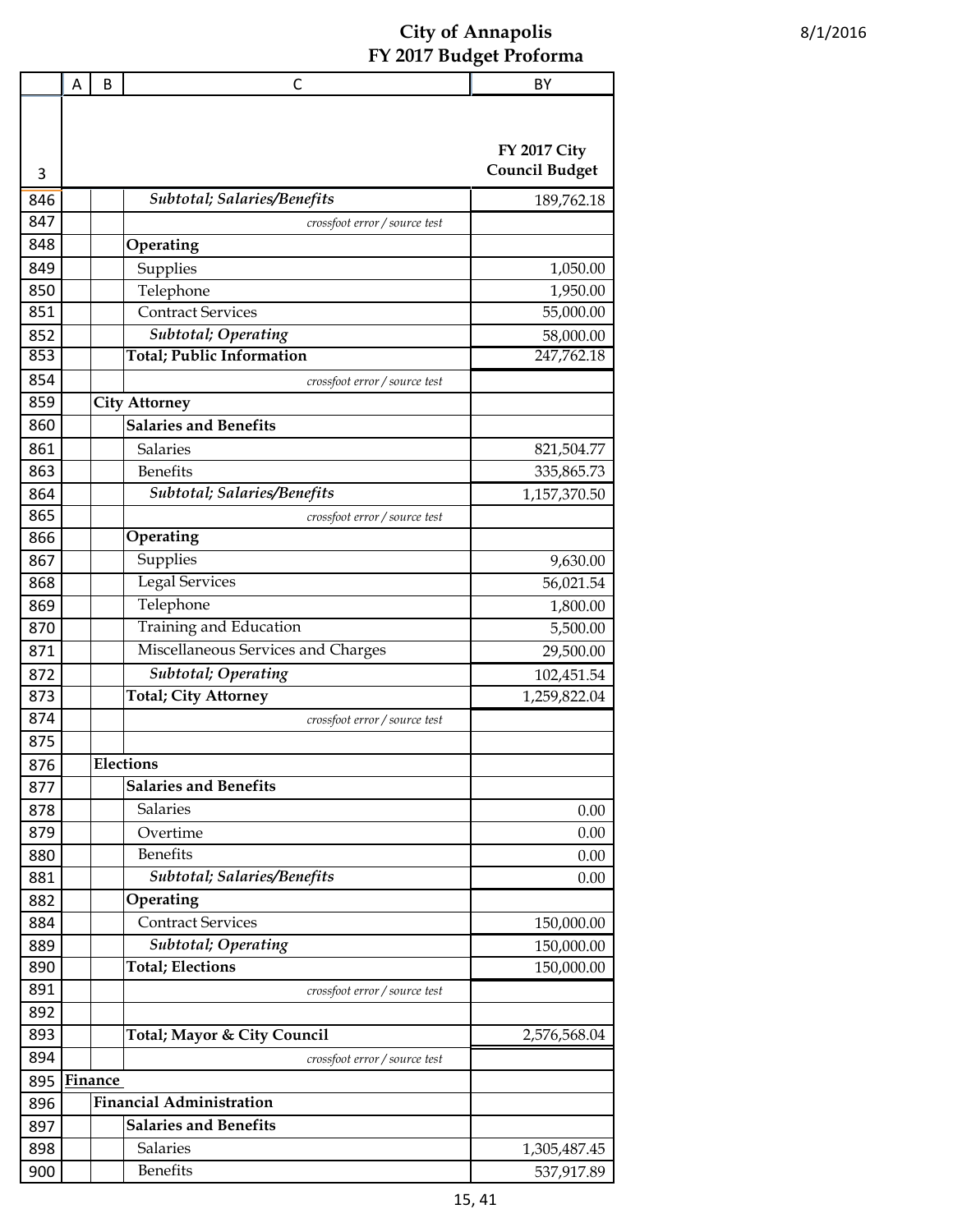|     | A | B          | C                                      | BY                    |
|-----|---|------------|----------------------------------------|-----------------------|
|     |   |            |                                        |                       |
|     |   |            |                                        |                       |
|     |   |            |                                        | <b>FY 2017 City</b>   |
| 3   |   |            |                                        | <b>Council Budget</b> |
| 901 |   |            | Subtotal; Salaries/Benefits            | 1,843,405.34          |
| 902 |   |            | Operating                              |                       |
| 903 |   |            | Supplies                               | 40,300.00             |
| 905 |   |            | Copier                                 | 1,000.00              |
| 906 |   |            | Prof. Services - Accounting            | 246,703.58            |
| 907 |   |            | Legal                                  | 50,000.00             |
| 908 |   |            | Telephone                              | 1,860.00              |
| 909 |   |            | Training and Education                 | 6,000.00              |
| 910 |   |            | R & M - Equipment                      | 3,700.00              |
| 911 |   |            | Subtotal; Operating                    | 349,563.58            |
| 912 |   |            | Total; Finance Administration          | 2,192,968.92          |
| 913 |   |            | crossfoot error / source test          |                       |
| 914 |   | <b>MIT</b> |                                        |                       |
| 915 |   |            | <b>Salaries and Benefits</b>           |                       |
| 916 |   |            | <b>Salaries</b>                        | 829,453.84            |
| 918 |   |            | <b>Benefits</b>                        | 352,179.36            |
| 919 |   |            | Subtotal; Salaries/Benefits            | 1,181,633.20          |
| 920 |   |            | Operating                              |                       |
| 921 |   |            | Supplies                               | 7,198.00              |
| 922 |   |            | Telephone                              | 2,982.00              |
| 923 |   |            | Training and Education                 | 350.00                |
| 924 |   |            | R & M - Equipment                      | 63,225.00             |
| 925 |   |            | <b>Contract Services</b>               | 396,674.00            |
| 926 |   |            | <b>Subtotal</b> ; Operating            | 470,429.00            |
| 927 |   |            | crossfoot error / source test          |                       |
| 928 |   |            | <b>Fixed Assets and Capital Outlay</b> |                       |
| 929 |   |            | Capital Outlay                         | 250,000.00            |
| 930 |   |            | Subtotal;                              | 250,000.00            |
| 931 |   |            | <b>Total</b> ; MIT                     | 1,902,062.20          |
| 932 |   |            | crossfoot error / source test          |                       |
| 933 |   |            | <b>Central Purchasing</b>              |                       |
| 934 |   |            | Salaries and Benefits                  |                       |
| 935 |   |            | $\overline{\mathsf{Salaries}}$         | 264,965.68            |
| 936 |   |            | <b>Benefits</b>                        |                       |
| 937 |   |            | Subtotal; Salaries/Benefits            | 124,817.56            |
|     |   |            | Operating                              | 389,783.24            |
| 938 |   |            |                                        |                       |
| 939 |   |            | Supplies<br>Telephone                  | 4,550.00              |
| 940 |   |            | <b>Contract Services</b>               | 660.00                |
| 941 |   |            |                                        | 0.00                  |
| 942 |   |            | Postage                                | 650.00                |
| 943 |   |            | Copier                                 | 1,800.00              |
| 944 |   |            | Advertising                            | 4,000.00              |
| 945 |   |            | Training and Education                 | 2,000.00              |
| 946 |   |            | R & M - Equipment                      | 400.00                |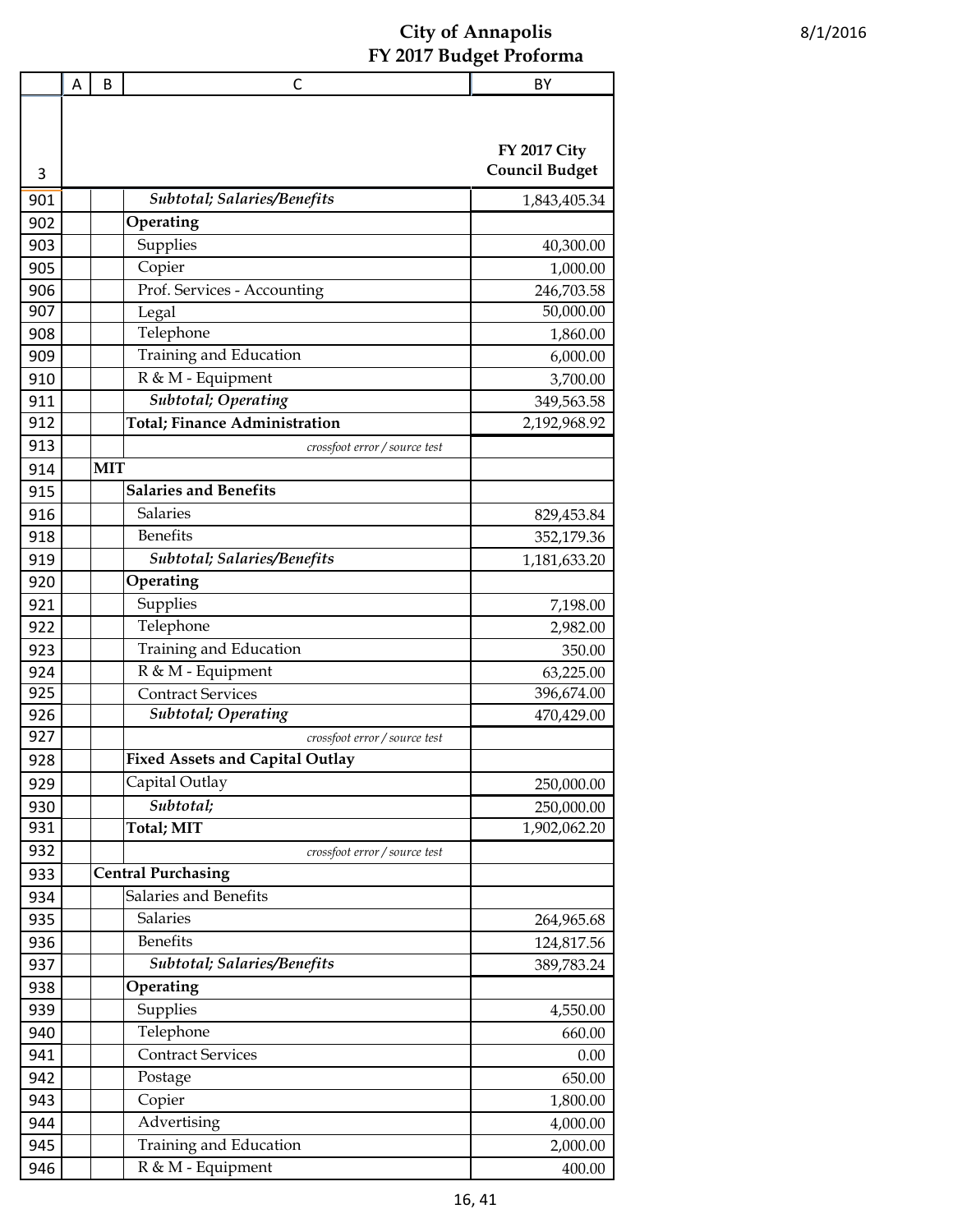|                  | A | B | C                                                         | BY                                           |
|------------------|---|---|-----------------------------------------------------------|----------------------------------------------|
| 3                |   |   |                                                           | <b>FY 2017 City</b><br><b>Council Budget</b> |
| 947              |   |   | Subtotal; Operating                                       | 14,060.00                                    |
| 948              |   |   | <b>Total; Central Purchasing</b>                          | 403,843.24                                   |
| 949              |   |   | crossfoot error / source test                             |                                              |
| 950              |   |   | <b>Total</b> ; Finance                                    | 4,498,874.36                                 |
| 951              |   |   | crossfoot error / source test                             |                                              |
| 952              |   |   | <b>Human Resources</b>                                    |                                              |
| 953              |   |   | <b>Salaries and Benefits</b>                              |                                              |
| 954              |   |   | <b>Salaries</b>                                           | 441,526.41                                   |
| 955              |   |   | <b>Benefits</b>                                           | 160,063.62                                   |
| 956              |   |   | Subtotal; Salaries/Benefits                               | 601,590.02                                   |
| 957              |   |   | Operating                                                 |                                              |
| 958              |   |   | Contract Services- Employee Physicals                     | 45,370.00                                    |
| 959              |   |   | Supplies                                                  | 24,500.00                                    |
| 960              |   |   | Legal - Negotiations (Union negot'tns)                    | 0.00                                         |
| 961              |   |   | Prof. Services                                            | 40,000.00                                    |
| 963              |   |   | Telephone                                                 |                                              |
| 964              |   |   | <b>Special Projects</b>                                   | 1,210.00<br>5,000.00                         |
| 965              |   |   | Training and Education                                    |                                              |
| 966              |   |   | R & M - Equipment                                         | 2,500.00                                     |
| 967              |   |   | <b>Contract Services</b>                                  | 200.00                                       |
| 968              |   |   | Tuition                                                   | 13,000.00<br>0.00                            |
| 969              |   |   | Subtotal; Operating                                       | 131,780.00                                   |
| 970              |   |   | crossfoot error / source test                             |                                              |
| 971              |   |   | <b>Total; Human Resources</b>                             | 733,370.02                                   |
| 972              |   |   | crossfoot error / source test                             |                                              |
| $\overline{973}$ |   |   | Subtotal; Administrative Services                         | 7,808,812.43                                 |
| 974              |   |   |                                                           |                                              |
| 975              |   |   | crossfoot error / source test<br><b>Special Projects</b>  |                                              |
| 976              |   |   | <b>Salaries and Benefits</b>                              |                                              |
| 977              |   |   | Salaries                                                  | 53,598.22                                    |
| 978              |   |   | <b>Benefits</b>                                           | 19,011.10                                    |
| 979              |   |   | Subtotal; Salaries/Benefits                               | 72,609.32                                    |
| 980              |   |   | Operating                                                 |                                              |
| 981              |   |   | Supplies                                                  | 0.00                                         |
| 982              |   |   | Training and Education                                    | 0.00                                         |
| 983              |   |   | <b>Contract Services</b>                                  | 0.00                                         |
| 984              |   |   | <b>Special Projects</b>                                   | 64,400.00                                    |
| 985              |   |   | Telephone & internet service                              | 0.00                                         |
| 986              |   |   | Contributions                                             | 295,000.00                                   |
| 987              |   |   | <b>Subtotal; Operating</b>                                | 359,400.00                                   |
| 988              |   |   |                                                           |                                              |
| 989              |   |   | crossfoot error<br><b>Program Total; Special Projects</b> | 432,009.32                                   |
| 990              |   |   | crossfoot error                                           |                                              |
| 991              |   |   | <b>Planning and Zoning</b>                                |                                              |
|                  |   |   |                                                           |                                              |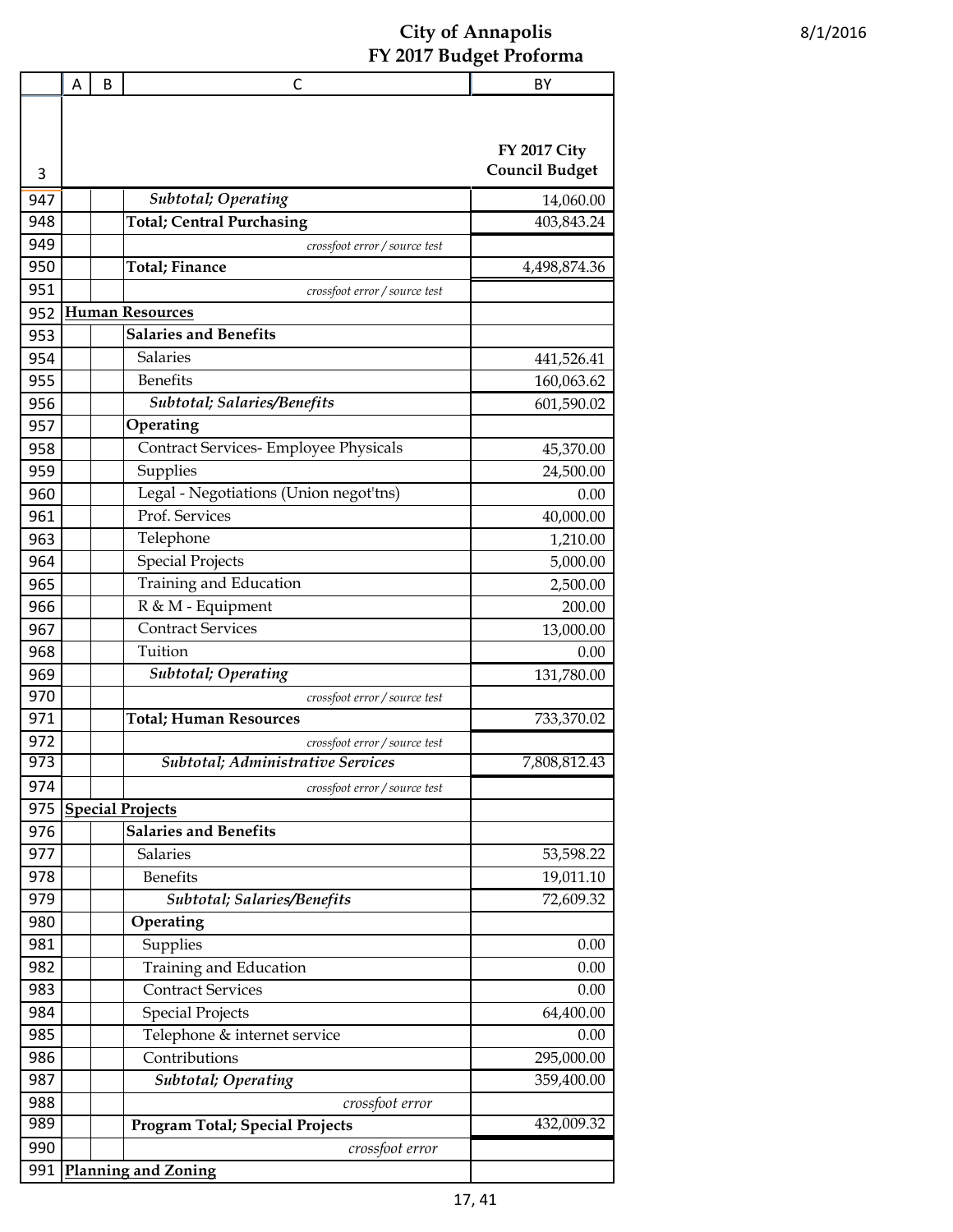|              | A | B      | C                                                    | BY                    |
|--------------|---|--------|------------------------------------------------------|-----------------------|
|              |   |        |                                                      |                       |
|              |   |        |                                                      |                       |
|              |   |        |                                                      | <b>FY 2017 City</b>   |
| 3            |   |        |                                                      | <b>Council Budget</b> |
| 992          |   |        | <b>Salaries and Benefits</b>                         |                       |
| 993          |   |        | <b>Salaries</b>                                      | 1,195,988.80          |
| 994          |   |        | <b>Benefits</b>                                      | 404,762.42            |
| 995          |   |        | <b>Subtotal; Salaries/Benefits</b>                   | 1,600,751.22          |
| 996          |   |        | Operating                                            |                       |
| 997          |   |        | Supplies                                             | 12,000.00             |
| 998          |   |        | Telephone                                            | 560.00                |
| 999          |   |        | Training and Education                               | 12,000.00             |
| 1000         |   |        | R & M - Equipment                                    | 2,000.00              |
| 1001         |   |        | Advertising                                          | 6,000.00              |
| 1002         |   |        | Copier                                               | 2,500.00              |
| 1003         |   |        | Postage                                              | 2,000.00              |
| 1004         |   |        | <b>Special Programs</b><br><b>Contract Services</b>  | 120,000.00            |
| 1005         |   |        |                                                      | 225,000.00            |
| 1006         |   |        | <b>Subtotal</b> ; Operating                          | 382,060.00            |
| 1007         |   |        | <b>Total; Planning and Zoning</b>                    | 1,982,811.22          |
| 1008         |   |        | crossfoot error / source test                        |                       |
| 1022         |   |        |                                                      |                       |
| 1023         |   |        | <b>Total; General Government</b>                     | 10,223,632.97         |
| 1024<br>1025 |   |        | crossfoot error / source test                        |                       |
|              |   |        | Test to FY 2014 Final<br>1026 PUBLIC SAFETY & HEALTH |                       |
| 1027         |   | Police |                                                      |                       |
| 1028         |   |        | <b>Salaries and Benefits</b>                         |                       |
| 1029         |   |        | <b>Salaries</b>                                      | 11,374,265.84         |
| 1030         |   |        | Less:                                                | 0.00                  |
| 1031         |   |        | <b>Contract Adjustments</b>                          | (140,000.00)          |
| 1032         |   |        | Attrition                                            | (570,000.00)          |
| 1033         |   |        | <b>Grant Allocations</b>                             | 0.00                  |
| 1034         |   |        | OEM; SHSG MCAC grant                                 | 0.00                  |
| 1035         |   |        | COPS Grant-Salary (\$45.3x5)                         | 0.00                  |
| 1036         |   |        | GOCCP-Salary                                         | (127,000.00)          |
| 1037         |   |        | County 911                                           | (300,000.00)          |
| 1038         |   |        | Vehicle Theft                                        | (20,500.00)           |
| 1039         |   |        | <b>State Aid Police Protection- Salaries</b>         | (700,000.02)          |
| 1040         |   |        | <b>US Justice-Salaries</b>                           | 0.00                  |
| 1041         |   |        | Subtotal; Grant-funded                               | 0.00                  |
| 1042         |   |        | Overtime                                             | 1,060,000.00          |
| 1043         |   |        | <b>Less: Grant Allocations</b>                       | 0.00                  |
| 1044         |   |        | <b>Byrne Justice</b>                                 | (12, 499.99)          |
| 1045         |   |        | Maryland Safe Streets                                | (12,999.99)           |
| 1046         |   |        | State Overtime for School Bus Safety                 | (11,500.01)           |
| 1047         |   |        | Law Enforcement Grant for Highway Train              | (47,000.00)           |
| 1048         |   |        | Double-time                                          | 0.00                  |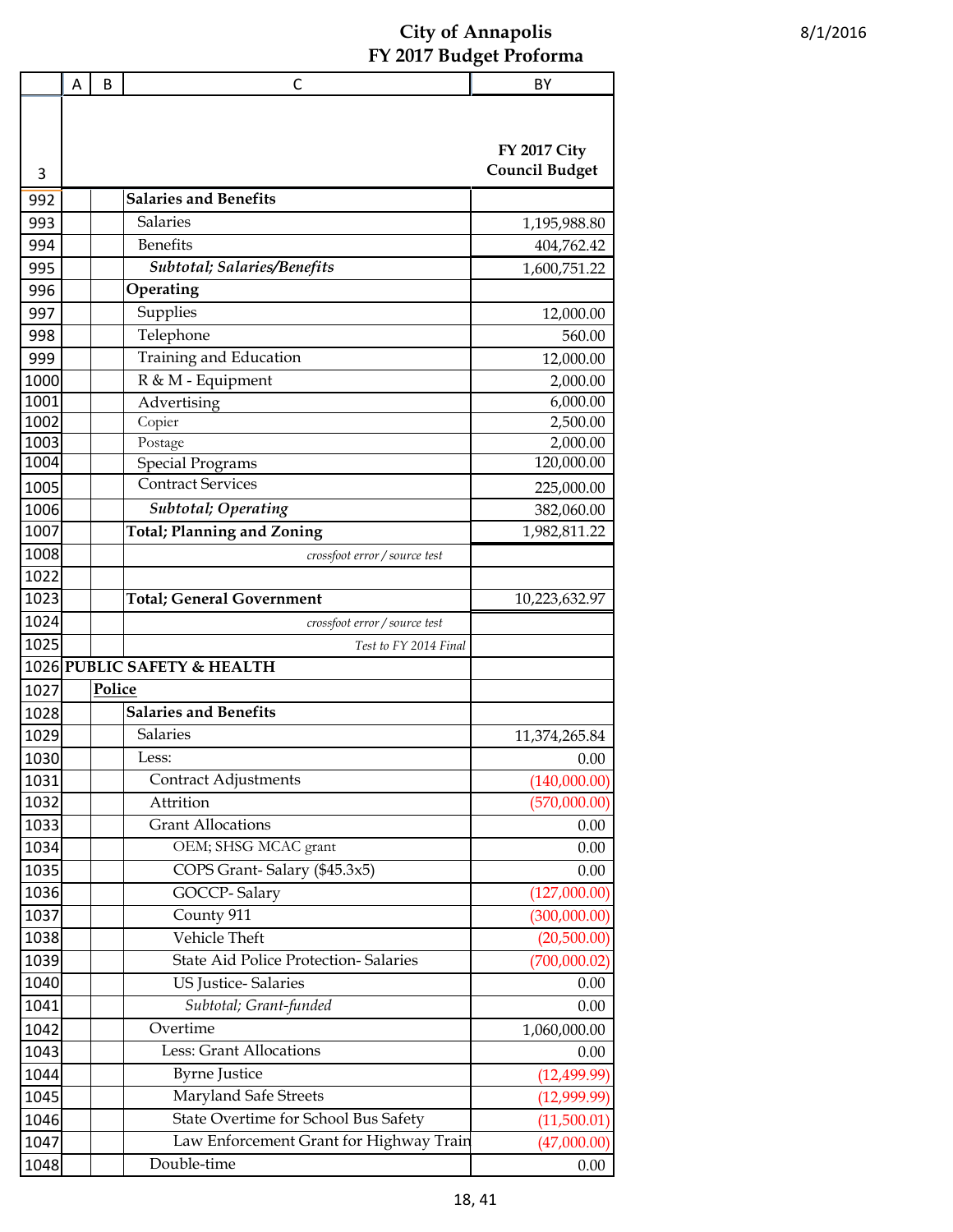|      | A | B    | С                                           | BY                    |
|------|---|------|---------------------------------------------|-----------------------|
|      |   |      |                                             |                       |
|      |   |      |                                             |                       |
|      |   |      |                                             | <b>FY 2017 City</b>   |
| 3    |   |      |                                             | <b>Council Budget</b> |
| 1049 |   |      | Differential                                | 0.00                  |
| 1050 |   |      | <b>Benefits</b>                             | 0.00                  |
| 1051 |   |      |                                             | 5,251,655.39          |
| 1052 |   |      | Less:                                       | 0.00                  |
| 1053 |   |      | <b>COPS Grant-Benefits</b>                  | 0.00                  |
| 1054 |   |      | GOCCP-Benefits                              | 0.00                  |
| 1055 |   |      | <b>State Aid Police Protection-Benefits</b> | 0.00                  |
| 1056 |   |      | <b>US</b> Justice-Benefits                  | 0.00                  |
| 1057 |   |      | Uniform Cleaning Allowance (Union)          | 51,467.00             |
| 1058 |   |      | Non-Salary Ins                              | 0.00                  |
| 1059 |   |      | Subtotal; Salaries/Benefits                 | 15,795,888.22         |
| 1060 |   |      | Crossfoot error                             |                       |
| 1061 |   |      | Operating                                   |                       |
| 1062 |   |      | Supplies                                    | 261,499.99            |
| 1063 |   |      | Less; Grant Funded                          | (161,000.01)          |
| 1064 |   |      | Clothing                                    | 190,000.00            |
| 1065 |   |      | Fuel and Oil                                | 211,781.59            |
| 1066 |   |      | Prof. Srvc - Other                          | 18,549.99             |
| 1067 |   |      | Telephone                                   | 110,000.01            |
| 1068 |   |      | Electricity                                 | 107,000.01            |
| 1069 |   |      | Training and Education                      | 42,100.00             |
| 1070 |   |      | <b>Less: Grant Allocations</b>              | (46,000.00)           |
| 1071 |   |      | Law Enforcement Training                    | 0.00                  |
| 1072 |   |      | State Overtime for School Bus Safety        | 0.00                  |
| 1073 |   |      | Law Enforcement Grant for Highway Train     | 0.00                  |
| 1074 |   |      | R & M - Bldgs and Structures                | 8,000.00              |
| 1075 |   |      | R & M - Equipment                           | 84,440.87             |
| 1076 |   |      | <b>Special Programs</b>                     | 0.00                  |
| 1077 |   |      | Rents and Leases                            | 39,600.00             |
| 1078 |   |      | <b>Contract Services</b>                    | 252,600.00            |
| 1079 |   |      | <b>Fleet Replacement</b>                    | 0.00                  |
| 1080 |   |      | <b>Subtotal; Operating</b>                  | 1,118,572.45          |
| 1081 |   |      | Crossfoot error                             |                       |
| 1082 |   |      | <b>Total; Police</b>                        | 16,914,460.67         |
| 1083 |   |      | Crossfoot error                             |                       |
| 1084 |   | Fire |                                             |                       |
| 1085 |   |      | <b>Salaries and Benefits</b>                |                       |
| 1086 |   |      | Salaries                                    | 10,636,984.26         |
| 1087 |   |      | Less:                                       | 0.00                  |
| 1088 |   |      | Grant-funded                                | (120,000.00)          |
| 1089 |   |      | Attrition                                   | (650,000.00)          |
| 1090 |   |      | Overtime                                    | 430,000.00            |
| 1091 |   |      | <b>Benefits</b>                             | 0.00                  |
| 1092 |   |      | Health/Pension/OPEB                         | 5,057,276.10          |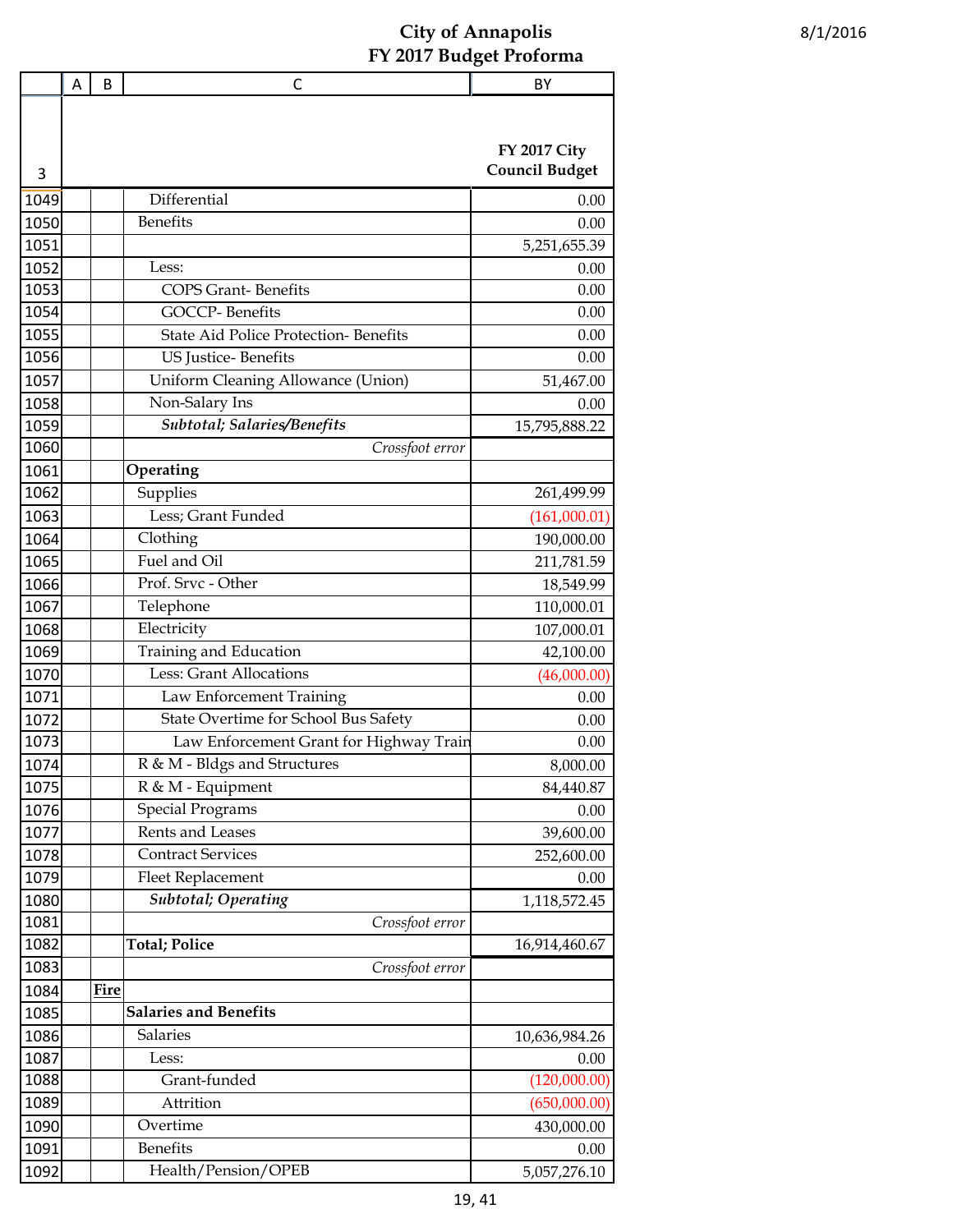|      | Α | B | С                                           | BY                    |
|------|---|---|---------------------------------------------|-----------------------|
|      |   |   |                                             |                       |
|      |   |   |                                             |                       |
|      |   |   |                                             | <b>FY 2017 City</b>   |
| 3    |   |   |                                             | <b>Council Budget</b> |
| 1093 |   |   | Grant Funded                                | (24,000.00)           |
| 1094 |   |   | Subtotal; Salaries/Benefits                 | 15,330,260.36         |
| 1095 |   |   | Crossfoot error                             |                       |
| 1096 |   |   | Operating                                   |                       |
| 1097 |   |   | Supplies                                    | 285,142.44            |
| 1098 |   |   | Less: Grant Funded                          | (71, 745.00)          |
| 1099 |   |   | Postage                                     | 250.00                |
| 1100 |   |   | Copier                                      | 5,000.00              |
| 1101 |   |   | <b>Employee Physicals</b>                   | 48,000.00             |
| 1102 |   |   | <b>Fire Protection Grant</b>                | 0.00                  |
| 1103 |   |   | Clothing                                    | 104,730.00            |
| 1104 |   |   | Fuel and Oil                                | 142,639.47            |
| 1105 |   |   | Telephone                                   | 44,655.00             |
| 1106 |   |   | Electricity                                 | 124,000.00            |
| 1107 |   |   | Training and Education                      | 62,870.00             |
| 1108 |   |   | Less: Grant Funded                          | 0.00                  |
| 1109 |   |   | Less: Grant Funded                          | (40,000.00)           |
| 1110 |   |   | R & M - Bldgs and Structures                | 15,400.00             |
| 1111 |   |   | R & M - Equipment                           | 220,941.00            |
| 1112 |   |   | Less: Grant Funded                          | (125, 341.00)         |
| 1113 |   |   | R & M - Vehicles                            | 0.00                  |
| 1114 |   |   | Rents and Leases                            | 4,500.00              |
| 1115 |   |   | Appropriation to Volunteer Fire             | 0.00                  |
| 1116 |   |   | Capital Outlay                              | 56,000.00             |
| 1117 |   |   | <b>Contract Services</b>                    | 370,618.00            |
| 1118 |   |   | Less: Grant Funded                          | (221,518.00)          |
| 1119 |   |   | New Vehicles (Veh. Master Lease)            | 0.00                  |
| 1120 |   |   | <b>Fleet Replacement</b>                    | 0.00                  |
| 1121 |   |   | Subtotal; Operating                         | 1,026,141.91          |
| 1122 |   |   |                                             |                       |
| 1123 |   |   | <b>Total; Fire</b>                          | 16,356,402.27         |
| 1124 |   |   | Crossfoot error                             |                       |
|      |   |   | 1156 DNEP - (Department of Neighborhood and |                       |
| 1157 |   |   | <b>Salaries and Benefits</b>                |                       |
| 1158 |   |   | Salaries                                    | 1,447,264.26          |
| 1159 |   |   | Overtime                                    | 0.00                  |
| 1160 |   |   | Benefits                                    | 543,435.08            |
| 1161 |   |   | Non-Salary Ins                              | 0.00                  |
| 1162 |   |   | Subtotal; Salaries/Benefits                 | 1,990,699.34          |
| 1163 |   |   | Crossfoot error                             |                       |
| 1164 |   |   | Operating                                   |                       |
| 1165 |   |   | Supplies                                    | 10,104.97             |
| 1166 |   |   | Copier                                      | 4,500.79              |
| 1167 |   |   | Postage                                     | 6,606.66              |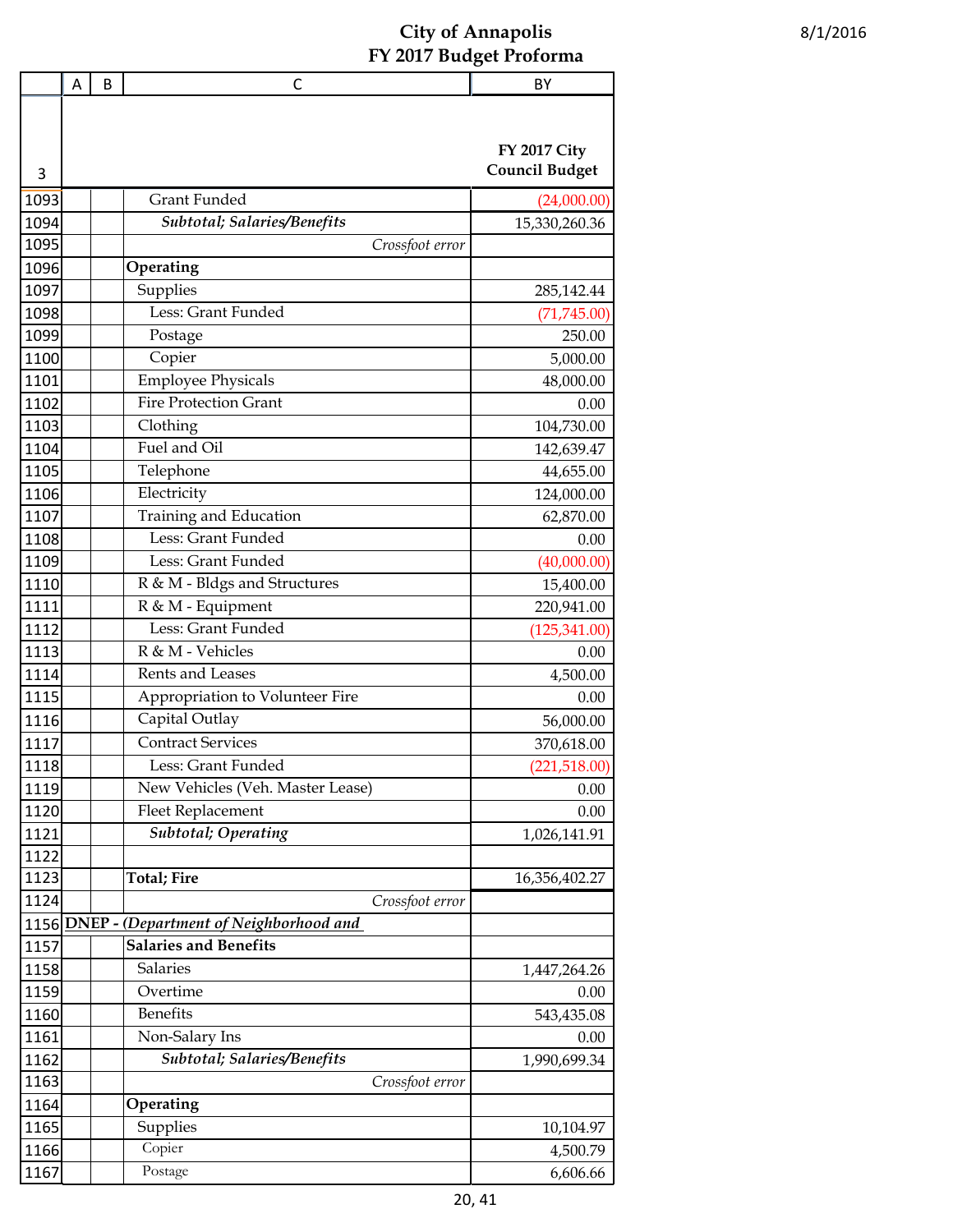|              | Α | B | $\mathsf{C}$                                             | BY                    |
|--------------|---|---|----------------------------------------------------------|-----------------------|
|              |   |   |                                                          |                       |
|              |   |   |                                                          |                       |
|              |   |   |                                                          | <b>FY 2017 City</b>   |
| 3            |   |   |                                                          | <b>Council Budget</b> |
| 1169         |   |   | Fuel and Oil                                             | 10,252.67             |
| 1170         |   |   | Telephone                                                | 7,596.84              |
| 1171         |   |   | Training and Education                                   | 5,205.27              |
| 1172         |   |   | R & M - Vehicles                                         | 3,855.61              |
| 1173         |   |   | Rents and Leases                                         | 0.00                  |
| 1174         |   |   | <b>Contract Services</b>                                 | 45,050.00             |
| 1177         |   |   | Fleet Replacement                                        | 0.00                  |
| 1178         |   |   | <b>Subtotal</b> ; Operating                              | 93,172.81             |
| 1179         |   |   | Crossfoot error                                          |                       |
| 1180         |   |   | <b>Total; DNEP</b>                                       | 2,083,872.15          |
| 1181         |   |   | Crossfoot error                                          |                       |
| 1182         |   |   |                                                          |                       |
| 1183         |   |   | Total; Public Safety & Health                            | 35, 354, 735.09       |
| 1184         |   |   | Crossfoot error                                          |                       |
| 1185         |   |   | Test to Source Documentation                             |                       |
|              |   |   | 1186 Public Works                                        |                       |
| 1187         |   |   | Administration                                           |                       |
| 1188         |   |   | <b>Salaries and Benefits</b>                             |                       |
| 1189         |   |   | Salaries                                                 | 493,346.95            |
| 1190         |   |   | Attrition (Contra Expenditure) - All Department          | (13,500.00)           |
| 1191         |   |   | <b>Benefits</b>                                          | 147,085.82            |
| 1192         |   |   | Subtotal; Salaries/Benefits                              | 626,932.77            |
| 1193         |   |   | Operating                                                |                       |
| 1194         |   |   | Supplies                                                 | 8,282.74              |
| 1195         |   |   | Fuel and Oil                                             | 1,001.20              |
| 1196         |   |   | Telephone                                                | 3,604.32              |
| 1197         |   |   | Training and Education                                   | 2,503.00              |
| 1198         |   |   | R & M - Equipment                                        | 775.93                |
| 1199         |   |   | <b>Contract Services</b>                                 | 59,281.05             |
| 1200         |   |   | <b>Fleet Replacement</b>                                 | 0.00                  |
| 1201         |   |   | <b>Subtotal</b> ; Operating                              | 75,448.24             |
| 1202<br>1203 |   |   | Crossfoot error<br>Total; Administration                 | 702,381.01            |
| 1204         |   |   |                                                          |                       |
|              |   |   | Crossfoot error<br><b>Engineering &amp; Construction</b> |                       |
| 1205         |   |   | <b>Salaries and Benefits</b>                             |                       |
| 1206         |   |   | Salaries                                                 |                       |
| 1207         |   |   | <b>Benefits</b>                                          | 764,110.53            |
| 1208         |   |   | Attrition                                                | 244,681.67            |
| 1209         |   |   | Subtotal; Salaries/Benefits                              | (17,501.00)           |
| 1210         |   |   |                                                          | 991,291.20            |
| 1211         |   |   | Operating                                                |                       |
| 1212         |   |   | Supplies<br>Fuel and Oil                                 | 10,037.70             |
| 1213         |   |   |                                                          | 2,106.00              |
| 1214         |   |   | Telephone                                                | 3,240.00              |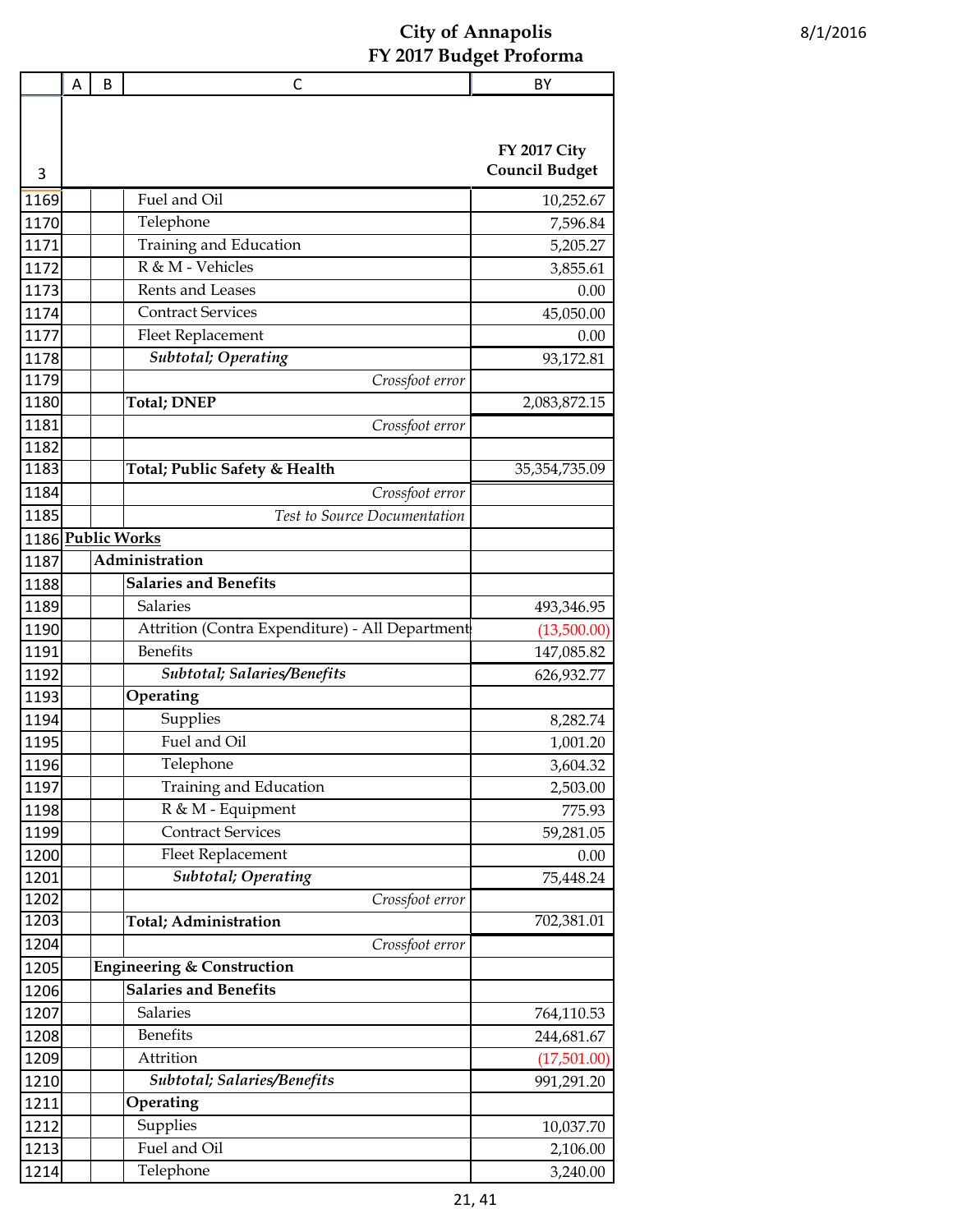|      | Α | B | С                                      | BY                    |
|------|---|---|----------------------------------------|-----------------------|
|      |   |   |                                        |                       |
|      |   |   |                                        |                       |
|      |   |   |                                        | <b>FY 2017 City</b>   |
| 3    |   |   |                                        | <b>Council Budget</b> |
| 1215 |   |   | Postage                                | 90.00                 |
| 1216 |   |   | Copier                                 | 5,400.00              |
| 1217 |   |   | Training and Education                 | 2,673.00              |
| 1218 |   |   | R & M - Equipment                      | 3,564.00              |
| 1219 |   |   | <b>Contract Services</b>               | 42,654.60             |
| 1220 |   |   | Fleet Replacement                      | 0.00                  |
| 1221 |   |   | <b>Subtotal</b> ; Operating            | 69,765.30             |
| 1222 |   |   | Crossfoot error                        |                       |
| 1223 |   |   | Total; Engineering & Construction      | 1,061,056.50          |
| 1224 |   |   | Crossfoot error                        |                       |
| 1225 |   |   | Roadways                               |                       |
| 1226 |   |   | <b>Salaries and Benefits</b>           |                       |
| 1227 |   |   | Salaries                               | 1,289,136.49          |
| 1228 |   |   | Overtime                               | 22,000.00             |
| 1229 |   |   | Attrition (Contra Expenditure)         | (78, 648.36)          |
| 1230 |   |   | Benefits                               | 697,386.39            |
| 1231 |   |   | Non-Salary Insurance                   | 0.00                  |
| 1232 |   |   | <b>Subtotal</b> ; Salaries/Benefits    | 1,929,874.52          |
| 1233 |   |   | Operating                              |                       |
| 1234 |   |   | Supplies                               | 164,067.05            |
| 1235 |   |   | Fuel and Oil                           | 40,740.50             |
| 1236 |   |   | Telephone                              | 291.72                |
| 1237 |   |   | Electricity - Street Light             | 415,905.00            |
| 1238 |   |   | Training and Education                 | 1,785.00              |
| 1239 |   |   | R & M - Street                         | 78,547.14             |
| 1240 |   |   | R & M - Equipment                      | 71,207.22             |
| 1241 |   |   | <b>Contract Services</b>               | 20,566.60             |
| 1242 |   |   | Vehicle Replacement                    | 0.00                  |
| 1243 |   |   | Subtotal; Operating                    | 793,110.23            |
| 1244 |   |   | Crossfoot error                        |                       |
| 1245 |   |   | <b>Total; Roadways</b>                 | 2,722,984.75          |
| 1246 |   |   | Crossfoot error                        |                       |
| 1247 |   |   | <b>Traffic Control and Maintenance</b> |                       |
| 1248 |   |   | <b>Salaries and Benefits</b>           |                       |
| 1249 |   |   | Salaries                               | 162,521.15            |
| 1250 |   |   | Attrition                              | (8,077.00)            |
| 1251 |   |   | <b>Benefits</b>                        | 87,807.51             |
| 1252 |   |   | Subtotal; Salaries/Benefits            | 242,251.66            |
| 1253 |   |   | Operating                              |                       |
| 1254 |   |   | Supplies                               | 21,980.00             |
| 1255 |   |   | Fuel and Oil                           | 6,180.00              |
| 1256 |   |   | Telephone                              | 360.00                |
| 1257 |   |   | Training and Education                 | 5,800.00              |
| 1258 |   |   | R & M - Equipment                      | 18,000.00             |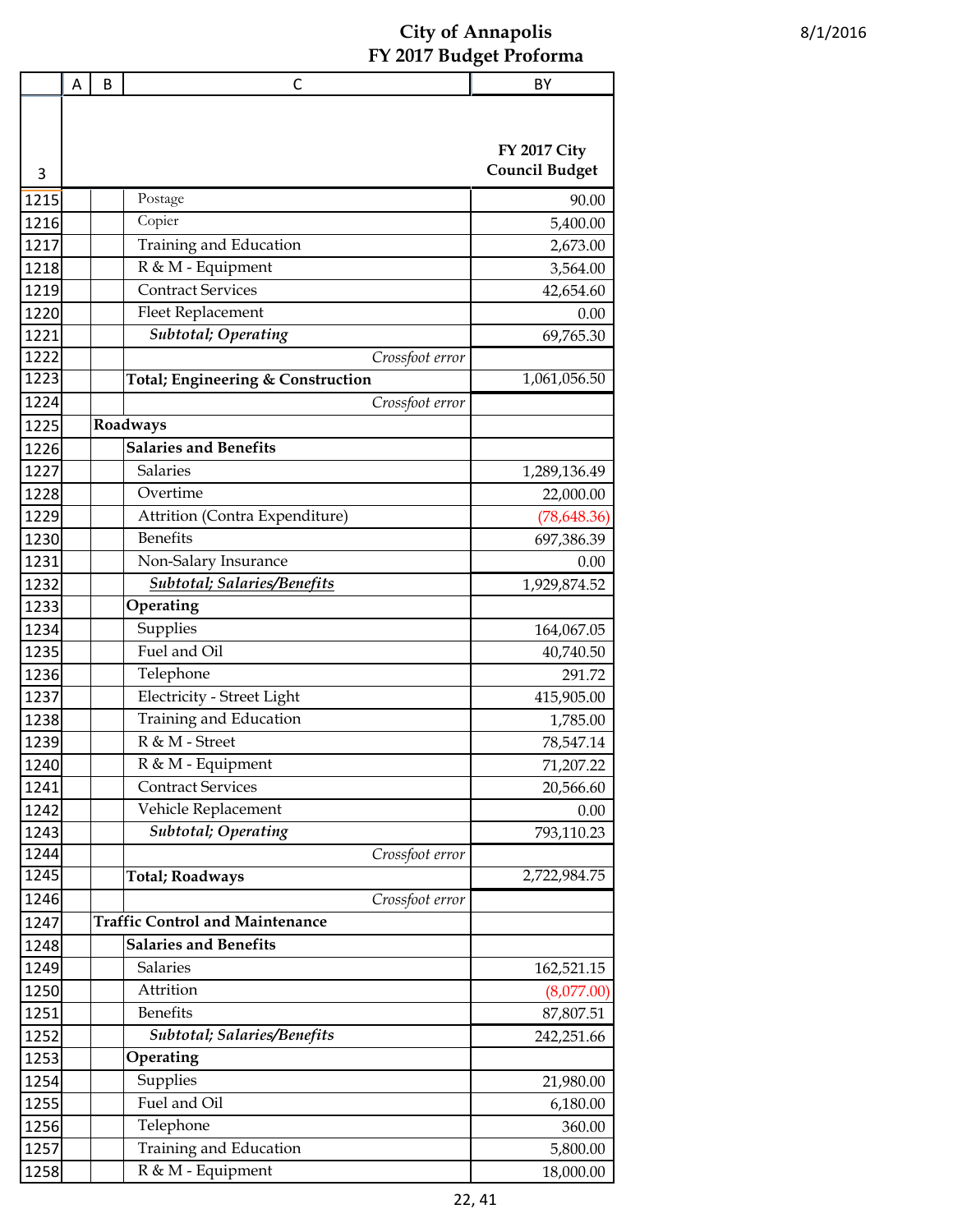|      | Α | B | С                                                      | BY                                           |
|------|---|---|--------------------------------------------------------|----------------------------------------------|
| 3    |   |   |                                                        | <b>FY 2017 City</b><br><b>Council Budget</b> |
| 1259 |   |   | <b>Contract Services</b>                               | 12,300.00                                    |
| 1261 |   |   | <b>Subtotal</b> ; Operating                            | 64,620.00                                    |
| 1262 |   |   | Crossfoot error                                        |                                              |
| 1263 |   |   | <b>Total; Traffic Control</b>                          | 306,871.66                                   |
| 1264 |   |   | Crossfoot error                                        |                                              |
| 1265 |   |   | <b>Snow &amp; Ice Removal</b>                          |                                              |
| 1266 |   |   | <b>Salaries and Benefits</b>                           |                                              |
| 1268 |   |   | Overtime                                               | 38,350.00                                    |
| 1269 |   |   | <b>Benefits</b>                                        | 3,068.00                                     |
| 1270 |   |   | <b>Subtotal; Salaries/Benefits</b>                     | 41,418.00                                    |
| 1271 |   |   | Operating                                              |                                              |
| 1272 |   |   | Supplies/salt                                          | 15,880.00                                    |
| 1273 |   |   | Fuel and Oil                                           | 4,750.00                                     |
| 1274 |   |   | R & M - Equipment                                      | 5,658.00                                     |
| 1275 |   |   | <b>Contract Services</b>                               |                                              |
| 1277 |   |   | <b>Subtotal</b> ; Operating                            | 14,970.00                                    |
| 1278 |   |   | Crossfoot error                                        | 41,258.00                                    |
| 1279 |   |   | <b>Total</b> ; Snow and Ice                            | 82,676.00                                    |
| 1280 |   |   | Crossfoot error                                        |                                              |
| 1281 |   |   | <b>Fleet Maintenance Center</b>                        |                                              |
| 1282 |   |   | <b>Salaries and Benefits</b>                           |                                              |
|      |   |   | <b>Salaries</b>                                        |                                              |
| 1283 |   |   | Overtime                                               | 575,552.80                                   |
| 1284 |   |   | <b>Benefits</b>                                        | 8,000.00                                     |
| 1285 |   |   | Attrition                                              | 221,558.03                                   |
| 1286 |   |   | <b>Subtotal</b> ; Salaries/Benefits                    | 0.00                                         |
| 1287 |   |   | Operating                                              | 805,110.83                                   |
| 1288 |   |   |                                                        |                                              |
| 1289 |   |   | Supplies                                               | 11,710.00                                    |
| 1290 |   |   | Fuel and Oil<br>Telephone                              | 9,030.00                                     |
| 1291 |   |   |                                                        | 6,820.00                                     |
| 1292 |   |   | Electricity                                            | 55,000.00                                    |
| 1293 |   |   | Training and Education<br>R & M - Bldgs and Structures | 500.00                                       |
| 1294 |   |   |                                                        | 10,780.00                                    |
| 1295 |   |   | R & M Equip. (Vehicle Maintenance)                     | 138,450.00                                   |
| 1296 |   |   | <b>Contract Services</b>                               | 8,170.00                                     |
| 1298 |   |   | <b>Subtotal</b> ; Operating                            | 240,460.00                                   |
| 1299 |   |   | Crossfoot error                                        |                                              |
| 1300 |   |   | <b>Total; Fleet Maintenance</b>                        | 1,045,570.83                                 |
| 1301 |   |   | Crossfoot error                                        |                                              |
| 1302 |   |   | General Govt Buildings (Bldgs & Maint.)                |                                              |
| 1303 |   |   | <b>Salaries and Benefits</b>                           |                                              |
| 1304 |   |   | Salaries                                               | 382,258.16                                   |
| 1305 |   |   | Overtime                                               | 0.00                                         |
| 1306 |   |   | Benefits                                               | 176,938.83                                   |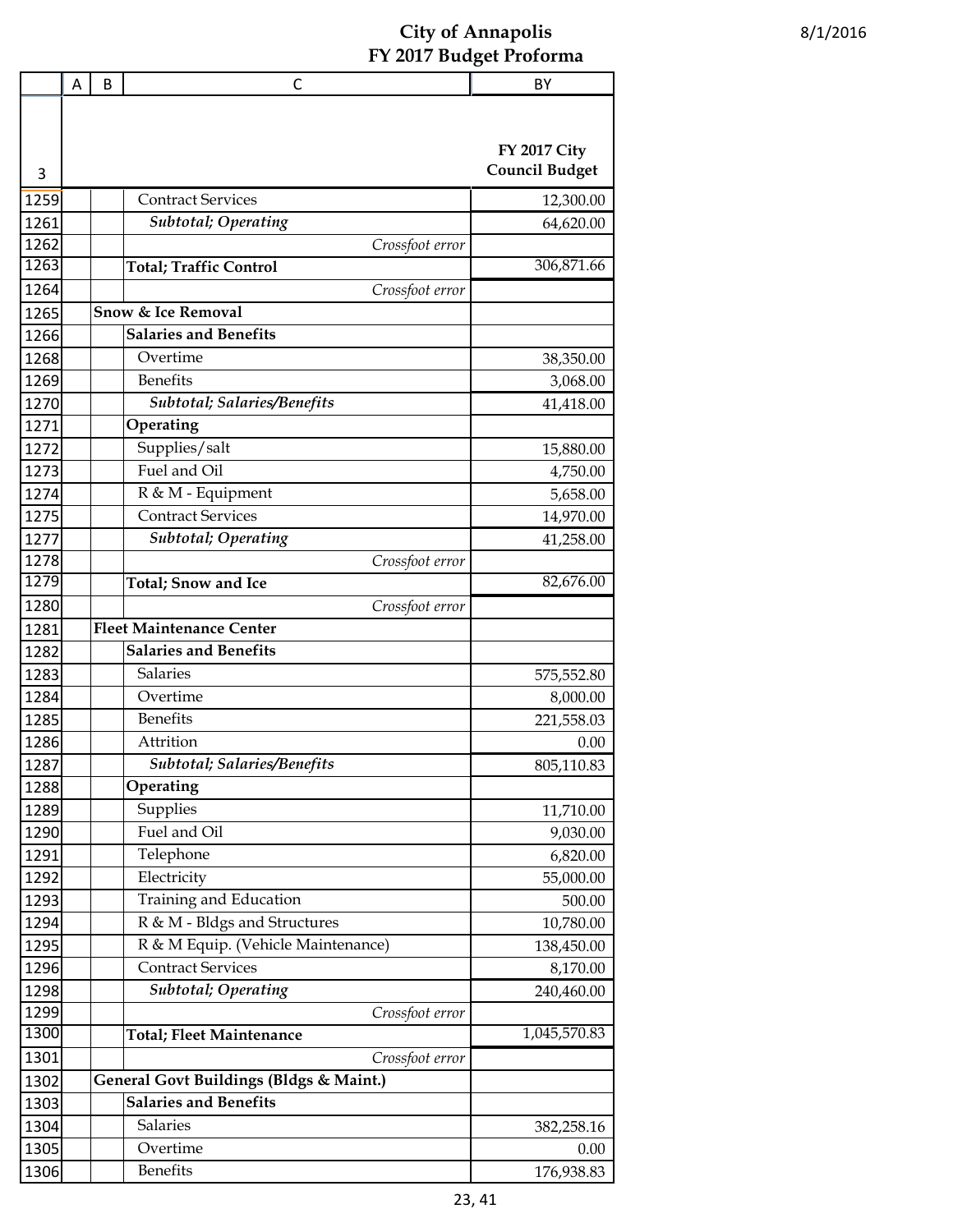|      | A | B | C                                  | BY                    |
|------|---|---|------------------------------------|-----------------------|
|      |   |   |                                    |                       |
|      |   |   |                                    | <b>FY 2017 City</b>   |
| 3    |   |   |                                    | <b>Council Budget</b> |
| 1307 |   |   | Attrition (Contra Expenditure)     | (10,770.00)           |
| 1308 |   |   | Subtotal; Salaries/Benefits        | 548,426.99            |
| 1309 |   |   | Operating                          |                       |
| 1310 |   |   | Supplies                           | 14,180.00             |
| 1311 |   |   | Fuel and Oil                       | 1,901.00              |
| 1312 |   |   | Telephone                          | 69,000.00             |
| 1313 |   |   | Electricity                        | 108,000.00            |
| 1314 |   |   | R & M - Bldgs and Structures       | 207,535.00            |
| 1315 |   |   | R &M - Equipment                   | 2,852.00              |
| 1316 |   |   | R & M - Vehicle maintenance        | 0.00                  |
| 1317 |   |   | Rents and Leases                   | 447,188.00            |
| 1318 |   |   | <b>Contract Services</b>           | 496,110.00            |
| 1320 |   |   | <b>Subtotal</b> ; Operating        | 1,346,766.00          |
| 1321 |   |   | Crossfoot error                    |                       |
| 1322 |   |   | <b>Total; Government Buildings</b> | 1,895,192.99          |
| 1323 |   |   | Crossfoot error                    |                       |
| 1324 |   |   | <b>Total; Public Works</b>         | 7,816,733.74          |
| 1325 |   |   | Crossfoot error                    |                       |
| 1326 |   |   | Source Document Test               |                       |
| 1327 |   |   | <b>Recreation and Parks</b>        |                       |
| 1328 |   |   | <b>Recreation Division</b>         |                       |
| 1329 |   |   | <b>Salaries and Benefits</b>       |                       |
| 1330 |   |   | <b>Salaries</b>                    | 1,673,511.07          |
| 1331 |   |   | Less: Grants                       | (50,000.00)           |
| 1332 |   |   | Attrition (Contra Expenditure)     | (44,886.00)           |
| 1333 |   |   | <b>Benefits</b>                    | 369,900.84            |
| 1334 |   |   | Subtotal; Salaries/Benefits        | 1,948,525.91          |
| 1335 |   |   | Crossfoot error                    |                       |
| 1336 |   |   | Operating                          |                       |
| 1337 |   |   | Supplies                           | 29,383.00             |
| 1338 |   |   | Credit Card Fees                   | 20,980.00             |
| 1339 |   |   | Copier                             | 2,500.00              |
| 1340 |   |   | Postage                            | 1,013.00              |
| 1341 |   |   | <b>Custodial Supplies</b>          | 1,000.00              |
| 1342 |   |   | Landscape and Grounds              | 0.00                  |
| 1343 |   |   | <b>Building Supplies</b>           | 42,300.00             |
| 1344 |   |   | R&M - Buildings                    | 0.00                  |
| 1345 |   |   | Firs Aid                           | 1,500.00              |
| 1346 |   |   | Food                               | 19,796.00             |
| 1347 |   |   | Tools and Equipment                | 14,725.00             |
| 1348 |   |   | Playground                         | (15,000.00)           |
| 1349 |   |   | Programs                           | 62,796.00             |
| 1350 |   |   | Oil and Lubricants                 | 14,500.00             |
| 1351 |   |   | Sports                             | 41,000.00             |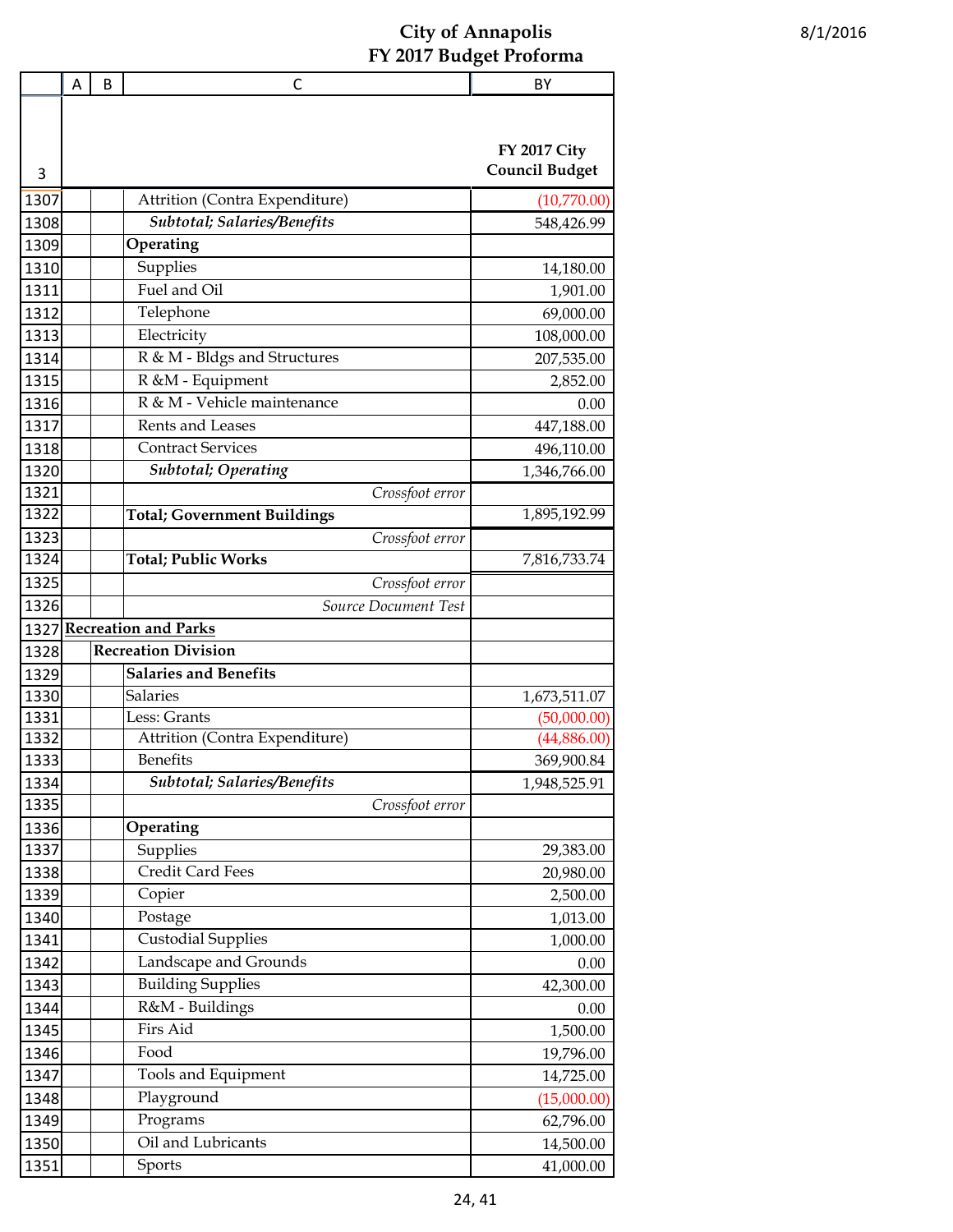|      | A | B | C                                  | BY                    |
|------|---|---|------------------------------------|-----------------------|
|      |   |   |                                    |                       |
|      |   |   |                                    |                       |
|      |   |   |                                    | <b>FY 2017 City</b>   |
| 3    |   |   |                                    | <b>Council Budget</b> |
| 1352 |   |   | <b>Uniforms and Shores</b>         | 2,472.00              |
| 1353 |   |   | Advertising and Printing           | 23,572.00             |
| 1354 |   |   | <b>Background and Drug Testing</b> | 2,300.00              |
| 1355 |   |   | Telephone                          | 12,355.00             |
| 1356 |   |   | <b>Utilities</b>                   | 74,460.00             |
| 1360 |   |   | <b>Equipment Rental</b>            | 1,350.00              |
| 1361 |   |   | Instructors                        | 41,400.00             |
| 1362 |   |   | Field Trip and Fees                | 8,000.00              |
| 1363 |   |   | Maintenance Agreements             | 18,400.00             |
| 1364 |   |   | Software                           | 584.00                |
| 1365 |   |   | Camp Licenses                      | 500.00                |
| 1366 |   |   | <b>Sports Officials</b>            | 38,000.00             |
| 1367 |   |   | <b>Building Repairs</b>            | 16,735.00             |
| 1371 |   |   | Training                           | 1,747.00              |
| 1372 |   |   | <b>Other Services</b>              | 45,800.00             |
| 1373 |   |   | <b>Contract Services</b>           | 40,000.00             |
| 1374 |   |   | <b>Fleet Replacement</b>           | 0.00                  |
| 1375 |   |   | Less: Grants                       | (60,000.00)           |
| 1376 |   |   | <b>Subtotal</b> ; Operating        | 504,168.00            |
| 1377 |   |   | Crossfoot error                    |                       |
| 1378 |   |   | <b>Total; Recreation Division</b>  | 2,452,693.91          |
| 1379 |   |   | Crossfoot error                    |                       |
| 1380 |   |   | <b>Parks Division</b>              |                       |
| 1381 |   |   | <b>Salaries and Benefits</b>       |                       |
| 1382 |   |   | Salaries                           | 1,152,976.32          |
| 1383 |   |   | Overtime                           | 0.00                  |
| 1384 |   |   | Benefits                           | 372,258.12            |
| 1385 |   |   | Attrition (Contra Expenditure)     | 0.00                  |
| 1387 |   |   | Subtotal; Salaries/Benefits        | 1,525,234.44          |
| 1388 |   |   | Operating                          |                       |
| 1389 |   |   | Supplies                           | 9,996.00              |
| 1390 |   |   | Copier                             | 2,800.00              |
| 1391 |   |   | Postage                            | 2,187.00              |
| 1392 |   |   | <b>Custodial Supplies</b>          | 22,500.00             |
| 1393 |   |   | Landscape and Grounds              | 50,000.00             |
| 1394 |   |   | <b>Building Supplies</b>           | 40,000.00             |
| 1395 |   |   | First Aid                          | 500.00                |
| 1396 |   |   | Food                               | 2,954.00              |
| 1397 |   |   | Tools and Equipment                | 6,275.00              |
| 1398 |   |   | Playground                         | 25,250.00             |
| 1399 |   |   | Programs                           | 5,704.00              |
| 1400 |   |   | Oil and Lubricants                 | 16,000.00             |
| 1402 |   |   | Uniforms and Shores                | 5,378.00              |
| 1403 |   |   | Credit Cards                       | 11,020.00             |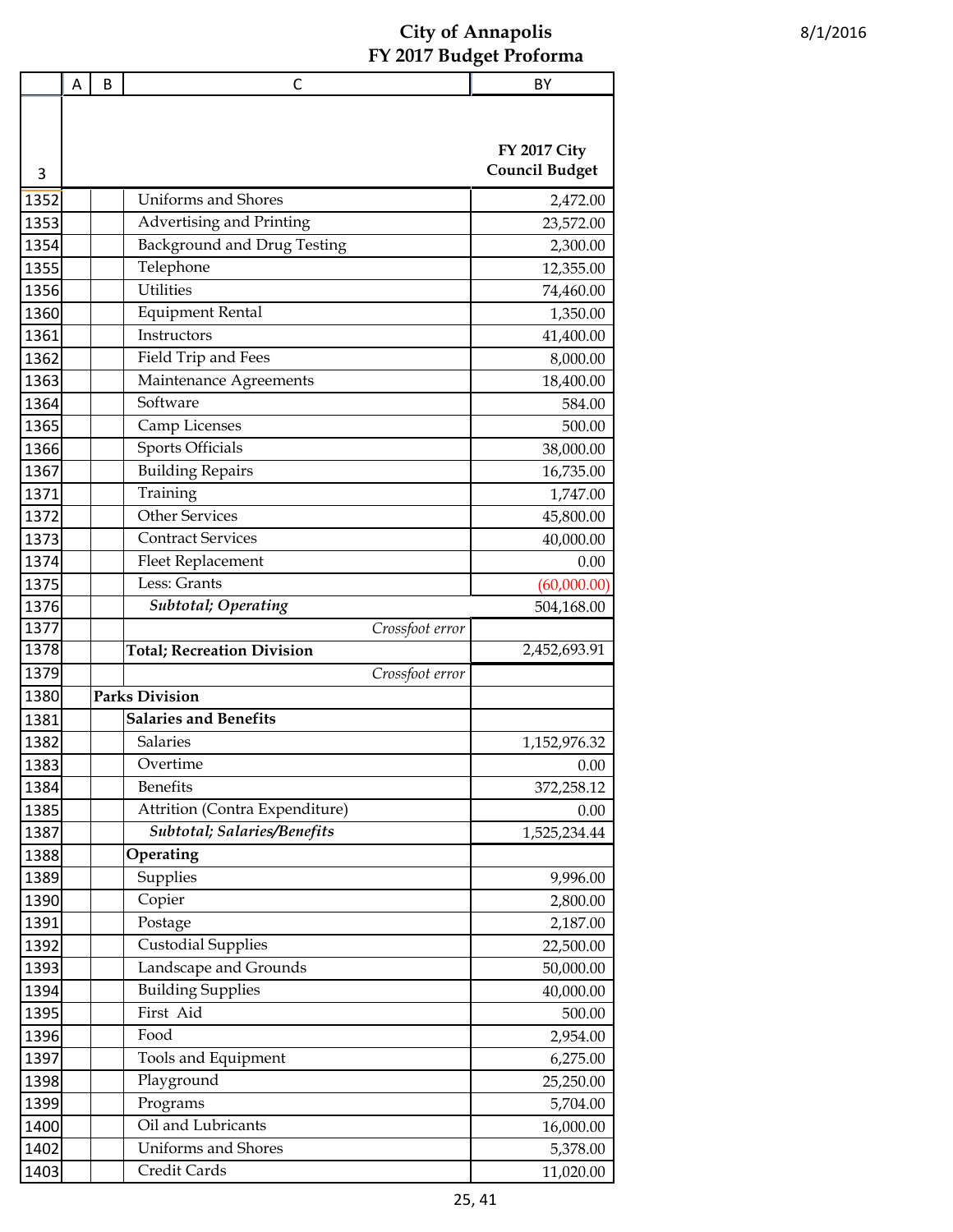|      | Α | B | $\mathsf{C}$                            | BY                    |
|------|---|---|-----------------------------------------|-----------------------|
|      |   |   |                                         |                       |
|      |   |   |                                         |                       |
|      |   |   |                                         | <b>FY 2017 City</b>   |
| 3    |   |   |                                         | <b>Council Budget</b> |
| 1404 |   |   | Advertising and Printing                | 28,928.00             |
| 1406 |   |   | Telephone                               | 13,555.00             |
| 1407 |   |   | <b>Utilities</b>                        | 198,400.00            |
| 1408 |   |   | Vehicle Repairs                         | 7,000.00              |
| 1409 |   |   | Greenscape                              | 15,000.00             |
| 1410 |   |   | Landscape                               | 27,150.00             |
| 1411 |   |   | <b>Equipment Rental</b>                 | 18,000.00             |
| 1414 |   |   | Maintenance Agreements                  | 61,500.00             |
| 1415 |   |   | Software                                | 4,716.00              |
| 1418 |   |   | <b>Building Repairs</b>                 | 67,265.00             |
| 1422 |   |   | Training                                | 3,173.00              |
| 1423 |   |   | <b>Other Services</b>                   | 15,700.00             |
| 1426 |   |   | <b>Subtotal</b> ; Operating             | 660,951.00            |
| 1427 |   |   | Crossfoot error                         |                       |
| 1428 |   |   | <b>Total; Parks Division</b>            | 2,186,185.44          |
| 1429 |   |   | Crossfoot error                         |                       |
| 1430 |   |   |                                         |                       |
| 1431 |   |   | <b>Total; Recreation and Parks</b>      | 4,638,879.35          |
| 1432 |   |   | Crossfoot error                         |                       |
| 1494 |   |   |                                         |                       |
| 1495 |   |   | Total; General Fund before Non-Allo.    | 58,033,981.15         |
| 1496 |   |   | Crossfoot error                         |                       |
| 1497 |   |   | Source Documentation Test               |                       |
| 1498 |   |   |                                         |                       |
|      |   |   | 1499 Non-Allocated Expenditures         |                       |
| 1507 |   |   | <b>Debt Service</b>                     | 0.00                  |
| 1508 |   |   | Long-Term Debt                          | 0.00                  |
| 1509 |   |   | Principle Pay down                      | 3,945,368.00          |
| 1510 |   |   | <b>Interest Expense</b>                 | 2,784,937.00          |
| 1511 |   |   | Short-Term Debt                         | 0.00                  |
| 1512 |   |   | <b>Interest Expense</b>                 | 25,000.00             |
| 1513 |   |   | Principle Pay down                      | 0.00                  |
| 1514 |   |   | <b>Operating Reserves Contributions</b> | 0.00                  |
| 1515 |   |   | <b>Contingency Reserve</b>              | 410,000.00            |
| 1516 |   |   | Contingency                             | 0.00                  |
| 1517 |   |   | Fleet Replacement Program               | 0.00                  |
| 1518 |   |   | <b>Insurances / Risk Management</b>     | 0.00                  |
| 1519 |   |   | General Liability Insurance             | 950,000.00            |
| 1520 |   |   | Workers' Compensation Insurance         |                       |
|      |   |   |                                         | 1,400,000.00          |
| 1521 |   |   | Unemployment Insurance<br>Judgments     | 150,000.00            |
| 1522 |   |   |                                         | 150,000.00            |
| 1523 |   |   | <b>Employee Benefits</b>                | 0.00                  |
| 1524 |   |   | Police and Fire Pension Contribution    | 0.00                  |
| 1525 |   |   | OPEB and Other Employee Contributions   | 665,000.00            |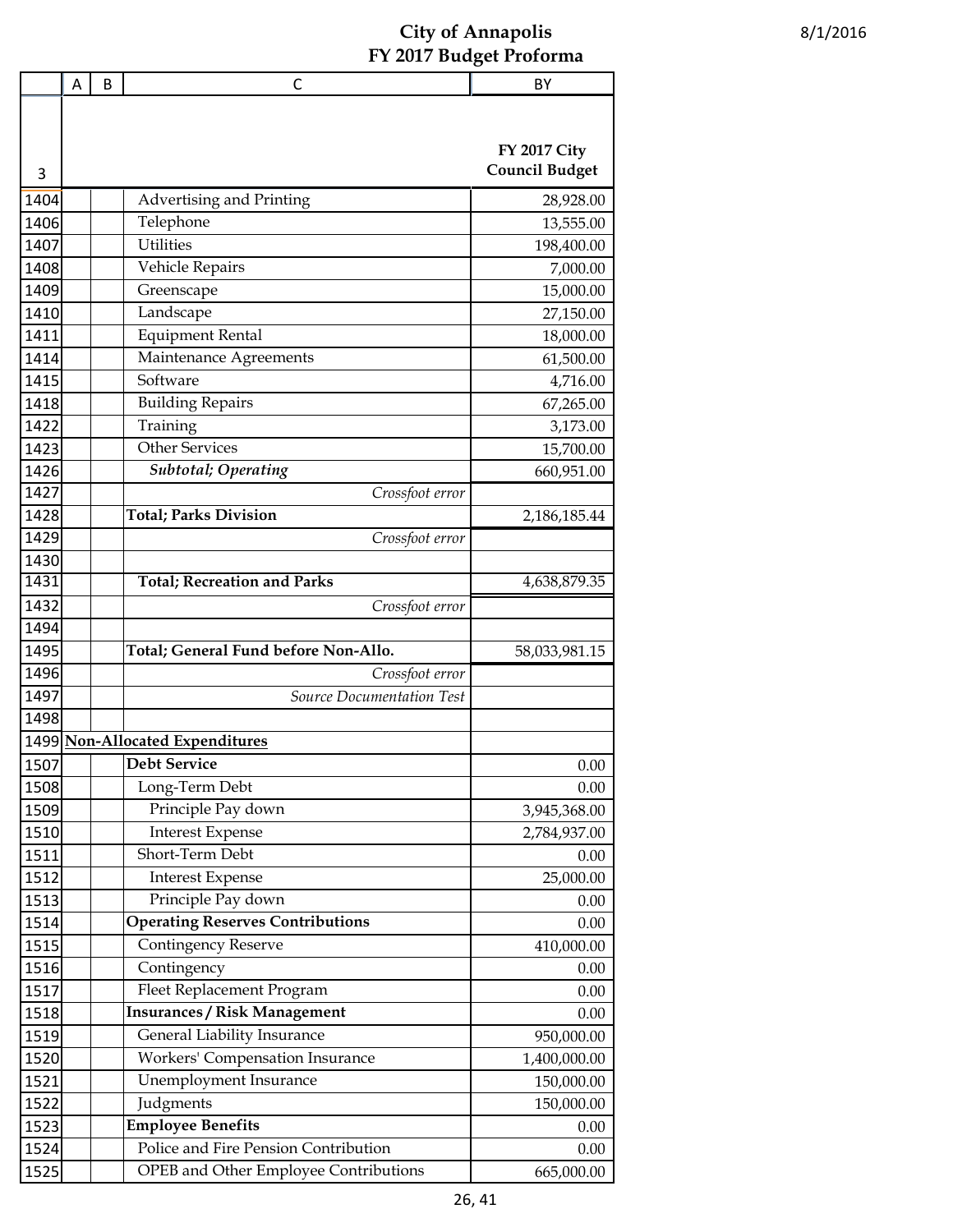|              | A | B | C                                                     | BY                                           |
|--------------|---|---|-------------------------------------------------------|----------------------------------------------|
|              |   |   |                                                       |                                              |
|              |   |   |                                                       |                                              |
|              |   |   |                                                       | <b>FY 2017 City</b><br><b>Council Budget</b> |
| 3            |   |   |                                                       |                                              |
| 1529         |   |   | Other Financing Uses: subsidies and transfers         | 0.00                                         |
| 1536         |   |   | To Transportation Fund - Operating Subsidy            | 2,225,000.00                                 |
| 1541         |   |   | To Sidewalk Fund<br>Total; Non-Allocated              | 671,848.35                                   |
| 1543<br>1544 |   |   |                                                       | 13,377,153.35                                |
| 1545         |   |   | Crossfoot error<br>Source Test                        |                                              |
| 1546         |   |   |                                                       |                                              |
| 1547         |   |   | <b>Total; General Fund Expenditures</b>               | 71,411,134.50                                |
| 1549         |   |   |                                                       |                                              |
| 1550         |   |   | Crossfoot error                                       |                                              |
| 1551         |   |   | Source Test                                           |                                              |
| 1552         |   |   | <b>Projected Surplus</b>                              | 1,532.84                                     |
| 1553         |   |   | Crossfoot error                                       |                                              |
| 1554         |   |   | Source Test                                           |                                              |
| 1555         |   |   |                                                       |                                              |
| 1556         |   |   | <b>WATER FUND</b>                                     |                                              |
| 1557         |   |   | <b>Revenues</b>                                       |                                              |
|              |   |   | 1558 Water Charges                                    |                                              |
| 1559         |   |   | Service Charges                                       | 6,938,467.43                                 |
| 1560         |   |   | Penalties                                             | 112,000.00                                   |
| 1561         |   |   | Miscellaneous                                         | 50,000.00                                    |
| 1562         |   |   | New Connections                                       | 115,000.00                                   |
| 1563         |   |   | Subtotal;                                             | 7,215,467.43                                 |
| 1564         |   |   | <b>Capital Facilities</b>                             |                                              |
| 1565         |   |   | <b>Current Year</b>                                   | 200,000.00                                   |
| 1566         |   |   | Interest                                              | 4,000.00                                     |
| 1567         |   |   | Capital Facility Charges                              | 320,000.00                                   |
| 1568         |   |   | Subtotal;                                             | 524,000.00                                   |
|              |   |   | 1569 Money and Property                               |                                              |
| 1570         |   |   | <b>Interest Earnings: GO Bonds</b>                    | 0.00                                         |
| 1571         |   |   | Rents & Conces'ns (rental income)                     | 50,000.00                                    |
| 1572         |   |   | Subtotal;                                             | 50,000.00                                    |
| 1573<br>1574 |   |   | <b>Other Financing Sources</b>                        |                                              |
| 1575         |   |   | <b>Bank Loan</b>                                      | 0.00                                         |
| 1576         |   |   | Non-Operating Revenue Adj.<br><b>Trsfr from Sewer</b> | 0.00                                         |
| 1577         |   |   | <b>Trsfr from Capital Projects</b>                    | 0.00                                         |
| 1578         |   |   | Subtotal;                                             | 0.00                                         |
| 1579         |   |   |                                                       |                                              |
| 1580         |   |   | <b>Total; Water Fund Revenues</b>                     | 7,789,467.43                                 |
| 1581         |   |   | Crossfoot error                                       |                                              |
| 1582         |   |   | Source Test                                           |                                              |
| 1583         |   |   | <b>Expenditures</b>                                   |                                              |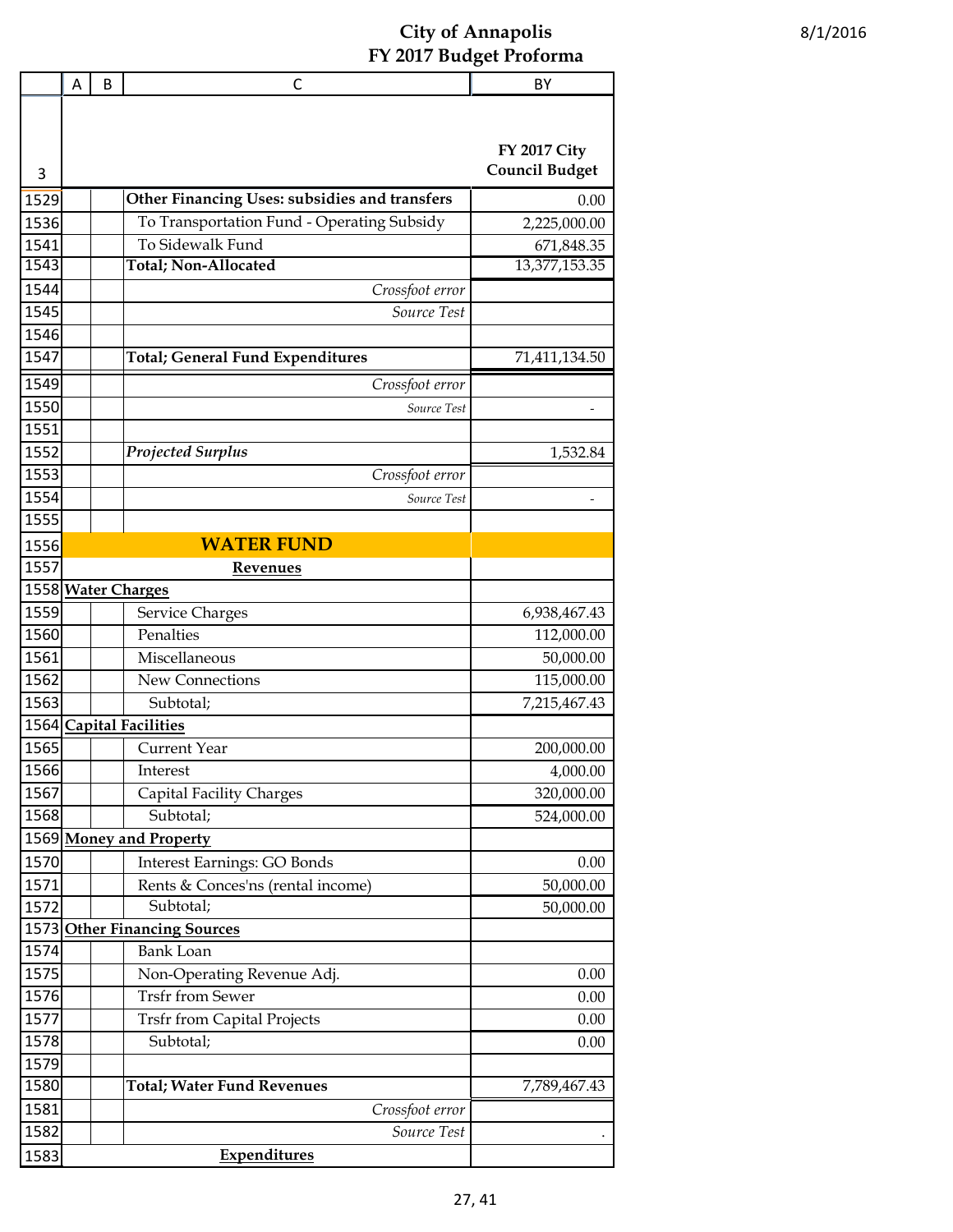|      | Α | B | C                                 | BY                                           |
|------|---|---|-----------------------------------|----------------------------------------------|
| 3    |   |   |                                   | <b>FY 2017 City</b><br><b>Council Budget</b> |
| 1584 |   |   | <b>Water Plant</b>                |                                              |
| 1585 |   |   | <b>Salaries and Benefits</b>      |                                              |
| 1586 |   |   | Salaries                          |                                              |
| 1587 |   |   | Overtime                          | 819,700.09                                   |
|      |   |   | <b>Benefits</b>                   | 75,000.00                                    |
| 1589 |   |   | Subtotal; Salaries/Benefits       | 365,266.25                                   |
| 1590 |   |   |                                   | 1,259,966.34                                 |
| 1591 |   |   | Operating                         |                                              |
| 1592 |   |   | Supplies                          | 232,610.00                                   |
| 1593 |   |   | <b>Credit Card Fees</b>           | 29,500.00                                    |
| 1594 |   |   | Fuel and Oil                      | 4,279.18                                     |
| 1595 |   |   | Telephone                         | 3,800.00                                     |
| 1596 |   |   | Electricity                       | 321,200.00                                   |
| 1597 |   |   | Training and Education            | 2,500.00                                     |
| 1598 |   |   | R & M - Bldgs and Structures      | 65,600.00                                    |
| 1599 |   |   | R & M - Equipment                 | 86,749.18                                    |
| 1600 |   |   | <b>Contract Services</b>          | 54,050.00                                    |
| 1601 |   |   | <b>Fleet Replacement</b>          | 14,120.00                                    |
| 1602 |   |   | <b>Subtotal</b> ; Operating       | 814,408.36                                   |
| 1603 |   |   | Crossfoot error                   |                                              |
| 1604 |   |   | <b>Total; Water Plant</b>         | 2,074,374.70                                 |
| 1605 |   |   |                                   |                                              |
| 1606 |   |   | <b>Water Distribution</b>         |                                              |
| 1607 |   |   | <b>Salaries and Benefits</b>      |                                              |
| 1608 |   |   | <b>Salaries</b>                   | 613,442.60                                   |
| 1609 |   |   | Overtime                          | 50,000.00                                    |
| 1610 |   |   | <b>Benefits</b>                   | 262,054.94                                   |
| 1611 |   |   | Subtotal; Salaries/Benefits       | 925,497.54                                   |
| 1612 |   |   | Crossfoot error                   |                                              |
| 1613 |   |   | Operating                         |                                              |
| 1614 |   |   | Supplies                          | 81,516.15                                    |
| 1615 |   |   | Fuel and Oil                      | 30,247.00                                    |
| 1616 |   |   | Telephone                         | 4,980.00                                     |
| 1617 |   |   | Electricity                       | 8,000.00                                     |
| 1618 |   |   | Training and Education            | 2,693.50                                     |
| 1619 |   |   | R & M - Bldgs and Structures      | 2,340.00                                     |
| 1620 |   |   | R & M - Utility Lines             | 102,698.00                                   |
| 1621 |   |   | R & M - Equipment                 | 90,000.00                                    |
| 1622 |   |   | R & M - Maintenance Program       | 0.00                                         |
| 1623 |   |   | <b>Contract Services</b>          | 107,936.58                                   |
| 1624 |   |   | Capital Outlay                    | 0.00                                         |
| 1625 |   |   | Contribution to Veh. Master Lease | 0.00                                         |
| 1626 |   |   | <b>Fleet Replacement</b>          | 95,000.00                                    |
| 1627 |   |   | <b>Subtotal</b> ; Operating       | 525,411.23                                   |
| 1628 |   |   | Crossfoot error                   |                                              |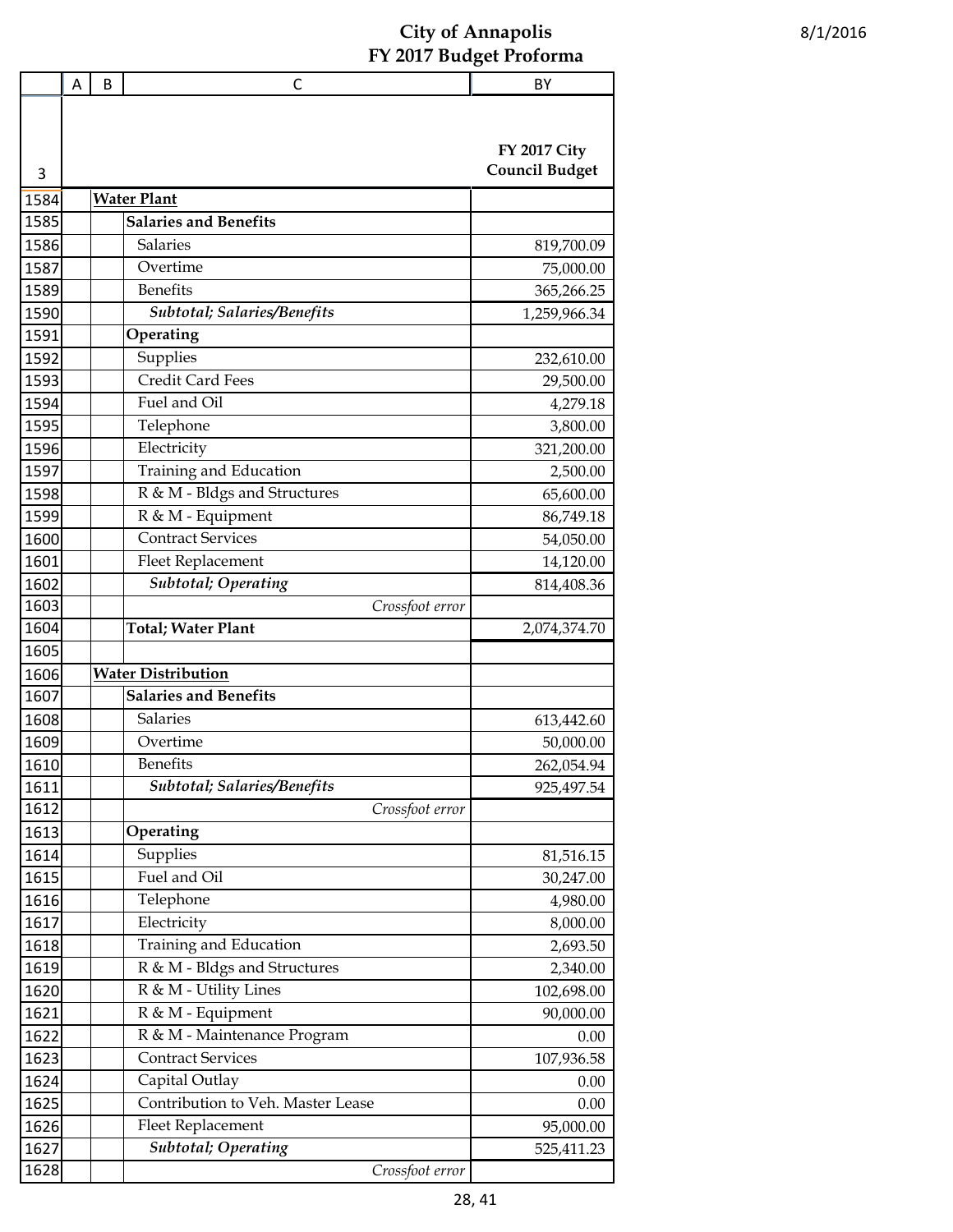|              | A | B | С                                                                    | BY                    |  |  |
|--------------|---|---|----------------------------------------------------------------------|-----------------------|--|--|
|              |   |   |                                                                      |                       |  |  |
|              |   |   |                                                                      | <b>FY 2017 City</b>   |  |  |
| 3            |   |   |                                                                      | <b>Council Budget</b> |  |  |
|              |   |   |                                                                      |                       |  |  |
| 1629<br>1630 |   |   | <b>Total; Water Distribution</b>                                     | 1,450,908.77          |  |  |
|              |   |   | Crossfoot error<br><b>Non-Allocated Expenses</b>                     |                       |  |  |
| 1631         |   |   | Debt                                                                 |                       |  |  |
| 1632         |   |   | Bond Principal (GO Bonds)                                            |                       |  |  |
| 1633         |   |   |                                                                      | 1,352,035.00          |  |  |
| 1634         |   |   | Bond Interest (GO Bonds)<br>Bond Administrative Fee - Revolving Fund | 1,496,965.00          |  |  |
| 1635         |   |   | Short Term Debt - Interest                                           | 54,228.00             |  |  |
| 1638         |   |   | Subtotal                                                             | 20,000.00             |  |  |
| 1640         |   |   |                                                                      | 2,923,228.00          |  |  |
| 1641         |   |   | <b>Other Expenditures</b>                                            |                       |  |  |
| 1642         |   |   | Depreciation & Adjustments                                           |                       |  |  |
| 1643         |   |   | Depreciation                                                         | 425,500.91            |  |  |
| 1644         |   |   | Non-Oper Exp Adjust<br>Subtotal                                      | 0.00                  |  |  |
| 1645         |   |   |                                                                      | 425,500.91            |  |  |
| 1646         |   |   | <b>Interfund Allocations</b>                                         |                       |  |  |
| 1647         |   |   | Administrative Indirect Charges                                      | 706,192.96            |  |  |
| 1659         |   |   | Subtotal                                                             | 706,192.96            |  |  |
| 1660         |   |   |                                                                      |                       |  |  |
| 1661         |   |   | Total; Non-Allocated                                                 | 4,054,921.87          |  |  |
| 1662         |   |   |                                                                      |                       |  |  |
| 1663<br>1664 |   |   | <b>Total; Water Fund Expenditures</b>                                | 7,580,205.34          |  |  |
|              |   |   | Crossfoot error<br>Source Test                                       |                       |  |  |
| 1665<br>1666 |   |   |                                                                      |                       |  |  |
| 1667         |   |   | <b>Projected Surplus <deficit></deficit></b>                         | 209,262.09            |  |  |
| 1668         |   |   | Crossfoot error                                                      |                       |  |  |
| 1669         |   |   | Source Test                                                          |                       |  |  |
| 1670         |   |   |                                                                      |                       |  |  |
| 1671         |   |   | <b>WASTEWATER FUND</b>                                               |                       |  |  |
| 1672         |   |   | Revenues                                                             |                       |  |  |
| 1673         |   |   | <b>Licenses and Permits</b>                                          |                       |  |  |
| 1674         |   |   | Subtotal;                                                            | 80,000.00             |  |  |
| 1675         |   |   | <b>Sewer Charges</b>                                                 |                       |  |  |
| 1676         |   |   | <b>Service Charges</b>                                               | 8,090,656.00          |  |  |
| 1677         |   |   | Penalties                                                            | 90,000.00             |  |  |
| 1678         |   |   | Miscellaneous                                                        | 10,000.00             |  |  |
| 1679         |   |   | New Connections                                                      | 70,000.00             |  |  |
| 1680         |   |   | Subtotal;                                                            | 8,260,656.00          |  |  |
| 1681         |   |   | <b>Capital Facilities</b>                                            |                       |  |  |
| 1682         |   |   | <b>Current Year</b>                                                  | 280,000.00            |  |  |
| 1683         |   |   | Interest                                                             | 6,000.00              |  |  |
| 1684         |   |   | Capital Facility Charges                                             | 70,000.00             |  |  |
| 1685         |   |   | Subtotal;                                                            | 356,000.00            |  |  |
| 1695         |   |   |                                                                      |                       |  |  |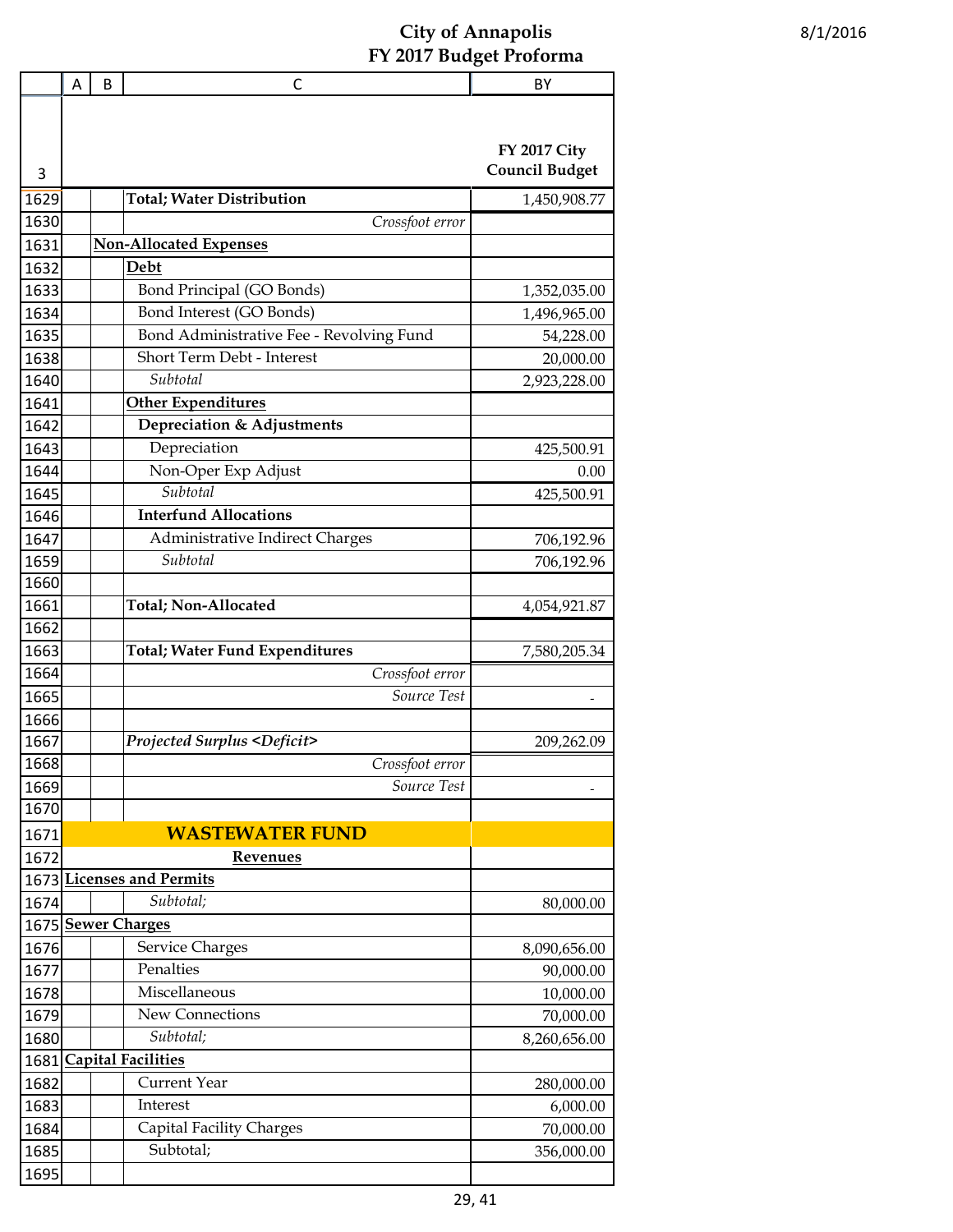|      | Α | B | C                                   | BY                    |
|------|---|---|-------------------------------------|-----------------------|
|      |   |   |                                     | <b>FY 2017 City</b>   |
| 3    |   |   |                                     | <b>Council Budget</b> |
| 1696 |   |   | <b>Total; Sewer Fund Revenues</b>   | 8,696,656.00          |
| 1697 |   |   | Crossfoot error                     |                       |
| 1698 |   |   | Source Test                         |                       |
| 1699 |   |   | <b>Expenditures</b>                 |                       |
| 1700 |   |   | <b>Water Reclamation Facility</b>   |                       |
| 1701 |   |   |                                     |                       |
| 1706 |   |   | Operating                           |                       |
| 1712 |   |   | <b>Contract Services Total</b>      | 3,800,000.00          |
| 1713 |   |   | Fleet Replacement                   | 0.00                  |
| 1714 |   |   | <b>Subtotal</b> ; Operating         | 3,800,000.00          |
| 1715 |   |   | Crossfoot error                     |                       |
| 1716 |   |   |                                     | 3,800,000.00          |
| 1717 |   |   | Crossfoot error                     |                       |
| 1718 |   |   |                                     |                       |
| 1719 |   |   |                                     |                       |
| 1720 |   |   | <b>Wastewater Collection</b>        |                       |
| 1721 |   |   | <b>Salaries and Benefits</b>        |                       |
| 1722 |   |   | <b>Salaries</b>                     | 701,004.95            |
| 1723 |   |   | Overtime                            | 35,000.00             |
| 1724 |   |   | Double-time                         | 0.00                  |
| 1725 |   |   | <b>Benefits</b>                     | 300,858.29            |
| 1726 |   |   | <b>Subtotal; Salaries/Benefits</b>  | 1,036,863.24          |
| 1727 |   |   | Operating                           |                       |
| 1728 |   |   | Supplies                            | 41,785.64             |
| 1729 |   |   | Fuel and Oil                        | 17,367.00             |
| 1730 |   |   | Telephone                           | 30,457.79             |
| 1731 |   |   | Electricity                         | 150,000.00            |
| 1732 |   |   | Training and Education              | 3,405.89              |
| 1733 |   |   | R & M - Bldgs and Structures        | 46,220.00             |
| 1734 |   |   | R & M - Utility Lines               | 61,598.00             |
| 1735 |   |   | R & M - Equipment                   | 21,200.37             |
| 1736 |   |   | R & M - Maintenance Program         | 51,680.00             |
| 1737 |   |   | <b>Contract Services</b>            | 125,928.48            |
| 1740 |   |   | Fleet Replacement                   | 77,500.00             |
| 1741 |   |   | Subtotal; Operating                 | 627,143.17            |
| 1742 |   |   | Crossfoot error                     |                       |
| 1743 |   |   |                                     |                       |
| 1744 |   |   | <b>Total; Wastewater Collection</b> | 1,664,006.41          |
| 1745 |   |   | Crossfoot error                     |                       |
| 1746 |   |   |                                     |                       |
| 1747 |   |   | <b>Non-Allocated Expenses</b>       |                       |
| 1748 |   |   | <b>Debt</b>                         |                       |
| 1749 |   |   | Bond Principal (GO Bonds)           | 191,518.00            |
| 1750 |   |   | Bond Interest (GO Bonds)            | 526,552.00            |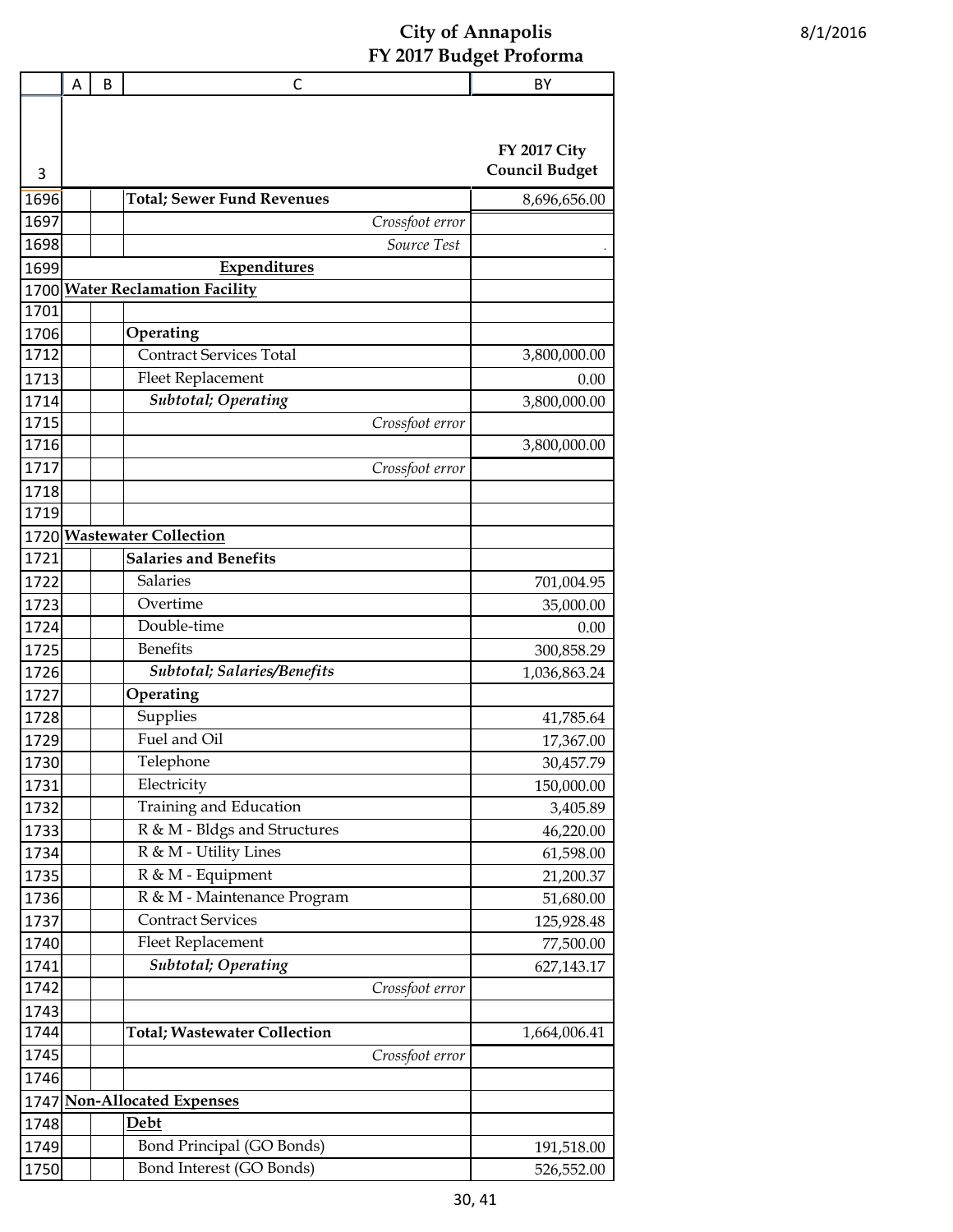|      | Α | B | С                                            | BY                    |  |  |
|------|---|---|----------------------------------------------|-----------------------|--|--|
|      |   |   |                                              |                       |  |  |
|      |   |   |                                              |                       |  |  |
|      |   |   |                                              | <b>FY 2017 City</b>   |  |  |
| 3    |   |   |                                              | <b>Council Budget</b> |  |  |
| 1751 |   |   | State Loan                                   | 120,000.00            |  |  |
| 1752 |   |   | ST Interest-Notes                            | 20,000.00             |  |  |
| 1758 |   |   | Subtotal; Debt                               | 858,070.00            |  |  |
| 1759 |   |   | <b>Other Expenditures</b>                    |                       |  |  |
| 1760 |   |   | Depreciation & Adjustments                   |                       |  |  |
| 1761 |   |   | Depreciation                                 | 587,601.16            |  |  |
| 1763 |   |   | Subtotal; Depreciation & Adjustments         | 587,601.16            |  |  |
| 1764 |   |   | <b>Interfund Allocations</b>                 |                       |  |  |
| 1765 |   |   | Administrative Indirect Charges              | 1,115,108.52          |  |  |
| 1776 |   |   | <b>Operating Reserve</b>                     | 500,000.00            |  |  |
| 1777 |   |   | Subtotal; Interfund Allocations              | 1,615,108.52          |  |  |
| 1778 |   |   |                                              |                       |  |  |
| 1779 |   |   | Subtotal; Non-allocated                      | 3,060,779.68          |  |  |
| 1780 |   |   | Crossfoot error                              |                       |  |  |
| 1781 |   |   | <b>Total; Sewer Fund Expenditures</b>        | 8,524,786.09          |  |  |
| 1782 |   |   | Crossfoot error                              |                       |  |  |
| 1783 |   |   | Source Test                                  |                       |  |  |
| 1784 |   |   | <b>Projected Surplus <deficit></deficit></b> | 171,869.91            |  |  |
| 1785 |   |   | Crossfoot error                              |                       |  |  |
| 1786 |   |   | Source Test                                  |                       |  |  |
| 1787 |   |   |                                              |                       |  |  |
| 1788 |   |   | <b>PARKING FUND</b>                          |                       |  |  |
| 1789 |   |   | <b>Revenues</b>                              |                       |  |  |
|      |   |   | 1790 Street Parking Charges                  |                       |  |  |
| 1791 |   |   | Parking Meters (On-Street)                   | 1,500,000.00          |  |  |
| 1792 |   |   | <b>Parking Citations</b>                     | 652,000.00            |  |  |
| 1793 |   |   | Subtotal;                                    | 2,152,000.00          |  |  |
|      |   |   | 1794 Parking Permits                         |                       |  |  |
| 1795 |   |   | <b>Residential Parking - 1</b>               | 85,000.00             |  |  |
| 1796 |   |   | <b>Residential Parking - 2</b>               | 67,000.00             |  |  |
| 1797 |   |   | <b>Residential Parking -3</b>                | 69,000.00             |  |  |
| 1798 |   |   | Residential Parking -4                       | 10,000.00             |  |  |
| 1799 |   |   | Residential Parking -5                       | 1,000.00              |  |  |
| 1800 |   |   | Subtotal;                                    | 232,000.00            |  |  |
|      |   |   | 1801 Off Street Parking Charges              |                       |  |  |
| 1802 |   |   | <b>State Circulator</b>                      |                       |  |  |
| 1803 |   |   | Hillman Garage                               | 2,500,000.00          |  |  |
| 1804 |   |   | Gott's Court                                 | 1,700,000.00          |  |  |
| 1805 |   |   | South Street                                 | 160,000.00            |  |  |
| 1806 |   |   | Larkin Street                                | 170,000.00            |  |  |
| 1807 |   |   | Knighton Garage                              | 450,000.00            |  |  |
| 1808 |   |   | Park Place                                   | 500,000.00            |  |  |
| 1809 |   |   | Miscellaneous                                | 0.00                  |  |  |
| 1810 |   |   | Subtotal;                                    | 5,480,000.00          |  |  |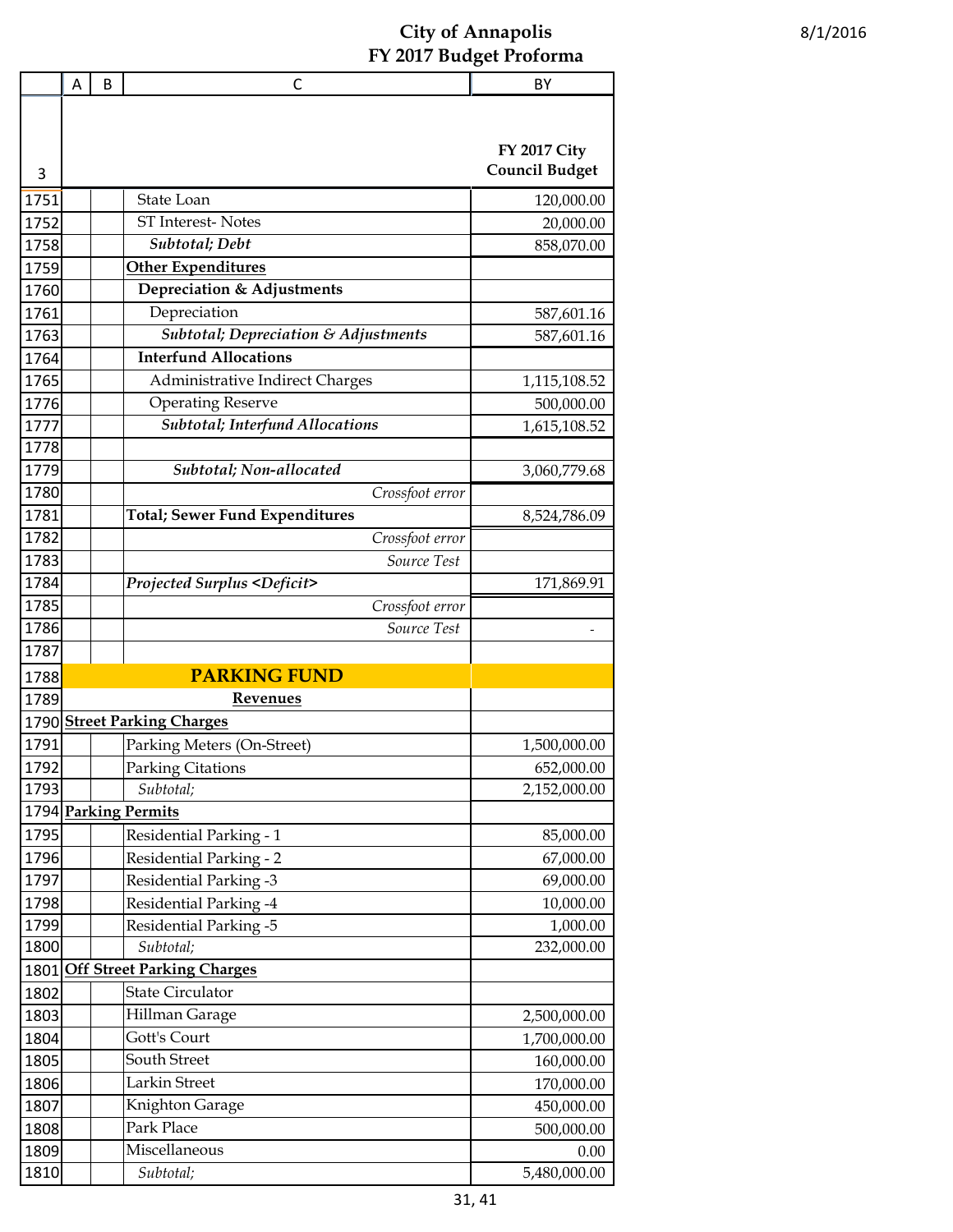|      | Α | B | С                                         | BY                                           |
|------|---|---|-------------------------------------------|----------------------------------------------|
| 3    |   |   |                                           | <b>FY 2017 City</b><br><b>Council Budget</b> |
| 1816 |   |   |                                           |                                              |
| 1817 |   |   | <b>Total; Off Street Parking Revenues</b> | 7,864,000.00                                 |
| 1818 |   |   | Crossfoot error                           |                                              |
| 1819 |   |   | Source Test                               |                                              |
| 1820 |   |   | Expenditures                              |                                              |
| 1821 |   |   | <b>Parking Garages</b>                    |                                              |
| 1822 |   |   | Hillman                                   |                                              |
| 1823 |   |   | Supplies                                  | 2,000.00                                     |
| 1824 |   |   | <b>Credit Card Fees</b>                   | 85,100.00                                    |
| 1825 |   |   | Prof Srvc (Mgmt contract)                 | 444,000.00                                   |
| 1826 |   |   | Electricity                               | 47,000.00                                    |
| 1827 |   |   | R & M - Bldgs and Structures              | 66,510.00                                    |
| 1828 |   |   | Subtotal;                                 | 644,610.00                                   |
| 1829 |   |   | <b>Gott's Court</b>                       |                                              |
| 1830 |   |   | Supplies                                  | 1,450.00                                     |
| 1831 |   |   | Credit Card Fees                          | 63,500.00                                    |
| 1832 |   |   | Prof Srvc (Mgmt contract)                 | 427,704.00                                   |
| 1833 |   |   | Electricity                               | 49,300.00                                    |
| 1834 |   |   | R & M - Bldgs and Structures              | 16,910.00                                    |
| 1835 |   |   | Subtotal;                                 | 558,864.00                                   |
| 1836 |   |   | Knighton                                  |                                              |
| 1837 |   |   | Supplies                                  | 1,500.00                                     |
| 1838 |   |   | Credit Card Fees                          | 14,000.00                                    |
| 1839 |   |   | Prof Srvc (Mgmt contract)                 | 290,020.00                                   |
| 1840 |   |   | Electricity                               | 37,600.00                                    |
| 1841 |   |   | R & M - Bldgs and Structures              | 5,000.00                                     |
| 1842 |   |   | Capital Outlay                            | 0.00                                         |
| 1843 |   |   | Subtotal;                                 | 348,120.00                                   |
| 1844 |   |   | <b>Park Place</b>                         |                                              |
| 1845 |   |   | Credit Card Fees                          | 0.00                                         |
| 1846 |   |   | Electricity                               | 0.00                                         |
| 1847 |   |   | R & M - Bldgs and Structures              | 65,000.00                                    |
| 1848 |   |   | Subtotal;                                 | 65,000.00                                    |
| 1849 |   |   | <b>Parking Lots</b>                       |                                              |
| 1850 |   |   | Supplies                                  | 840.00                                       |
| 1851 |   |   | Credit Card Fees                          | 2,000.00                                     |
| 1852 |   |   | Prof Srvc (Mgmt contract)                 | 141,789.00                                   |
| 1853 |   |   | Electricity                               | 8,300.00                                     |
| 1854 |   |   | R & M - Bldgs and Structures              | 0.00                                         |
| 1855 |   |   | Capital Outlay                            | 0.00                                         |
| 1856 |   |   | Subtotal;                                 | 152,929.00                                   |
| 1857 |   |   | <b>Total; OSP Operating</b>               | 1,769,523.00                                 |
| 1858 |   |   | Crossfoot error                           |                                              |
|      |   |   | 1859 Parking Operations                   |                                              |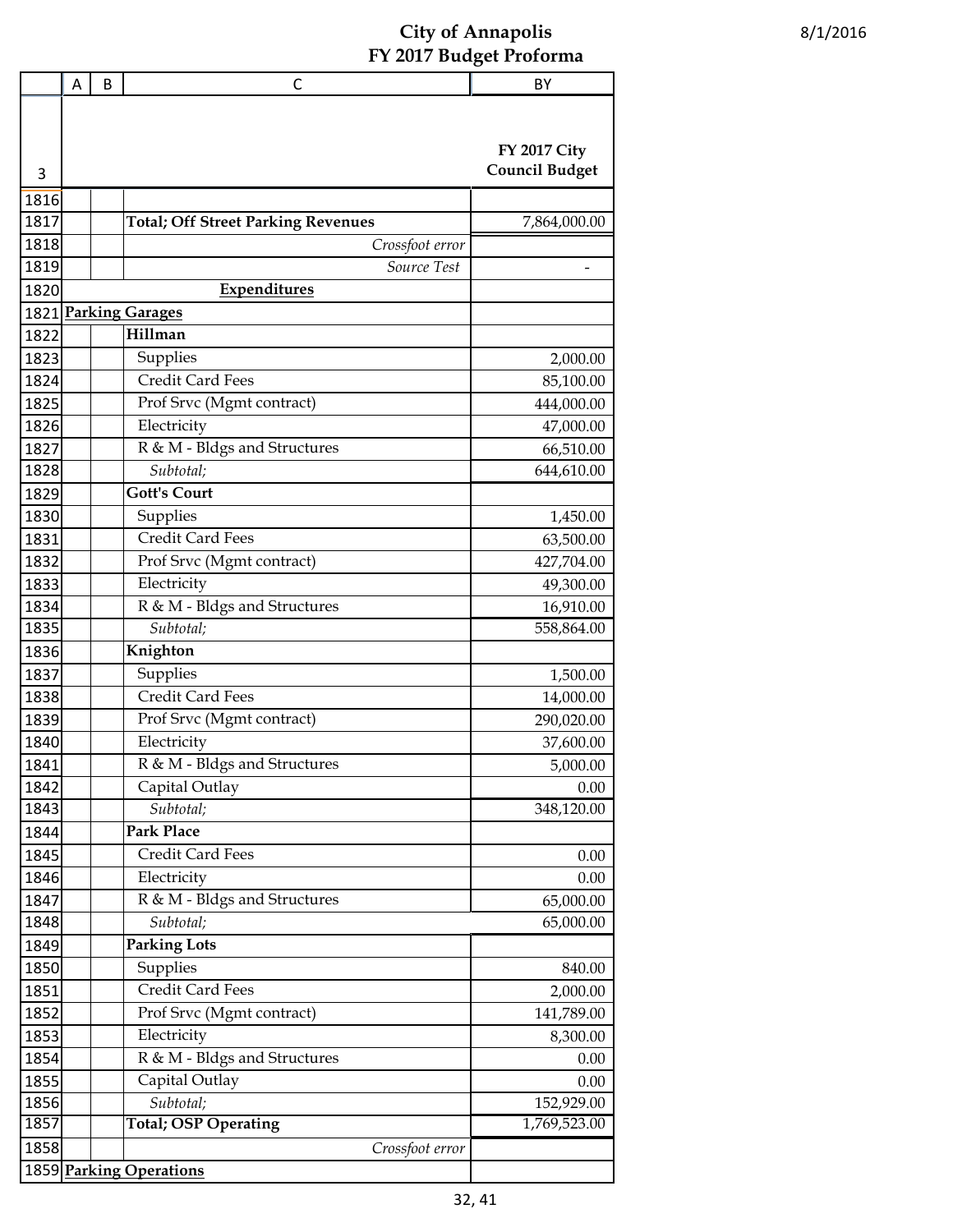|              | A | B | C                                         | BY                    |
|--------------|---|---|-------------------------------------------|-----------------------|
|              |   |   |                                           |                       |
|              |   |   |                                           |                       |
|              |   |   |                                           | <b>FY 2017 City</b>   |
| 3            |   |   |                                           | <b>Council Budget</b> |
| 1860         |   |   | <b>Salaries and Benefits</b>              |                       |
| 1861         |   |   | Salaries                                  | 433,946.93            |
| 1862         |   |   | Overtime                                  | 52,600.00             |
| 1863         |   |   | <b>Benefits</b>                           | 217,412.96            |
| 1864         |   |   | Subtotal; Salaries/Benefits               | 703,959.89            |
| 1865         |   |   | Operating                                 |                       |
| 1866         |   |   | Supplies                                  | 33,368.00             |
| 1867         |   |   | Credit Card Fees                          | 96,000.00             |
| 1868         |   |   | Clothing                                  | 0.00                  |
| 1869         |   |   | Fuel and Oil                              | 9,500.00              |
| 1870         |   |   | Capital Outlay                            | 0.00                  |
| 1871         |   |   | R & M - Equipment                         | 47,553.00             |
| 1872         |   |   | R & M - Vehicle                           | 10,000.00             |
| 1873         |   |   | <b>Subtotal</b> ; Operating               | 196,421.00            |
| 1874         |   |   |                                           |                       |
| 1875<br>1876 |   |   | <b>Total; Parking Operations</b>          | 900,380.89            |
| 1877         |   |   | Crossfoot error<br>Non-Allocated Expenses |                       |
| 1878         |   |   | Debt                                      |                       |
| 1879         |   |   | Bond Principal (GO Bonds)                 | 505,314.19            |
| 1880         |   |   | Bond Interest (GO Bonds)                  | 654,908.61            |
| 1881         |   |   | <b>Interest: Notes</b>                    | 0.00                  |
| 1882         |   |   | Capital                                   | 0.00                  |
| 1883         |   |   | Gain/loss refunding                       | 0.00                  |
| 1884         |   |   | Subtotal;                                 | 1,160,222.80          |
| 1885         |   |   | Other Expenditures                        |                       |
| 1886         |   |   | Depreciation & Adjustments                |                       |
| 1887         |   |   | Depreciation                              | 841,073.92            |
| 1888         |   |   | Non-Oper Exp Adjust                       | 0.00                  |
| 1889         |   |   | Subtotal;                                 | 841,073.92            |
| 1890         |   |   | <b>Interfund Allocations</b>              |                       |
| 1891         |   |   | Administrative Indirect Charges           | 676,038.85            |
| 1892         |   |   | Admin Charge-Direct                       | 0.00                  |
| 1893         |   |   | Admin Charges (CR)                        | 0.00                  |
| 1894         |   |   | <b>SP Contract Savings</b>                | (200,000.00)          |
| 1895         |   |   | General Liability Insurance               | 0.00                  |
| 1896         |   |   | Vehicle Replace. and Maint.               | 0.00                  |
| 1897         |   |   | Subsidy to transport                      | 0.00                  |
| 1898         |   |   | Trsf to General                           | 2,700,000.00          |
| 1899         |   |   | <b>Operating Reserve</b>                  | 0.00                  |
| 1900         |   |   | Subtotal;                                 | 3,176,038.85          |
| 1901         |   |   | Total; Non-Allocated                      | 5,177,335.57          |
| 1902         |   |   | Crossfoot error                           |                       |
| 1903         |   |   | <b>Total; Parking Fund Expenditures</b>   | 7,847,239.46          |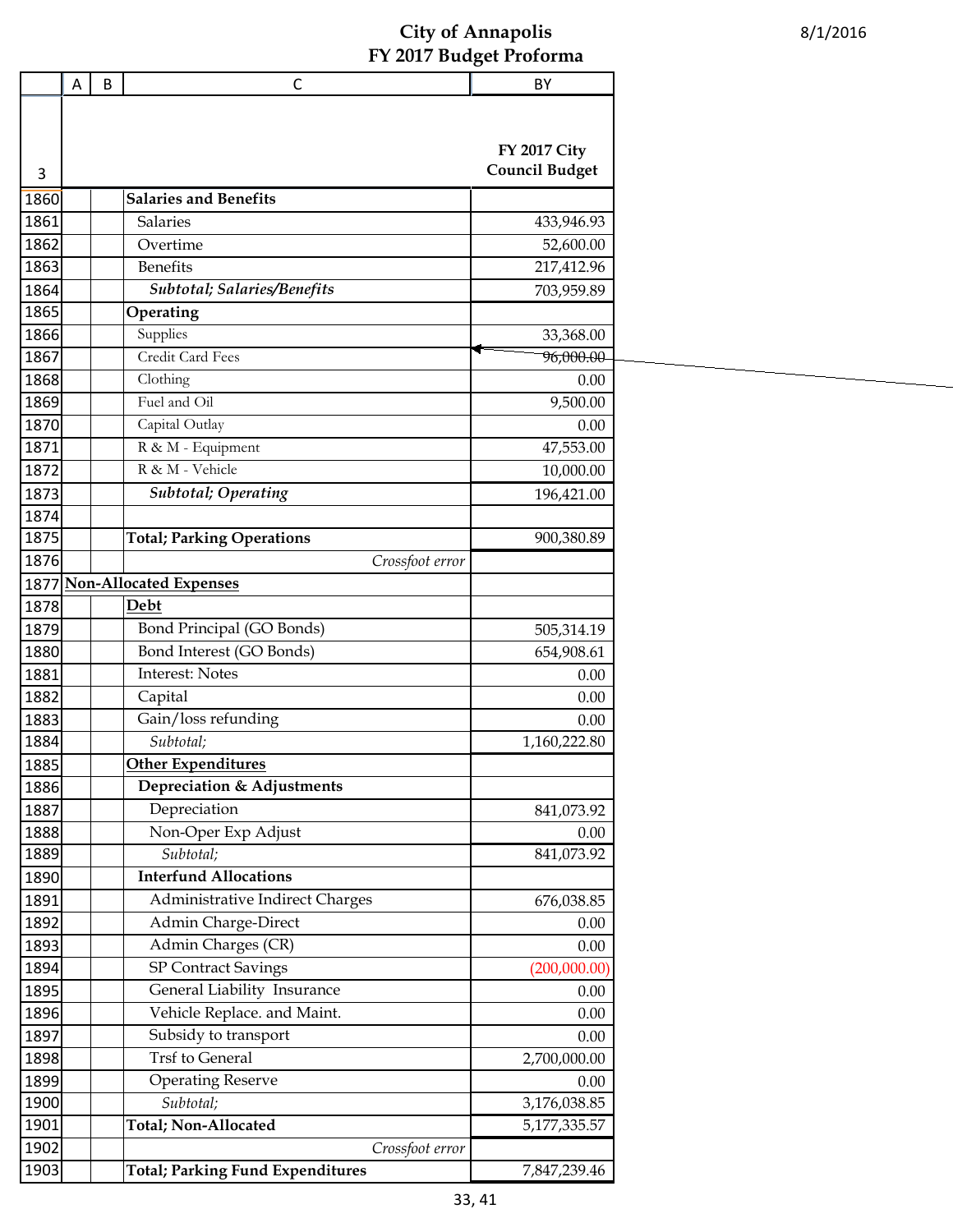|       | Α | B | C                                            | BY                    |
|-------|---|---|----------------------------------------------|-----------------------|
|       |   |   |                                              |                       |
|       |   |   |                                              |                       |
|       |   |   |                                              | <b>FY 2017 City</b>   |
| 3     |   |   |                                              | <b>Council Budget</b> |
| 1904  |   |   | Crossfoot error                              |                       |
| 1905  |   |   | Source Test                                  |                       |
| 1906  |   |   | <b>Projected Surplus <deficit></deficit></b> | 16,760.54             |
| 1907  |   |   | Crossfoot error                              |                       |
| 1908  |   |   | Source Test                                  |                       |
| 1909  |   |   |                                              |                       |
| 1910  |   |   |                                              |                       |
| 1911  |   |   | <b>TRANSPORTATION FUND</b>                   |                       |
| 1912  |   |   | <b>Revenues</b>                              |                       |
|       |   |   | 1913 Transportation Charges                  |                       |
| 1914  |   |   | <b>Bus Fares - Cash</b>                      | 590,000.00            |
| 1915  |   |   | Special - State                              | 225,000.00            |
| 1916  |   |   | <b>Circulator Revenue</b>                    | 0.00                  |
| 1917  |   |   | <b>Tokens and Tickets</b>                    | 28,000.00             |
| 1918  |   |   | Advertising                                  | 105,000.00            |
| 1919  |   |   | <b>Taxi Permits</b>                          | 45,000.00             |
| 1920  |   |   | Miscellaneous                                | 500.00                |
| 1921  |   |   | Greyhound Revenue                            | 5,000.00              |
| 1922  |   |   | Subtotal;                                    | 998,500.00            |
|       |   |   | 1923 Money and Property                      |                       |
| 1924  |   |   | <b>Miscellaneous Sales</b>                   | 0.00                  |
| 1925  |   |   | Contrib-A A City.                            | 0.00                  |
| 1926  |   |   | Contrib-Dept. Soc. Serv.-AACo.               | 0.00                  |
| 1927  |   |   | Subtotal;                                    | 0.00                  |
|       |   |   | 1928 Other Financing Sources                 |                       |
| 1929l |   |   | Trsfr from Parking Fund                      |                       |
| 1930  |   |   | <b>Tsfr from General</b>                     | 2,225,000.00          |
| 1931  |   |   | Subtotal;                                    | 2,225,000.00          |
|       |   |   | 1932 Intergovernmental                       |                       |
| 1933  |   |   | <b>Federal Capital Grants</b>                |                       |
| 1934  |   |   | Federal Capital Grant                        | 0.00                  |
| 1935  |   |   | Tran Cap08/09                                | 0.00                  |
| 1936  |   |   | Subtotal;                                    | 0.00                  |
| 1937  |   |   | <b>State Operating Grants; Total</b>         |                       |
| 1938  |   |   | <b>State Grant</b>                           |                       |
| 1939  |   |   | <b>BMC Planning Grant</b>                    | 0.00                  |
| 1940  |   |   | <b>Transit Operating Deficit</b>             | 0.00                  |
| 1941  |   |   | <b>ADA Operating Assist</b>                  | 0.00                  |
| 1942  |   |   | County JARC Grant                            | 45,000.00             |
| 1943  |   |   | <b>County Bus Route Grant</b>                | 385,000.00            |
| 1944  |   |   | <b>State Capital Grant</b>                   | 0.00                  |
| 1945  |   |   | Subtotal;                                    | 430,000.00            |
| 1946  |   |   | <b>County Operating</b>                      |                       |
| 1947  |   |   | County Operating Grants; Subtotal            |                       |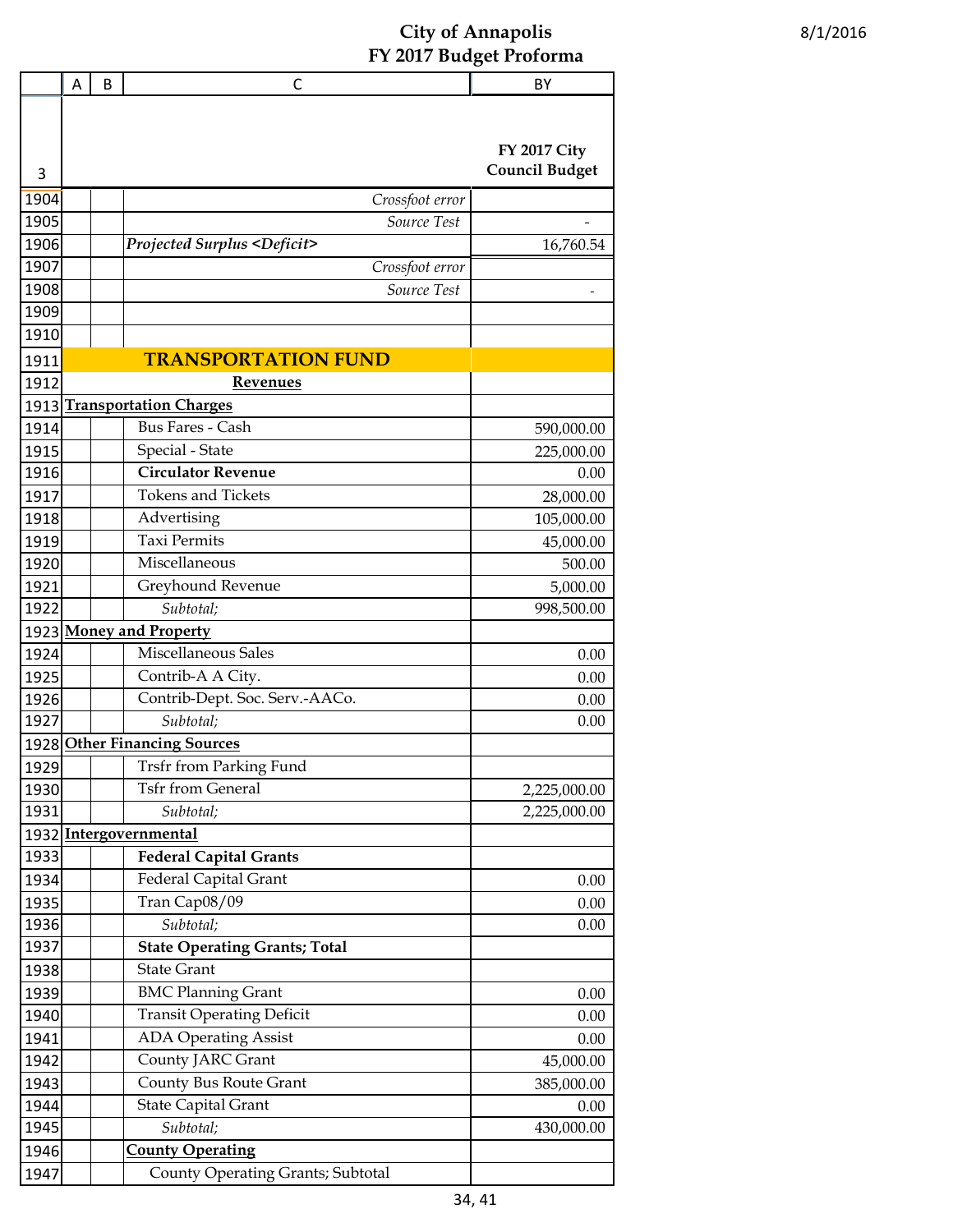|      | Α | B | С                                               | BY                                           |
|------|---|---|-------------------------------------------------|----------------------------------------------|
|      |   |   |                                                 |                                              |
|      |   |   |                                                 |                                              |
|      |   |   |                                                 | <b>FY 2017 City</b><br><b>Council Budget</b> |
| 3    |   |   |                                                 |                                              |
| 1948 |   |   | County                                          | 0.00                                         |
| 1949 |   |   |                                                 |                                              |
| 1950 |   |   | <b>Total; Transportation Revenues</b>           | 3,653,500.00                                 |
| 1951 |   |   | Crossfoot error                                 |                                              |
| 1952 |   |   | Source Test                                     |                                              |
| 1953 |   |   | Expenditures                                    |                                              |
|      |   |   | 1954 Administration                             |                                              |
| 1955 |   |   | <b>Salaries and Benefits</b>                    |                                              |
| 1956 |   |   | <b>Salaries</b>                                 | 415,583.10                                   |
| 1957 |   |   | Attrition                                       | 0.00                                         |
| 1958 |   |   | <b>BMC Planning Grant</b>                       | 0.00                                         |
| 1959 |   |   | <b>Benefits</b>                                 | 147,827.20                                   |
| 1960 |   |   | Subtotal; Salaries/Benefits                     | 563,410.30                                   |
| 1961 |   |   | Operating                                       |                                              |
| 1962 |   |   | Supplies                                        | 6,000.00                                     |
| 1963 |   |   | Telephone                                       | 6,000.00                                     |
| 1964 |   |   | Electricity                                     | 20,976.00                                    |
| 1965 |   |   | Training and Education                          | 17,336.00                                    |
| 1966 |   |   | R & M - Equipment                               | 850.00                                       |
| 1967 |   |   | <b>Contract Services</b>                        | 10,000.00                                    |
| 1968 |   |   | Contract Srvcs. - BMC Plan. Grant               | 0.00                                         |
| 1969 |   |   | MTA grant funded Operating Supplies             | 0.00                                         |
| 1970 |   |   | <b>Subtotal</b> ; Operating                     | 61,162.00                                    |
| 1971 |   |   |                                                 |                                              |
| 1972 |   |   | <b>Total</b> ; Administration                   | 624,572.30                                   |
| 1973 |   |   | Crossfoot error                                 |                                              |
|      |   |   | 1974 Transit Vehicle Operations                 |                                              |
| 1975 |   |   | <b>Salaries and Benefits</b>                    |                                              |
| 1976 |   |   | Salaries                                        | 1,858,676.66                                 |
| 1977 |   |   | Salary Variance - Transition to new routes/sche | 0.00                                         |
| 1978 |   |   | MTA grant-funded Salaries                       | (819,966.00)                                 |
| 1979 |   |   | Overtime                                        | 0.00                                         |
| 1980 |   |   | Double-time                                     | 0.00                                         |
| 1981 |   |   | Attrition (Contra Expenditure)                  | (312,600.00)                                 |
| 1982 |   |   | <b>Benefits</b>                                 | 844,729.36                                   |
| 1983 |   |   | MTA grant-funded Benefits                       | (286, 320.00)                                |
| 1984 |   |   | Subtotal; Salaries/Benefits                     | 1,284,520.02                                 |
| 1985 |   |   | Operating                                       |                                              |
| 1986 |   |   | Supplies                                        | 79,999.50                                    |
| 1987 |   |   | Equipment                                       | 0.00                                         |
| 1988 |   |   | <b>CIRCULATOR OPERATIONS</b>                    | 0.00                                         |
| 1989 |   |   | Local Match / Contribution to CIP               | 60,000.00                                    |
| 1990 |   |   | Fuel and Oil                                    | 298,729.00                                   |
| 1991 |   |   | Vehicles (R&M)                                  | 0.00                                         |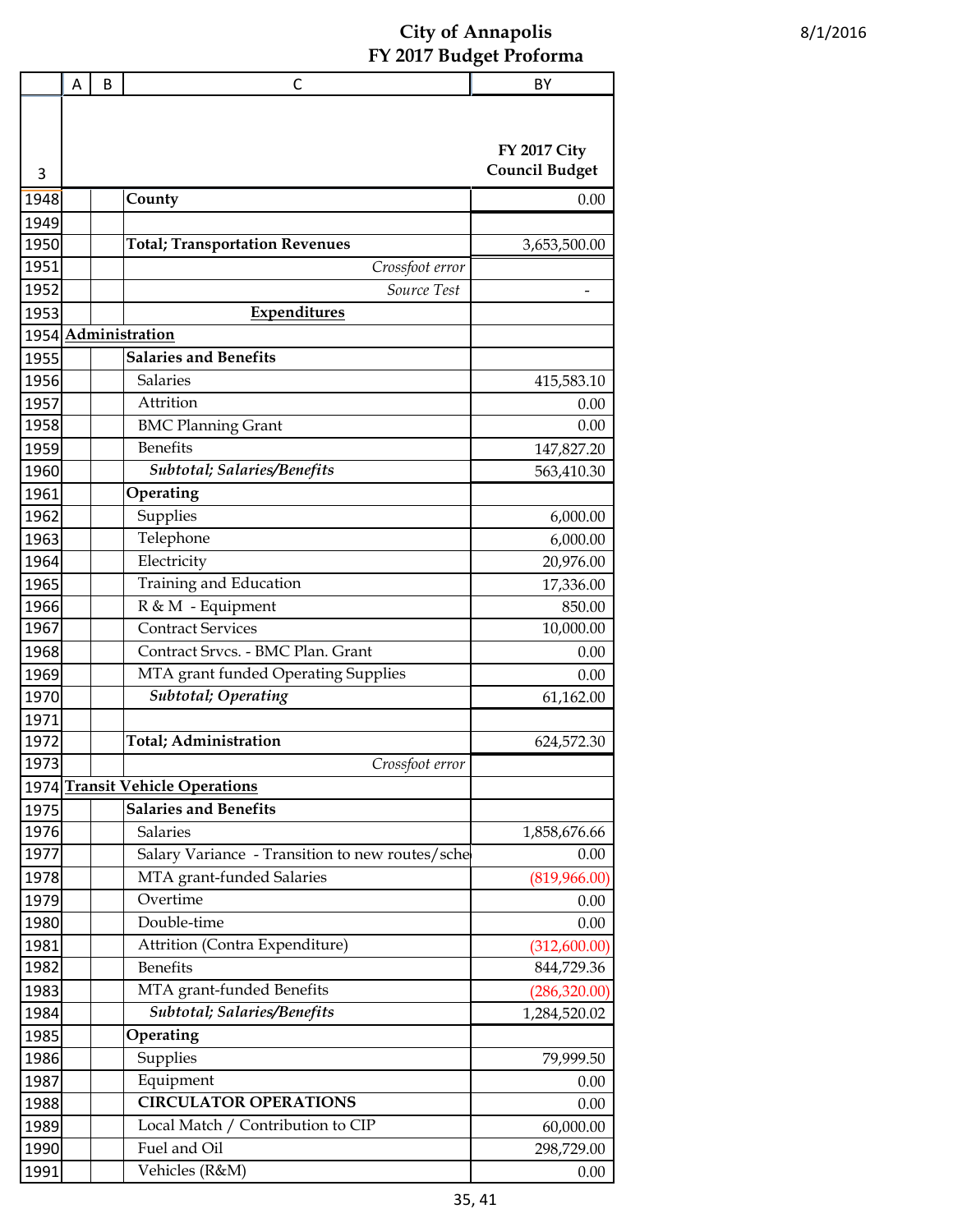|                  | A | B | С                                   | BY                                           |
|------------------|---|---|-------------------------------------|----------------------------------------------|
|                  |   |   |                                     |                                              |
|                  |   |   |                                     |                                              |
|                  |   |   |                                     | <b>FY 2017 City</b><br><b>Council Budget</b> |
| 3                |   |   |                                     |                                              |
| 1992             |   |   | MTA grant funded Operating Supplies | (132, 339.00)                                |
| 1993             |   |   | <b>Fleet Replacement</b>            | 0.00                                         |
| 1994             |   |   | <b>Subtotal; Operating</b>          | 306,389.50                                   |
| 1995             |   |   |                                     |                                              |
| 1996             |   |   | <b>Total; Vehicle Operations</b>    | 1,590,909.52                                 |
| 1997             |   |   | Crossfoot error                     |                                              |
| 1998 Maintenance |   |   |                                     |                                              |
| 1999             |   |   | <b>Salaries and Benefits</b>        |                                              |
| 2000             |   |   | Salaries                            | 391,537.50                                   |
| 2001             |   |   | Attrition                           | 0.00                                         |
| 2002             |   |   | Salary Variance                     | 0.00                                         |
| 2003             |   |   | MTA grant Funded                    | (90, 840.00)                                 |
| 2004             |   |   | Overtime                            | 0.00                                         |
| 2005             |   |   | <b>Benefits</b>                     | 125,838.61                                   |
| 2006             |   |   | MTA grant-funded benefits           | (24,160.00)                                  |
| 2007             |   |   | Subtotal; Salaries/Benefits         | 402,376.11                                   |
| 2008             |   |   | Operating                           |                                              |
| 2009             |   |   | Supplies                            | 13,783.00                                    |
| 2010             |   |   | Fuel and Oil                        | 0.00                                         |
| 2011             |   |   | <b>Contract Services</b>            | 0.00                                         |
| 2012             |   |   | R & M - Buildings & Structures      | 3,500.00                                     |
| 2013             |   |   | R & M - Equipment                   | 387,602.00                                   |
| 2014             |   |   | MTA grant funded Operating Supplies | (200,000.00)                                 |
| 2015             |   |   | MTA grant funded Capital Supplies   | 0.00                                         |
| 2016             |   |   | Vehicle Maint. / Service contracts  | 0.00                                         |
| 2017             |   |   | Subtotal; Operating                 | 204,885.00                                   |
| 2018             |   |   |                                     |                                              |
| 2019             |   |   | <b>Total</b> ; Maintenance          | 607,261.11                                   |
| 2020             |   |   | Crossfoot error                     |                                              |
|                  |   |   | 2037 Non-Allocated Expenses         |                                              |
| 2038             |   |   | Debt                                |                                              |
| 2039             |   |   | Bond Principal (GO Bonds)           | 929.00                                       |
| 2040             |   |   | Bond Interest (GO Bonds)            | 1,106.00                                     |
| 2041             |   |   | Interest; Notes                     | 0.00                                         |
| 2042             |   |   | Capital Leases                      | 0.00                                         |
| 2043             |   |   | Gain/loss refunding                 | 0.00                                         |
| 2044             |   |   | Subtotal                            | 2,035.00                                     |
| 2045             |   |   | Depreciation & Adjustments          |                                              |
| 2046             |   |   | Depreciation                        | 0.00                                         |
| 2047             |   |   | F/A Disposition-Loss                | 0.00                                         |
| 2048             |   |   | Non-Oper Exp Adjust                 | 0.00                                         |
| 2049             |   |   | $\overline{S}$ ubtotal              | 0.00                                         |
| 2050             |   |   | <b>Interfund Allocations</b>        |                                              |
| 2051             |   |   | Administrative Indirect Charges     | 766,381.06                                   |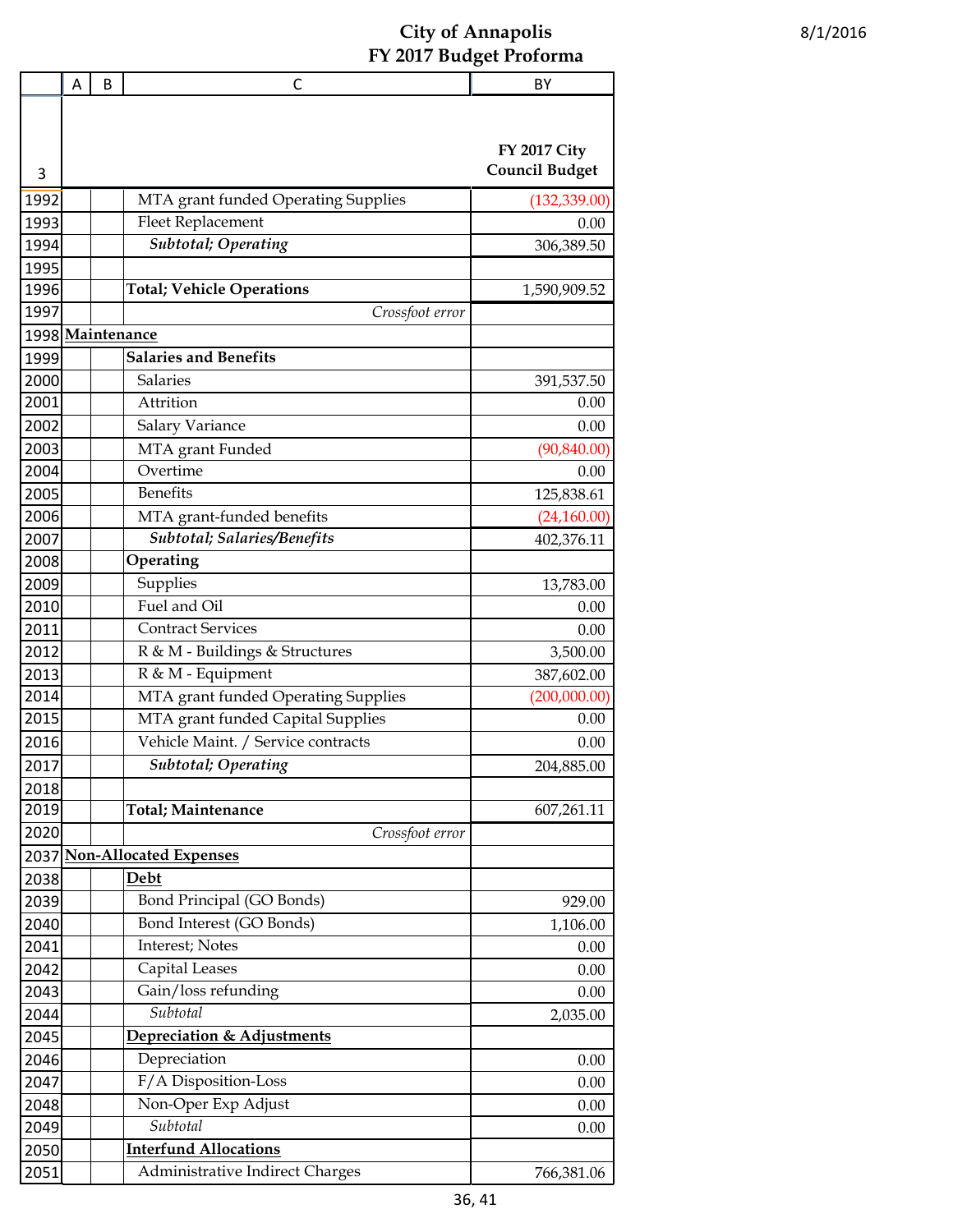|                                           | A | B | C                                                     | BY                    |  |
|-------------------------------------------|---|---|-------------------------------------------------------|-----------------------|--|
|                                           |   |   |                                                       |                       |  |
|                                           |   |   |                                                       |                       |  |
|                                           |   |   |                                                       | <b>FY 2017 City</b>   |  |
| 3                                         |   |   |                                                       | <b>Council Budget</b> |  |
| 2063                                      |   |   | Subtotal                                              | 766,381.06            |  |
| 2064                                      |   |   |                                                       |                       |  |
| 2065                                      |   |   | Contingency-General; Subtotal                         | 0.00                  |  |
| 2066                                      |   |   |                                                       |                       |  |
| 2067                                      |   |   | <b>Total; Non-Allocated Expenses</b>                  | 768,416.06            |  |
| 2068                                      |   |   |                                                       |                       |  |
| 2069                                      |   |   | <b>Total Transportation Expenditures</b>              | 3,591,158.99          |  |
| 2070                                      |   |   | Crossfoot error                                       |                       |  |
| 2071                                      |   |   | Source Test                                           |                       |  |
| 2072                                      |   |   | <b>Projected Surplus <deficit></deficit></b>          | 62,341.01             |  |
| 2073                                      |   |   | Crossfoot error                                       |                       |  |
| 2074                                      |   |   | Source Test                                           |                       |  |
| 2228                                      |   |   | <b>REFUSE / SOLID WASTE</b>                           |                       |  |
| 2229                                      |   |   | Revenues                                              |                       |  |
| 2230                                      |   |   | <b>Refuse Collection Charges - Residential</b>        |                       |  |
| 2231                                      |   |   | <b>Ref Collection License</b>                         | 3,500.00              |  |
| 2232                                      |   |   | <b>Residential Charges</b>                            | 2,633,266.31          |  |
| 2233                                      |   |   | Miscellaneous                                         | 113,500.00            |  |
| 2234                                      |   |   | Recycling                                             | 27,000.00             |  |
| 2235                                      |   |   | Utility Refund Solid Waste                            | 0.00                  |  |
| 2236                                      |   |   | Subtotal                                              | 2,777,266.31          |  |
| 2237                                      |   |   | <b>Commercial Refuse Recycling</b>                    |                       |  |
| 2238<br>2239                              |   |   | Recyling                                              | 16,000.00             |  |
| 2240                                      |   |   | <b>Total; Charges for Services</b>                    | 2,793,266.31          |  |
|                                           |   |   |                                                       |                       |  |
| 2241                                      |   |   | 2242 Other Income                                     |                       |  |
|                                           |   |   | <b>Interest Income</b>                                |                       |  |
| 2243                                      |   |   |                                                       | 0.00                  |  |
| 2244<br>2245                              |   |   | <b>Commercial Recycling</b><br>Util Ref - Refuse Only | 0.00<br>0.00          |  |
| 2246                                      |   |   | <b>Other Financing Sources</b>                        | 0.00                  |  |
| 2247                                      |   |   | Trsfr from Admin. Accts                               | 0.00                  |  |
| 2248                                      |   |   | <b>Trsf from Cap Project</b>                          | 0.00                  |  |
| 2249                                      |   |   | Subtotal                                              | 0.00                  |  |
| 2250                                      |   |   |                                                       |                       |  |
| 2251                                      |   |   | <b>Total; Refuse Revenues</b>                         | 2,793,266.31          |  |
| 2252                                      |   |   | Crossfoot error                                       |                       |  |
| 2253                                      |   |   | Source Test                                           |                       |  |
| 2254                                      |   |   | Expenditures                                          |                       |  |
|                                           |   |   |                                                       |                       |  |
| 2255 Waste Collection<br>2256 Residential |   |   |                                                       |                       |  |
| 2257                                      |   |   | <b>Salaries and Benefits</b>                          |                       |  |
| 2258                                      |   |   | Salaries                                              | 121,689.79            |  |
| 2259                                      |   |   | Overtime                                              | 2,000.00              |  |
|                                           |   |   |                                                       |                       |  |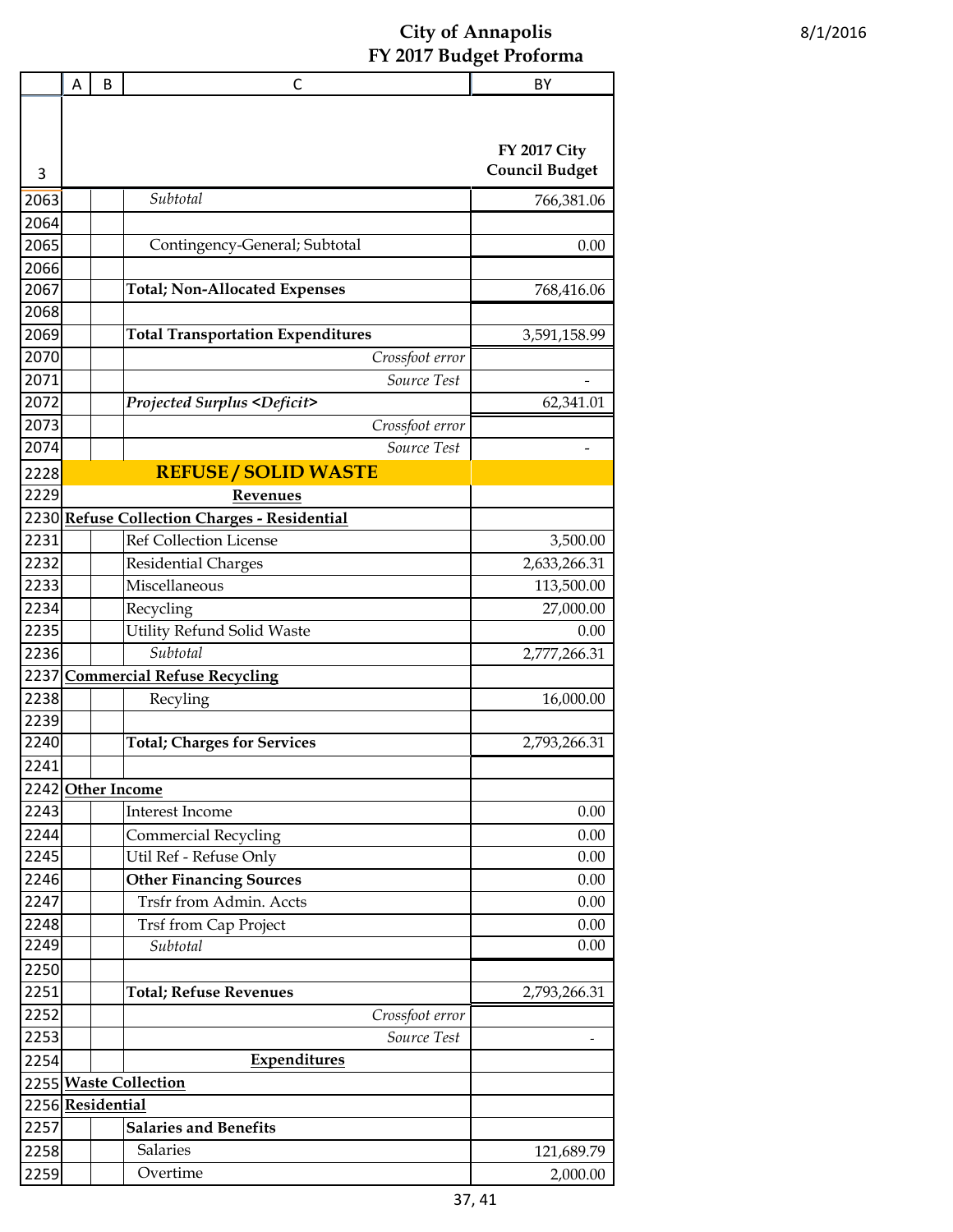|      | Α | B | C                                          | BY                    |
|------|---|---|--------------------------------------------|-----------------------|
|      |   |   |                                            | <b>FY 2017 City</b>   |
| 3    |   |   |                                            | <b>Council Budget</b> |
| 2260 |   |   | <b>Benefits</b>                            | 41,991.22             |
| 2261 |   |   | Subtotal; Salaries/Benefits                | 165,681.01            |
| 2262 |   |   | Operating                                  |                       |
| 2263 |   |   | Supplies                                   | 59,200.00             |
| 2264 |   |   | Fuel and Oil                               | 3,800.00              |
| 2265 |   |   | Telephone                                  | 700.00                |
| 2266 |   |   | Electricity                                | 0.00                  |
| 2267 |   |   | Training and Education                     | 150.00                |
| 2268 |   |   | R & M - Equipment                          | 7,700.00              |
| 2269 |   |   | Misc. Services and Charges                 | 0.00                  |
| 2270 |   |   | <b>Contract Services</b>                   | 1,319,832.00          |
| 2271 |   |   | Fleet Replacement                          | 0.00                  |
| 2272 |   |   | <b>Subtotal</b> ; Operating                | 1,391,382.00          |
| 2273 |   |   |                                            |                       |
| 2274 |   |   | <b>Total; Residential Expenses</b>         | 1,557,063.01          |
| 2275 |   |   | Crossfoot error                            |                       |
| 2293 |   |   | <b>Curbside Recycling</b>                  |                       |
| 2294 |   |   | <b>Salaries and Benefits</b>               |                       |
| 2295 |   |   | <b>Salaries</b>                            | 0.00                  |
| 2296 |   |   | Overtime                                   | 0.00                  |
| 2297 |   |   | <b>Benefits</b>                            | 0.00                  |
| 2298 |   |   | Subtotal; Salaries/Benefits                | 0.00                  |
| 2299 |   |   | Operating                                  |                       |
| 2300 |   |   | Supplies                                   | 50,000.00             |
| 2301 |   |   | Fuel and Oil                               | 0.00                  |
| 2302 |   |   | Telephone                                  | 0.00                  |
| 2303 |   |   | Training and Education                     | 0.00                  |
| 2304 |   |   | R & M - Equipment                          | 0.00                  |
| 2305 |   |   | <b>Contract Services (Bates Contract)</b>  | 262,570.00            |
| 2306 |   |   | <b>Fleet Replacement</b>                   | 0.00                  |
| 2307 |   |   | <b>Subtotal</b> ; Operating                | 312,570.00            |
| 2308 |   |   |                                            |                       |
| 2309 |   |   | <b>Total; Curbside Recycling Expenses</b>  | 312,570.00            |
| 2310 |   |   | Crossfoot error                            |                       |
| 2311 |   |   | <b>Non Allocated Expenses</b>              |                       |
| 2312 |   |   | <b>Debt Service</b>                        |                       |
| 2313 |   |   | Bond Principal (GO Bonds)                  | 90,000.00             |
| 2314 |   |   | Bond Interest (GO Bonds)                   | 8,300.00              |
| 2315 |   |   | Subtotal                                   | 98,300.00             |
| 2316 |   |   | Depreciation & Adjustments                 |                       |
| 2317 |   |   | Depreciation                               | 900.00                |
| 2318 |   |   | Non-Oper Exp Adjust                        | 0.00                  |
| 2319 |   |   | Subtotal                                   | 900.00                |
| 2320 |   |   | <b>Interfund Allocations and Transfers</b> |                       |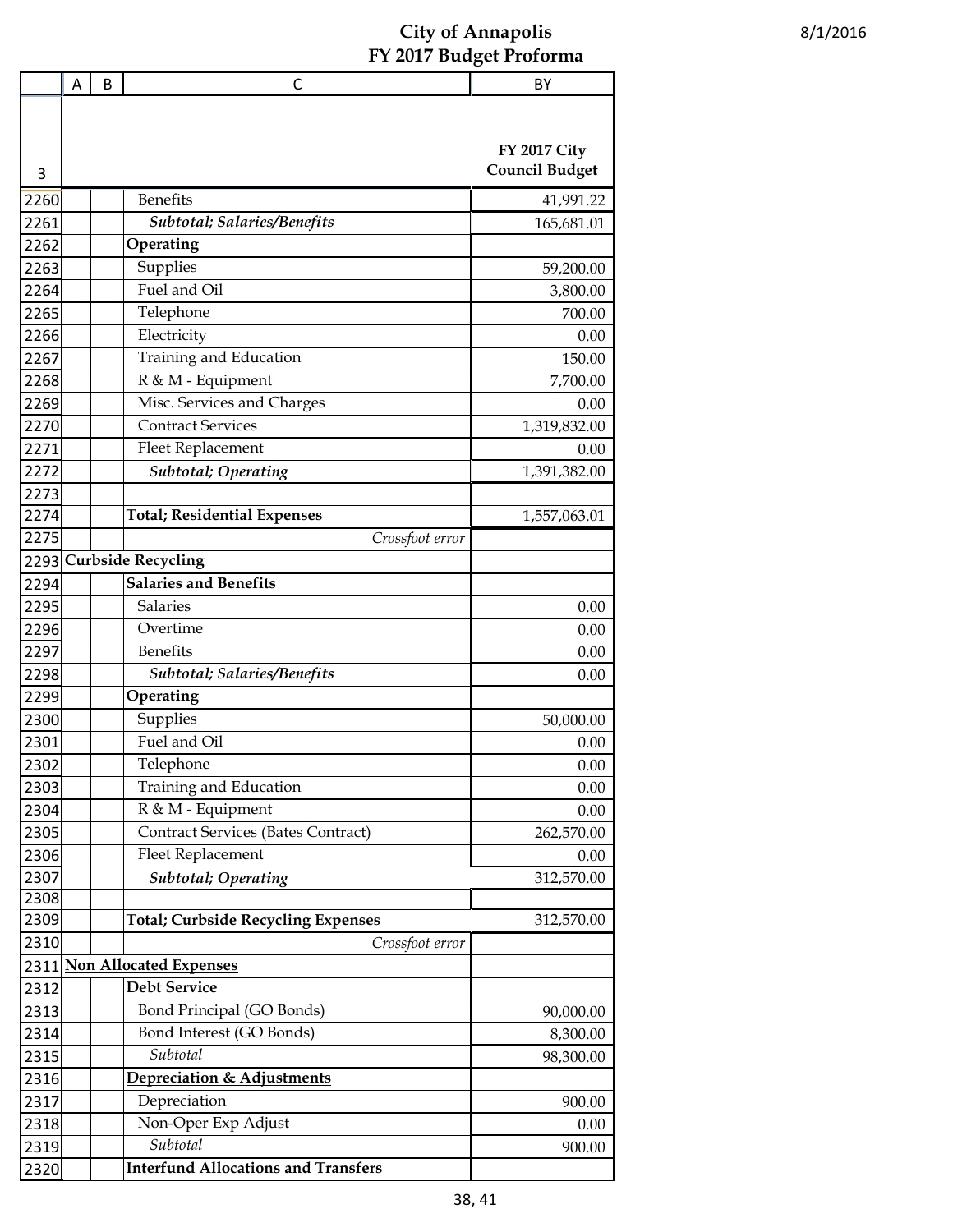|      | A | B | C                                            | BY                    |
|------|---|---|----------------------------------------------|-----------------------|
|      |   |   |                                              |                       |
|      |   |   |                                              |                       |
|      |   |   |                                              | <b>FY 2017 City</b>   |
| 3    |   |   |                                              | <b>Council Budget</b> |
| 2321 |   |   | Administrative Indirect Charges              | 428,030.38            |
| 2332 |   |   | Subtotal                                     | 428,030.38            |
| 2333 |   |   |                                              |                       |
| 2334 |   |   | <b>Total; Non-Allocated Expenses</b>         | 527,230.38            |
| 2335 |   |   | Crossfoot error                              |                       |
| 2336 |   |   | <b>Total Refuse Expenditures</b>             | 2,396,863.39          |
| 2337 |   |   | Crossfoot error                              |                       |
| 2338 |   |   | Source Test                                  |                       |
| 2339 |   |   |                                              |                       |
| 2340 |   |   | <b>Projected Surplus <deficit></deficit></b> | 396,402.92            |
| 2341 |   |   | Crossfoot error                              |                       |
| 2342 |   |   | Source Test                                  |                       |
| 2343 |   |   |                                              |                       |
| 2344 |   |   | <b>STORMWATER MANAGEMENT</b>                 |                       |
| 2345 |   |   | <b>Revenues</b>                              |                       |
| 2346 |   |   | <b>Stormwater Management Charges</b>         |                       |
| 2347 |   |   | Charges                                      | 892,500.00            |
|      |   |   | 2348 Money and Property                      |                       |
| 2349 |   |   | Money and Property                           | 0.00                  |
| 2350 |   |   | <b>Transfers and Other Sources</b>           |                       |
| 2351 |   |   | <b>Internal Admin Accounts</b>               | 0.00                  |
| 2352 |   |   | <b>Trsfr from General Fund</b>               | 0.00                  |
| 2353 |   |   | <b>Trsfr from Capital Projects</b>           | 0.00                  |
| 2354 |   |   | Subtotal                                     | 0.00                  |
| 2355 |   |   |                                              |                       |
| 2356 |   |   | <b>Total; Stormwater Fund Revenues</b>       | 892,500.00            |
| 2357 |   |   | Crossfoot error                              |                       |
| 2358 |   |   | Source Test                                  |                       |
| 2359 |   |   | Expenditures                                 |                       |
| 2360 |   |   | <b>Stormwater Management</b>                 |                       |
| 2361 |   |   | <b>Salaries and Benefits</b>                 |                       |
| 2362 |   |   | Salaries                                     | 458,321.00            |
| 2363 |   |   | Overtime                                     | 1,000.00              |
| 2364 |   |   | <b>Benefits</b>                              | 143,308.62            |
| 2365 |   |   | Subtotal; Salaries/Benefits                  | 602,629.62            |
| 2366 |   |   | Operating                                    |                       |
| 2367 |   |   | Supplies                                     | 12,555.53             |
| 2368 |   |   | Copier                                       | 715.31                |
| 2369 |   |   | Postage                                      | 1,050.00              |
| 2370 |   |   | Fuel and Oil                                 | 6,427.33              |
| 2371 |   |   | Telephone                                    | 3,325.37              |
| 2372 |   |   | Training and Education                       | 1,702.27              |
| 2373 |   |   | R & M - Equipment                            | 5,699.02              |
| 2374 |   |   | <b>Contract Services</b>                     | 36,489.61             |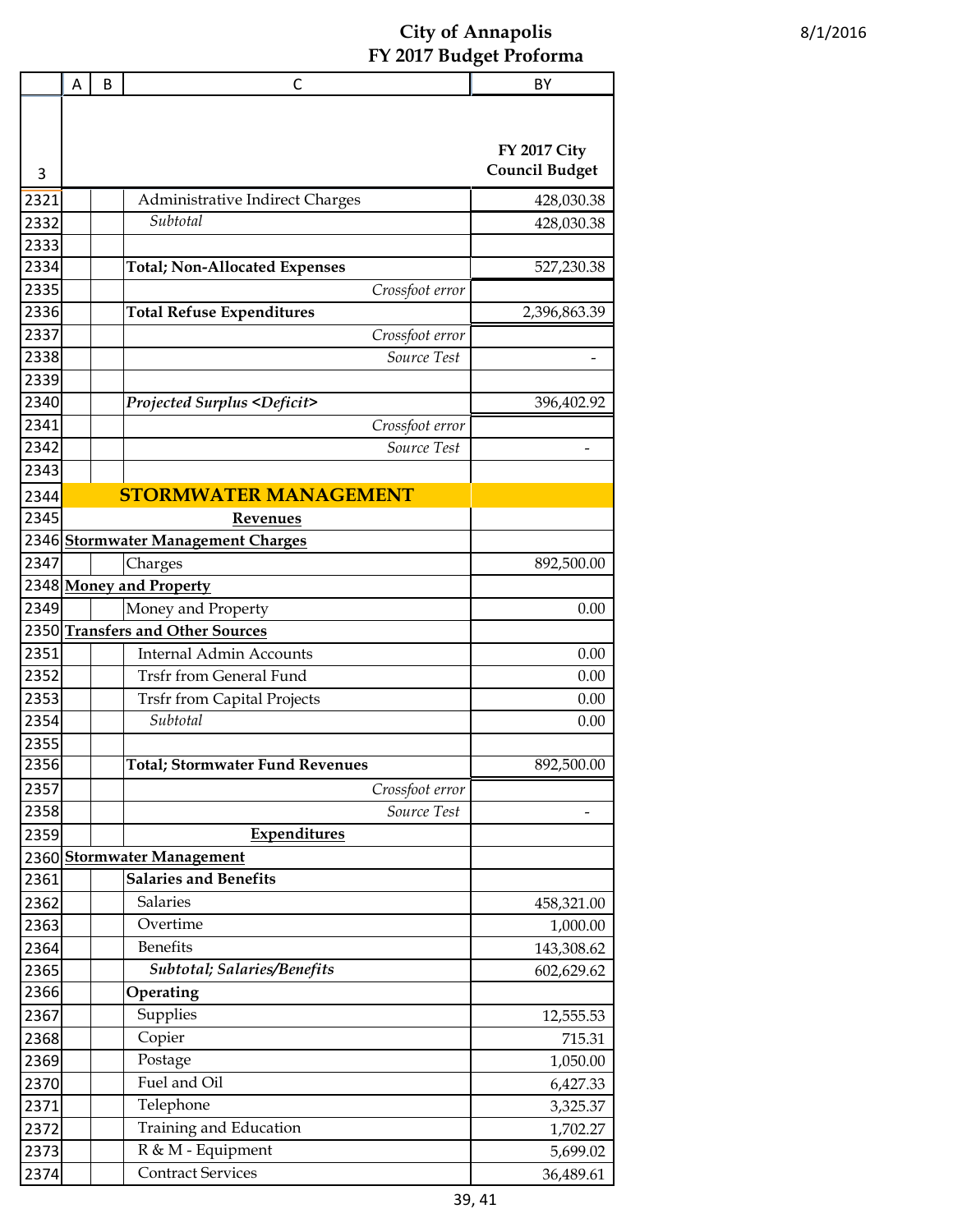|              | Α | B | C                                                     | BY                    |
|--------------|---|---|-------------------------------------------------------|-----------------------|
|              |   |   |                                                       |                       |
|              |   |   |                                                       |                       |
|              |   |   |                                                       | <b>FY 2017 City</b>   |
| 3            |   |   |                                                       | <b>Council Budget</b> |
| 2375         |   |   | Fleet Replacement                                     | 2,138.44              |
| 2376         |   |   | <b>Subtotal</b> ; Operating                           | 70,102.88             |
| 2377         |   |   |                                                       |                       |
| 2378         |   |   | <b>Total Before Non-Allocated</b>                     | 672,732.50            |
| 2379         |   |   | <b>Non-Allocated Expenses</b>                         |                       |
| 2380         |   |   | Debt                                                  |                       |
| 2381         |   |   | Bond Principal (GO Bonds)                             | 18,030.00             |
| 2382         |   |   | Bond Interest (GO Bonds)                              | 9,460.00              |
| 2383         |   |   | Subtotal                                              | 27,490.00             |
| 2384         |   |   | <b>Other Expenditures</b>                             |                       |
| 2385         |   |   | Depreciation & Adjustments                            |                       |
| 2386         |   |   | Depreciation                                          | 2,707.98              |
| 2387         |   |   | Non-Oper Exp Adjust                                   | 0.00                  |
| 2388         |   |   | Subtotal                                              | 2,707.98              |
| 2389         |   |   | <b>Interfund Allocations</b>                          |                       |
| 2390         |   |   | Administrative Indirect Charges                       | 95,755.26             |
| 2401         |   |   | Subtotal                                              | 95,755.26             |
| 2402         |   |   | Total; Non-Allocated                                  | 125,953.24            |
| 2403         |   |   |                                                       |                       |
| 2404         |   |   | <b>Total; Stormwater Expenditures</b>                 | 798,685.74            |
| 2405         |   |   | Crossfoot error                                       |                       |
| 2406         |   |   | Source Test                                           |                       |
| 2407         |   |   |                                                       |                       |
| 2408         |   |   | <b>Projected Surplus <deficit></deficit></b>          | 93,814.26             |
| 2409         |   |   | Crossfoot error                                       |                       |
| 2410         |   |   | Source Test                                           |                       |
| 2411         |   |   |                                                       |                       |
| 2412         |   |   | <b>SIDEWALK REVOLVING</b>                             |                       |
| 2413         |   |   |                                                       |                       |
| 2414         |   |   | <b>Revenues</b><br><b>Sidewalk Management Charges</b> |                       |
| 2415         |   |   |                                                       | 0.00                  |
| 2416         |   |   | Charges<br><b>Transfers and Other Sources</b>         |                       |
| 2417         |   |   | <b>Internal Admin Accounts</b>                        | 0.00                  |
| 2418         |   |   | <b>Trsfr from General Fund</b>                        | 680,848.35            |
| 2419         |   |   | <b>Trsfr from Capital Projects</b>                    | 0.00                  |
| 2420         |   |   | Subtotal;                                             | 680,848.35            |
|              |   |   |                                                       |                       |
| 2421<br>2422 |   |   | <b>Total; Sidewalk Revolving Revenues</b>             | 680,848.35            |
| 2423         |   |   |                                                       |                       |
|              |   |   | Crossfoot error<br>Source Test                        |                       |
| 2424         |   |   |                                                       |                       |
| 2425         |   |   | <b>Expenditures</b>                                   |                       |
| 2426         |   |   | <b>Sidewalk Revolving Fund</b>                        |                       |
| 2427         |   |   | <b>Salaries and Benefits</b>                          |                       |
| 2428         |   |   | Salaries                                              | 308,805.56            |